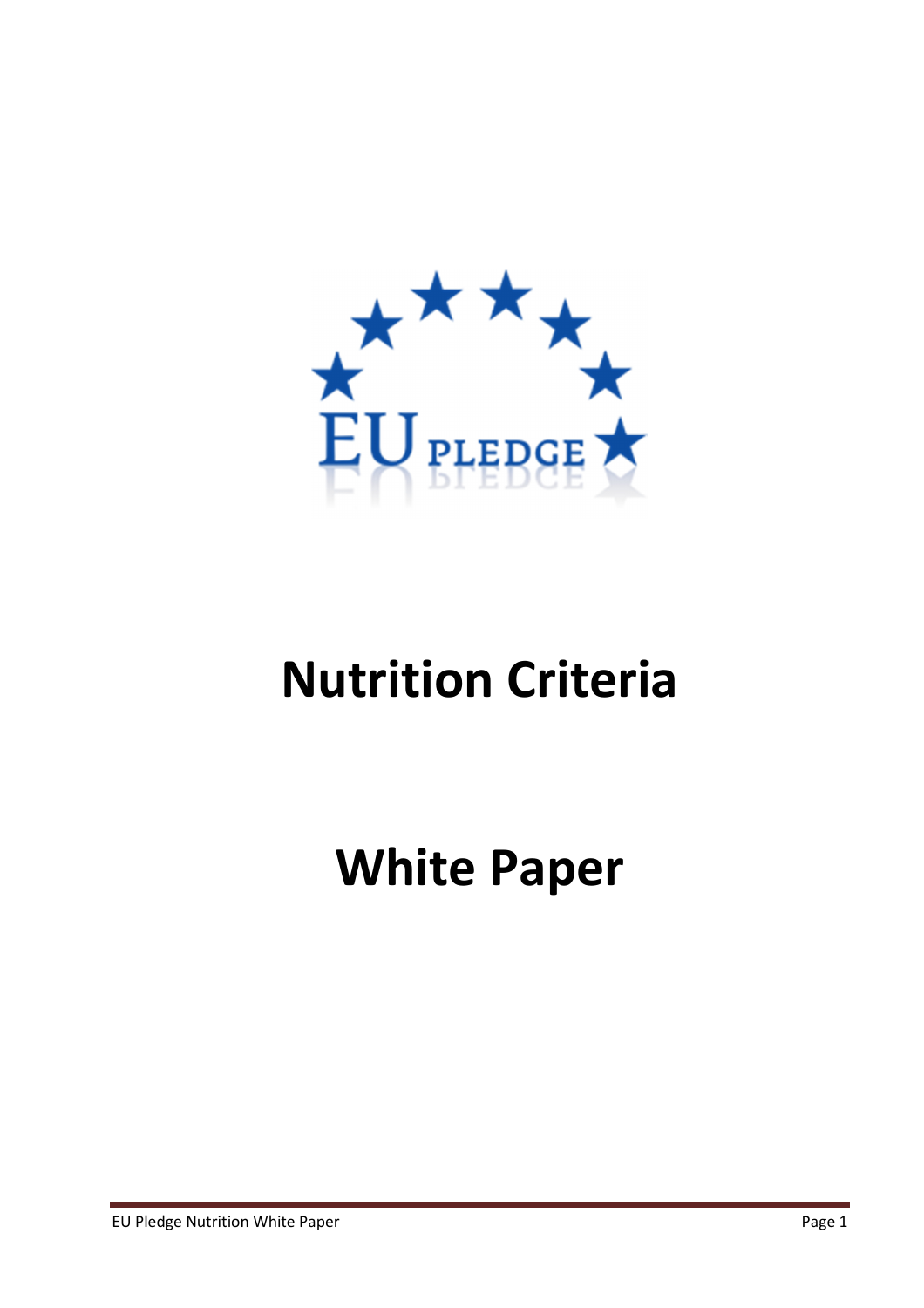# Table of Contents

| Section I: Background, approach and rationale                        |
|----------------------------------------------------------------------|
|                                                                      |
|                                                                      |
|                                                                      |
|                                                                      |
|                                                                      |
|                                                                      |
|                                                                      |
|                                                                      |
|                                                                      |
|                                                                      |
|                                                                      |
| <b>Section II: Nutrition criteria by category</b>                    |
| Vegetable oils, butter and spreadable fats & emulsion-based sauces20 |
|                                                                      |
|                                                                      |
|                                                                      |
|                                                                      |
|                                                                      |
|                                                                      |
|                                                                      |
|                                                                      |
|                                                                      |
|                                                                      |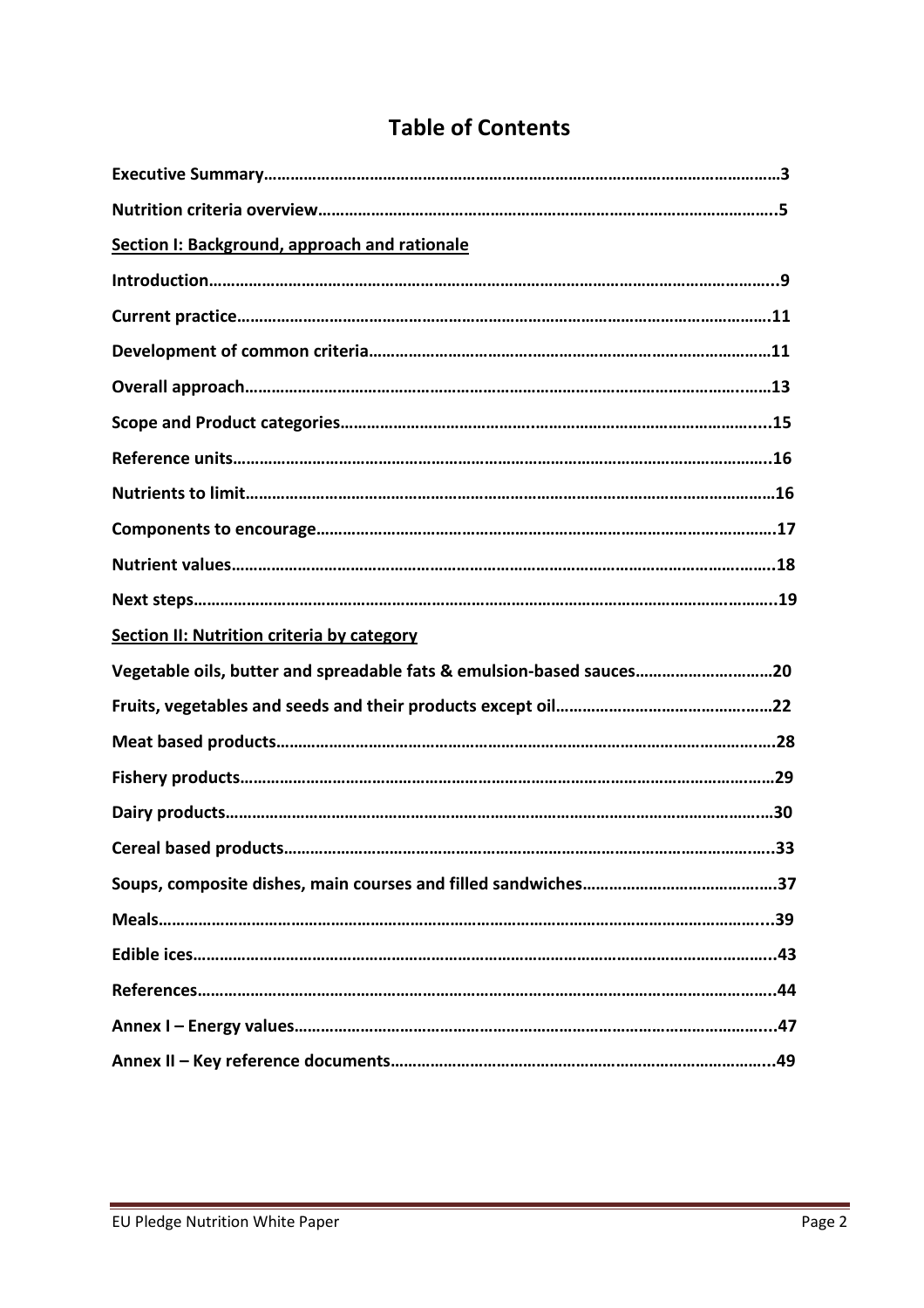## Executive Summary

The EU Pledge is a voluntary initiative by leading companies to change food and beverage advertising to children under the age of twelve on TV, print and internet in the European Union. Member companies pledge not to advertise food and beverage products to children under twelve, or only to advertise those products that meet specific nutrition criteria.

Launched in 2007 as a commitment to the European Union Platform for Action on Diet, Physical Activity and Health, the EU Pledge has evolved significantly since entry into force on 1 January 2009, notably: the definition of "advertising to children" has been strengthened to cover programmes with 35% children under 12 or more in the audience, from the original 50%; the scope of the commitment has been extended to cover company-owned websites as well as third-party online advertising; membership has expanded from 11 companies representing two thirds of EU food and beverage advertising spend, to 19 companies representing an estimated 80% of ad spend in the EU.

These improvements respond to most of the suggestions for enhanced commitments reflected in the European Commission's 2010 Implementation progress report on the EU Strategy on nutrition, overweight and obesity related health conditions. However, EU Pledge member companies are aware that the use of company-specific nutrition criteria, although science-based, poses potential problems of transparency and consistency. The EU Pledge therefore embarked on a project to develop common criteria, applicable only to those companies that currently use nutrition criteria – those eight member companies that do not to advertise any of their products at all to children under twelve will continue not doing so.

The EU Pledge nutrition criteria are designed for the exclusive purpose of defining better-for-you options in the context of food and beverage advertising to children under twelve and specifically for the product categories covered. This reflects international guidelines underlining the necessity to develop nutrient criteria that are tailored for a specific purpose. The use of the EU Pledge nutrition criteria for other purposes, such as for instance nutrition and health claims or taxation, would not be appropriate or scientifically credible.

The common EU Pledge nutrition criteria were developed on the basis of available international guidance and underpinned by some key principles agreed at the outset, including: a firm scientific basis; comprehensiveness; ability to make a difference; appropriateness in an EU-wide context; suitability for validation; and a clear and communicable rationale.

Different approaches to developing and applying nutrition criteria have been adopted across the globe. One approach is not necessarily better than another, but each system has specific advantages and disadvantages and all have inherent limitations. On the basis of a comprehensive discussion informed by the available evidence and guidance and underpinned by the above principles, the EU Pledge opted for a category-based approach, based on thresholds for key nutrients.

A category-based approach was selected because it is better able than a universal, across-the-board approach to reflect the role that different types of foods and beverages play in the average diet. It is also better at discriminating between food products within categories and therefore appropriate to further the core aim of the EU Pledge, i.e. to limit the types of food and beverage products that are advertised to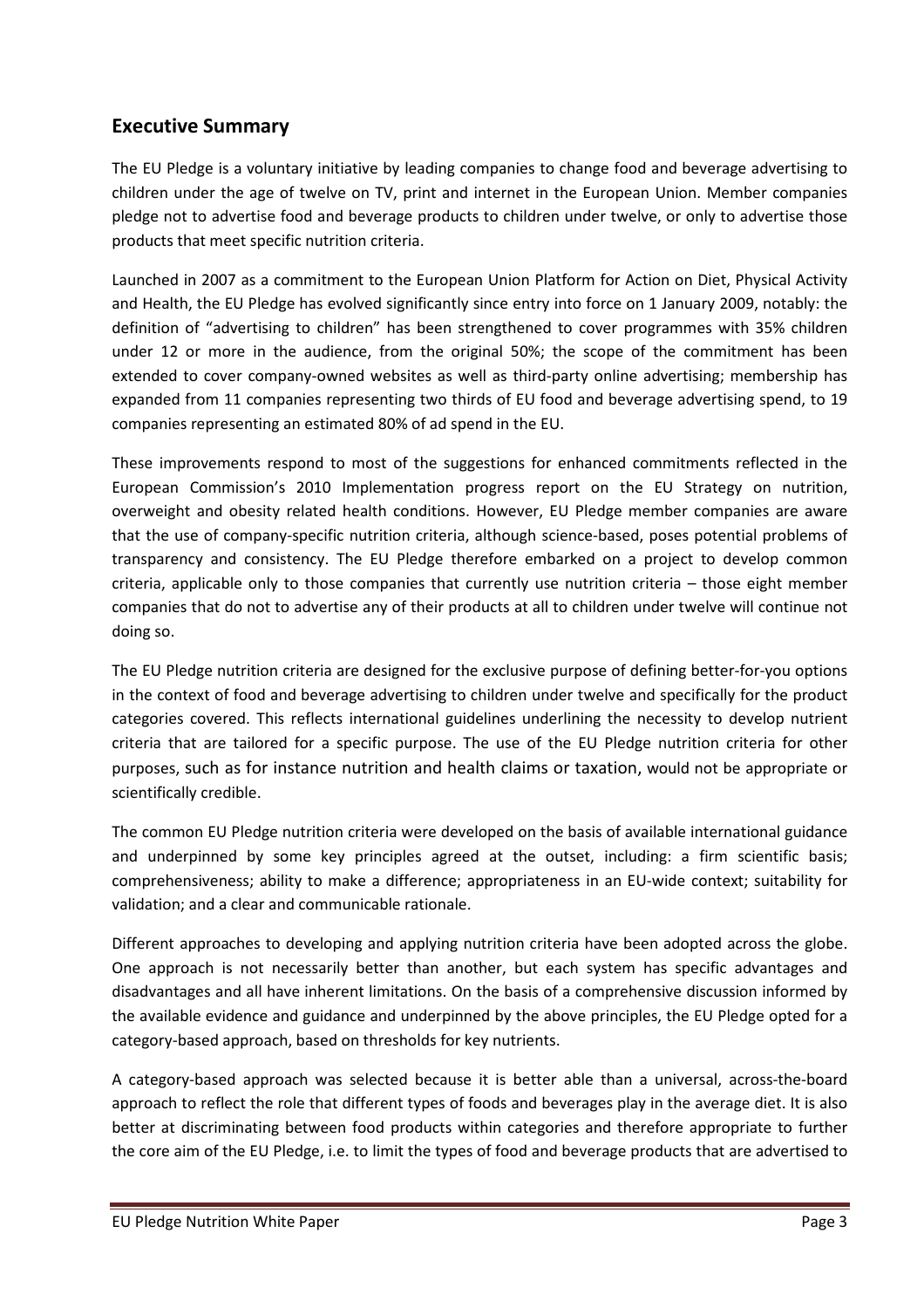children, while incentivising competition for the development of better-for-you options, through innovation and reformulation.

A threshold-based system was preferred to a scoring system since a key driver of common criteria was to enhance the consistency of existing company-specific criteria, most of which were based on threshold systems. Another factor in favour of a threshold-based system was increased transparency, a threshold system being more transparent and easier to communicate than a scoring system, whereby nutritional scores are worked out on the basis of an algorithm.

The common nutrition criteria are not intended as a universally applicable system. They cover nine defined categories produced or marketed by EU Pledge member companies. The choice of categories was motivated by the need to balance the need for simplicity and consistent treatment of similar products on the one hand and, on the other, the need to avoid categories so broad that only lax nutrition criteria would accommodate all types of products represented in a category. In order to ensure both robustness and fairness, it was necessary to create sub-categories within most of the nine categories.

No nutrition criteria were developed for certain categories, such as chocolate, confectionery and soft drinks. This reflects existing commitments by several member companies active in these categories and it confirms that none of the EU Pledge member companies will advertise these products to children under 12, as defined in the EU Pledge commitments.

The common nutrition criteria are based on a set of "nutrients to limit" and "components to encourage" (nutrients and food groups). A system taking into account both is more in line with the core objective of the EU Pledge – to foster innovation, reformulation and competition for a shift towards advertising of better-for-you products – than a system based solely on "nutrients to limit".

The "nutrients to limit" - sodium, saturated fat and total sugars – were chosen on the basis of widely available evidence that they are of public health concern because population average intakes are in excess of those recommended or desirable for health. Importantly, and in contrast to a scoring system, in the EU Pledge nutrition criteria "components to encourage" do not counterbalance "nutrients to limit": to be eligible for advertising to children under twelve, a product will need to contain the required quantity of "components to encourage", in addition to being below the thresholds for "nutrients to limit" and under the calorie cap set for each category. A specific rationale is outlined for the choice of energy caps and nutrient values in each category.

The common nutrition criteria will apply as of the end of 2014. In line with the framework approach of the EU Pledge, whereby companies must meet a common benchmark but can go beyond if they wish, member companies may use different nutrition criteria than the common criteria, but on condition that they are demonstrably more stringent than the common ones.

The EU Pledge nutrition criteria should be seen against the backdrop of the great challenge of developing EU-wide criteria. It is clear that any nutrition criteria will have their advantages and drawbacks and all systems will have inherent limitations. However, EU Pledge member companies believe that these common criteria are an important step forward in terms of improved transparency and consistency. These criteria will also make a tangible difference in practice: for many of the companies that currently use nutrition criteria, the new criteria mean that significantly fewer products will be eligible for advertising to children under twelve than is currently the case.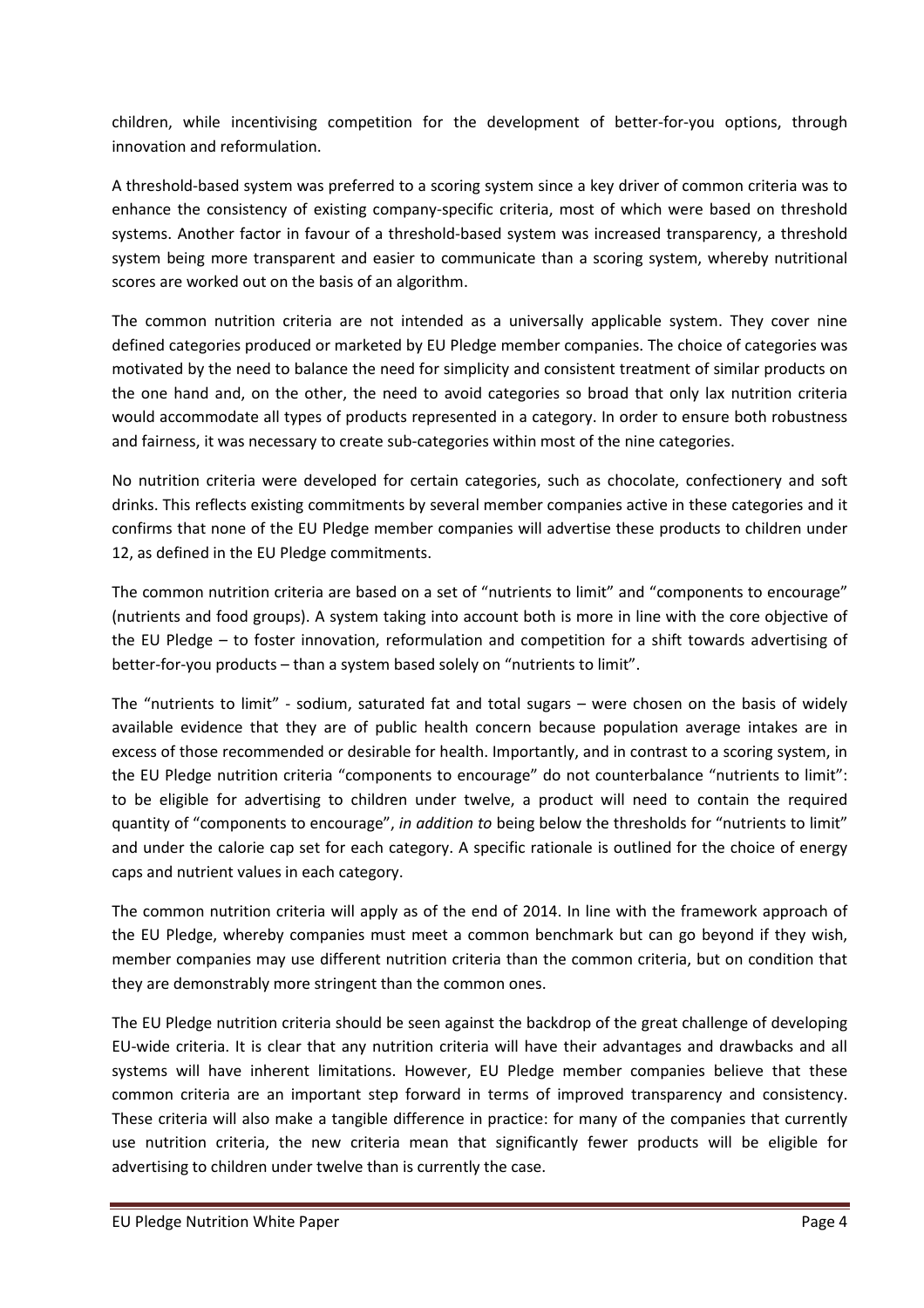## Table 1: EU Pledge Nutrition Criteria Overview

| Category 1: Vegetable and animal based oils, fats and fat containing spreads & emulsion-based sauces                                                                                    |                 |                                                                                              |                                  |                                |                                              |  |  |  |
|-----------------------------------------------------------------------------------------------------------------------------------------------------------------------------------------|-----------------|----------------------------------------------------------------------------------------------|----------------------------------|--------------------------------|----------------------------------------------|--|--|--|
| Sub-category A: Vegetable & animal based oils, fats & fat containing spreads: all animal and vegetable based fats & oils used as spreads on bread and/or food preparation. <sup>1</sup> |                 |                                                                                              |                                  |                                |                                              |  |  |  |
| <b>Product examples</b>                                                                                                                                                                 | <b>Energy</b>   | Sodium                                                                                       | <b>Saturated fats</b>            | <b>Total sugars</b>            | <b>Components to encourage</b>               |  |  |  |
|                                                                                                                                                                                         | (kcal/portion*) | (mg/100g or 100ml*)                                                                          | $(g/100g \text{ or } 100m)^{*})$ | $(g/100g \text{ or } 100ml^*)$ |                                              |  |  |  |
|                                                                                                                                                                                         |                 | *Energy values are per portion and nutrient values per 100g, except when specified otherwise |                                  |                                |                                              |  |  |  |
| Oils and fats (all types), full & low-fat                                                                                                                                               | $\leq$ 85       | $\leq 500$                                                                                   | $\leq$ 33% total fat is          | (5)                            | > 25% of total fat is PUFA                   |  |  |  |
| margarine, butter mélanges, solid or liquid                                                                                                                                             |                 |                                                                                              | SAFA (incl. TFA)                 |                                |                                              |  |  |  |
| oil/fat products for roasting and frying                                                                                                                                                |                 |                                                                                              |                                  |                                |                                              |  |  |  |
| Sub-category B: Emulsion-based sauces: sauces that constitute only a minor component of the meal to which an emulsifying agent is added OR have a fat content $\geq 10\%$ w/w.          |                 |                                                                                              |                                  |                                |                                              |  |  |  |
| Mayonnaise, salad dressings, marinades,                                                                                                                                                 | $\leq$ 85       | $\leq 750$                                                                                   | < 33% total fat is               | $\leq$ 5                       | > 25% of total fat is PUFA                   |  |  |  |
| vinaigrettes                                                                                                                                                                            |                 |                                                                                              | SAFA (incl. TFA)                 |                                |                                              |  |  |  |
| Category 2: Fruits, vegetables and seeds, <sup>2</sup> except oil Vegetables include legumes and potatoes. Seeds include seeds, kernels, nuts. Nuts include peanuts and tree nuts.      |                 |                                                                                              |                                  |                                |                                              |  |  |  |
| Sub-category A: Products of fruits and vegetables except oils & potatoes (> 50g fruit and/or veg per 100g of finished product) that constitute a substantial component of the           |                 |                                                                                              |                                  |                                |                                              |  |  |  |
| meal.                                                                                                                                                                                   |                 |                                                                                              |                                  |                                |                                              |  |  |  |
| Vegetable gratin, canned vegetables, baked                                                                                                                                              | $\leq 170$      | $\leq 300$                                                                                   | $\leq 1.5$                       | $\leq 15$                      | Min. 1/2 portion fruit and/or veg.           |  |  |  |
| beans, fruit compote, fruit in syrup, fruit salad                                                                                                                                       |                 |                                                                                              |                                  |                                | Nutrients delivered through                  |  |  |  |
|                                                                                                                                                                                         |                 |                                                                                              |                                  |                                | ingredients (fruit and/or veg).              |  |  |  |
| Subcategory B: Potato & potato products, except dehydrated potato products: all potato based dishes ( $\geq$ 50g potato per 100g of finished products) that constitute a substantial    |                 |                                                                                              |                                  |                                |                                              |  |  |  |
| component of the meal.                                                                                                                                                                  |                 |                                                                                              |                                  |                                |                                              |  |  |  |
| Mashed potato, gnocchi, gratin, dumplings,                                                                                                                                              | <170            | < 300                                                                                        | $\leq 1.5$                       | $\leq$ 5                       | Nutrients delivered through main             |  |  |  |
| fried or roasted potato                                                                                                                                                                 |                 |                                                                                              |                                  |                                | ingredient (potato)                          |  |  |  |
| Subcategory C: Potato chips and & potato based snacks, incl. dough-based products                                                                                                       |                 |                                                                                              |                                  |                                |                                              |  |  |  |
| Potato chips/crisps                                                                                                                                                                     | $\leq$ 170      | $50-50$                                                                                      | $\leq$ 10% kcal from             | < 10                           | Fibre: $\geq$ 3g/100g/ml; and/or $\geq$ 70%  |  |  |  |
|                                                                                                                                                                                         |                 |                                                                                              | <b>SAFA</b>                      |                                | UFA/total fat                                |  |  |  |
| Extruded & pelleted snacks, stackable chips                                                                                                                                             | $\leq 170$      | $\leq 900^3$                                                                                 | <10% kcal from                   | $\leq 10$                      | Fibre : $\geq$ 3g/100g/ml; and/or $\geq$ 70% |  |  |  |
|                                                                                                                                                                                         |                 |                                                                                              | <b>SAFA</b>                      |                                | UFA/total fat                                |  |  |  |

 $^1$  Butters as defined in Council regulation (EC) 1234/2007 Annex XV, are excluded from this category because they will not be advertised towards children.

 $^2$  Exemptions: 100% fruit and vegetables and their products, including 100% fruit and vegetable juices, as well as 100% nuts and seeds and mixes thereof (with no added salt, sugar or fat). These products, presented fresh, frozen, dried, or under any other form may be advertised to children without restrictions.

 $^3$  Individual ESA member companies may benefit from a longer period – up to the end of 2015 – in respect of this value, reflecting the uneven advancement of salt reduction programmes among EU member states. Should any member wish to benefit from such derogation, individual member companies shall specify this in their corporate EU Pledge commitments published on the EU Pledge website. During the additional transition period, the applicable sodium threshold shall not exceed 970mg/100g.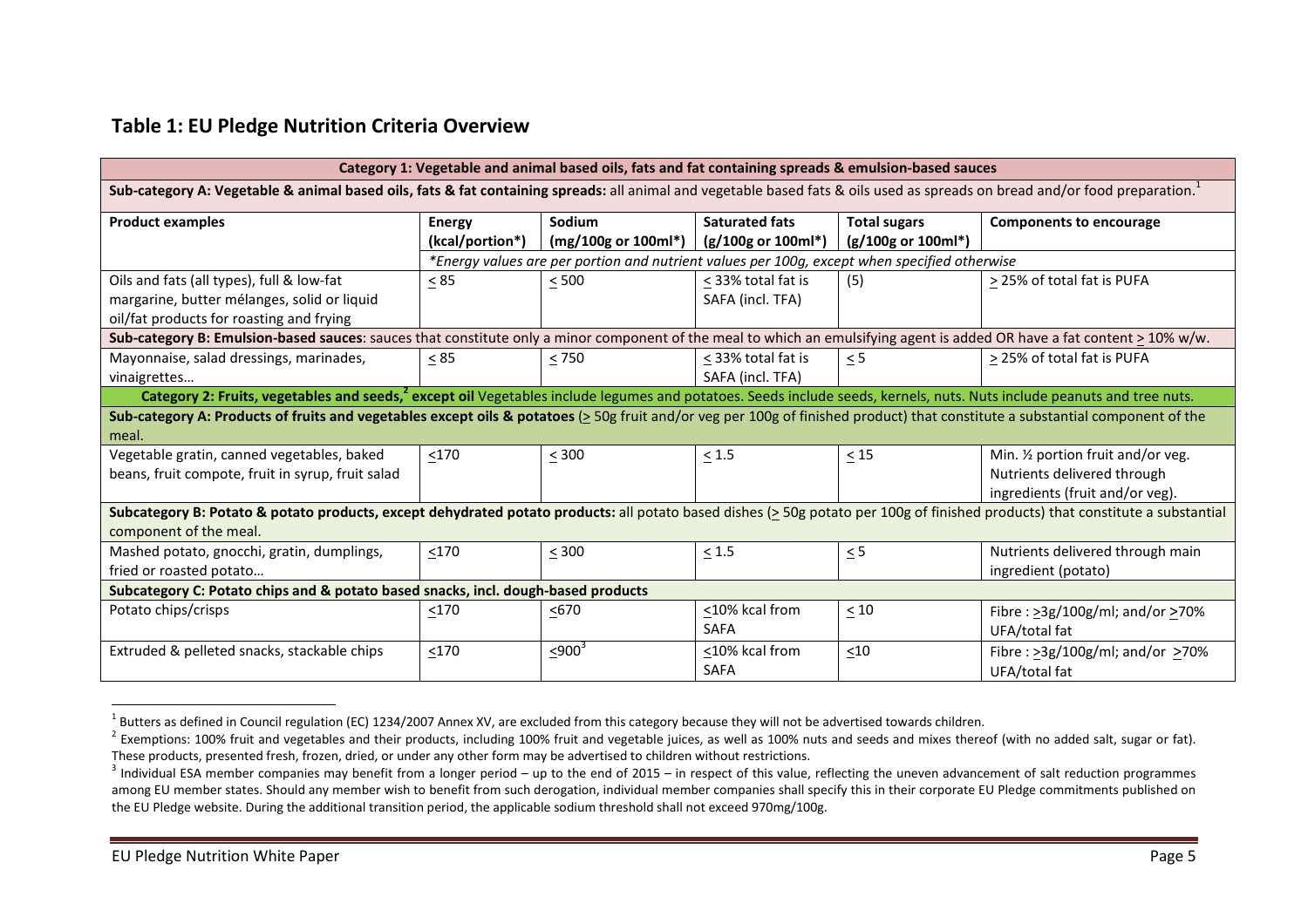| Sub-category D: Seeds and nuts                                                                                                                                                                            |                                  |                                                                                              |                                             |                                           |                                                                       |  |
|-----------------------------------------------------------------------------------------------------------------------------------------------------------------------------------------------------------|----------------------------------|----------------------------------------------------------------------------------------------|---------------------------------------------|-------------------------------------------|-----------------------------------------------------------------------|--|
| <b>Product examples</b>                                                                                                                                                                                   | <b>Energy</b><br>(kcal/portion*) | Sodium<br>(mg/100g or 100ml*)                                                                | <b>Saturated fats</b><br>(g/100g or 100ml*) | <b>Total sugars</b><br>(g/100g or 100ml*) | <b>Components to encourage</b>                                        |  |
|                                                                                                                                                                                                           |                                  | *Energy values are per portion and nutrient values per 100g, except when specified otherwise |                                             |                                           |                                                                       |  |
| Salted or flavoured nuts, mixed nuts, nut-fruit                                                                                                                                                           | $200$                            | 50/50                                                                                        | $\leq 10$                                   | < 15                                      | Nutrients delivered through                                           |  |
| mixes, peanut butter                                                                                                                                                                                      |                                  |                                                                                              |                                             |                                           | ingredients (nuts and seeds)                                          |  |
| Sub-category E: Fruit/Vegetable based meal sauces: all fruit/vegetable based sauces (> 50g fruit and/or vegetable per 100g of finished products) that constitute a substantial<br>component of the meal   |                                  |                                                                                              |                                             |                                           |                                                                       |  |
| Tomato sauce, pasta sauce                                                                                                                                                                                 | $\leq 100$                       | $\leq 500$                                                                                   | $\leq 1.5$                                  | $\leq 10$                                 | Nutrients delivered through<br>ingredients (fruits and/or vegetables) |  |
| Sub-category F: Fruit/Vegetable based condiments: all fruit/vegetable based condiments (> 50g fruit and/or vegetable per 100g of finished products) that constitute only a<br>minor component of the meal |                                  |                                                                                              |                                             |                                           |                                                                       |  |
| Tomato ketchup, chutney                                                                                                                                                                                   | $\leq$ 85                        | $\leq 750$                                                                                   | $\leq 1.5$                                  | $\leq$ 25                                 | Nutrients delivered through<br>ingredients (fruit and/or vegetables)  |  |
| Category 3: Meat based products: all kinds of processed meat/poultry, and meat products, consisting of minimally 50g of meat per 100g finished product                                                    |                                  |                                                                                              |                                             |                                           |                                                                       |  |
| Meatballs, salami, grilled ham, chicken fillet,<br>sausages                                                                                                                                               | $<170$                           | $\leq 800$                                                                                   | $\leq 6$                                    | (5)                                       | > 12% of energy as protein                                            |  |
| Category 4: Fishery products: all kinds of processed fish, crustaceans and shellfish, consisting of min. 50g of fish, crustaceans, and/or molluscs per 100g of finished product                           |                                  |                                                                                              |                                             |                                           |                                                                       |  |
| Cod parings, fried fillet of haddock, fish fingers,                                                                                                                                                       | $\leq 170$                       | $\leq 450$                                                                                   | $\leq$ 33% total fat is                     | $\leq$ 5)                                 | $\geq$ 12% of energy as protein                                       |  |
| pickled mussels, tinned tuna                                                                                                                                                                              | OR                               |                                                                                              | <b>SAFA</b> (including                      |                                           |                                                                       |  |
|                                                                                                                                                                                                           | $>$ 170 IF $\geq$ 25%            |                                                                                              | TFA)                                        |                                           |                                                                       |  |
|                                                                                                                                                                                                           | total fat is PUFA                |                                                                                              |                                             |                                           |                                                                       |  |
|                                                                                                                                                                                                           |                                  | <b>Category 5: Dairy products</b>                                                            |                                             |                                           |                                                                       |  |
| Sub-category A: Dairy Products other than cheeses: Must contain minimum 50% dairy (Codex Alimentarius standard)                                                                                           |                                  |                                                                                              |                                             |                                           |                                                                       |  |
| Milks & milk substitutes; yoghurts; sweet                                                                                                                                                                 | $\leq 170$                       | $\leq 300$                                                                                   | $\leq 2.6$                                  | $\leq 13.5$                               | Protein: >12 E% or > 2g /100g or                                      |  |
| fresh/soft cheese; curd & quark; fermented                                                                                                                                                                |                                  |                                                                                              |                                             |                                           | 100ml                                                                 |  |
| milks; dairy desserts                                                                                                                                                                                     |                                  |                                                                                              |                                             |                                           | AND/OR                                                                |  |
|                                                                                                                                                                                                           |                                  |                                                                                              |                                             |                                           | At least 1 source of: Ca or Vit D or<br>any Vit B                     |  |
| Sub-category B: Cheese and savoury dairy based products: Must contain minimum 50% dairy (Codex Alimentarius standard)                                                                                     |                                  |                                                                                              |                                             |                                           |                                                                       |  |
| Hard, semi-hard cheeses                                                                                                                                                                                   | < 85                             | $< 900$                                                                                      | $\leq 15$                                   | ( < 5)                                    | At least one source of: Ca, Vit B12,                                  |  |
| Other cheeses, curd & quark and savory dairy-<br>based products                                                                                                                                           | < 170                            | $\leq 800$                                                                                   | $\leq 10$                                   | $\leq 8$                                  | Vit B <sub>2</sub>                                                    |  |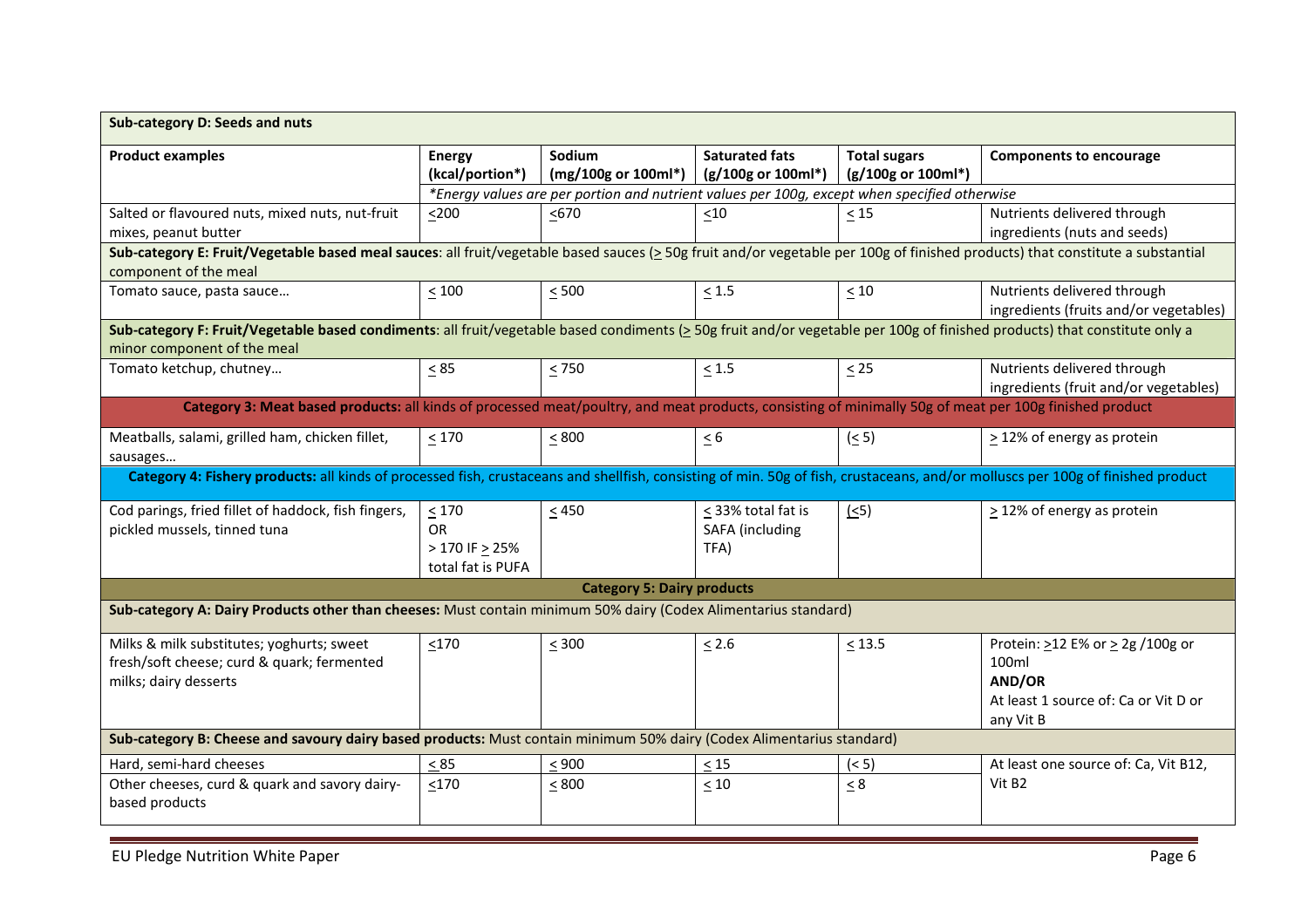| <b>Category 6: Cereal based products</b>                                                                                                                                                                                                                                                                                                                                       |                                  |                                                                                              |                                             |                                           |                                                                                                                  |  |  |
|--------------------------------------------------------------------------------------------------------------------------------------------------------------------------------------------------------------------------------------------------------------------------------------------------------------------------------------------------------------------------------|----------------------------------|----------------------------------------------------------------------------------------------|---------------------------------------------|-------------------------------------------|------------------------------------------------------------------------------------------------------------------|--|--|
| Sub-category A: Sweet biscuits, fine bakery wares and other cereal based products: cereal must be listed as the main ingredient on the ingredient declaration.                                                                                                                                                                                                                 |                                  |                                                                                              |                                             |                                           |                                                                                                                  |  |  |
| <b>Product examples</b>                                                                                                                                                                                                                                                                                                                                                        | <b>Energy</b><br>(kcal/portion*) | Sodium<br>(mg/100g or 100ml*)                                                                | <b>Saturated fats</b><br>(g/100g or 100ml*) | <b>Total sugars</b><br>(g/100g or 100ml*) | <b>Components to encourage</b>                                                                                   |  |  |
|                                                                                                                                                                                                                                                                                                                                                                                |                                  | *Energy values are per portion and nutrient values per 100g, except when specified otherwise |                                             |                                           |                                                                                                                  |  |  |
| All kinds of biscuits and cakes, cereal bars,<br>flapjacks                                                                                                                                                                                                                                                                                                                     | $\leq$ 200                       | $\leq 450$                                                                                   | $\leq 10$                                   | ≤35                                       | Fibre $(23 g/100g)$ and/or whole grain<br>(15% total ingredients) and/or 20%E<br>from UFA and >70% UFA/total fat |  |  |
| Sub-category B: Savoury biscuits, fine bakery wares and other cereal based products, including dough-based products: cereal must be listed as the main ingredient on the<br>ingredient declaration.                                                                                                                                                                            |                                  |                                                                                              |                                             |                                           |                                                                                                                  |  |  |
| Savoury crackers, extruded, pelleted &<br>popcorn-based snacks, popcorn, pretzel<br>products                                                                                                                                                                                                                                                                                   | ≤170                             | $\leq 900^4$                                                                                 | <10% kcal from<br><b>SAFA</b>               | $\leq 10$                                 | Fibre : $\geq$ 3 g/100g; and/or >70%<br>UFA/total fat                                                            |  |  |
| <b>Sub-category C: Breakfast Cereals including porridge</b>                                                                                                                                                                                                                                                                                                                    |                                  |                                                                                              |                                             |                                           |                                                                                                                  |  |  |
| Ready to eat breakfast cereals such as<br>cornflakes, puffed rice, porridge                                                                                                                                                                                                                                                                                                    | $\leq$ 210                       | $≤450$                                                                                       | $\leq$ 5                                    | $\leq 30$                                 | Fibre (>3g/100g) and/or wholegrain<br>(15% whole grain per total<br>ingredients)                                 |  |  |
| Sub-category D: Cereal and cereal products except breakfast cereals, biscuits and fine bakery wares: cereal must be listed as the main ingredient.                                                                                                                                                                                                                             |                                  |                                                                                              |                                             |                                           |                                                                                                                  |  |  |
| Bread, rusks, rice, noodles, pasta, polenta                                                                                                                                                                                                                                                                                                                                    | $340$                            | ≤500                                                                                         | $\leq 5$                                    | $\leq 5$                                  | Fibre $(23 g/100 g)$ and/or wholegrain<br>(15% of total ingredients)                                             |  |  |
|                                                                                                                                                                                                                                                                                                                                                                                |                                  | Category 7: Soups, composite dishes, main course and filled sandwiches                       |                                             |                                           |                                                                                                                  |  |  |
| Sub-category A: Soups: all kinds of soups and broths containing min 1 of the following: 30g fruit, vegetables, cereals, meat, fish, milk or any combination of those (calculated as<br>fresh equivalent) per portion. (Thresholds apply to food as reconstituted, ready for consumption, following manufacturer's instructions).                                               |                                  |                                                                                              |                                             |                                           |                                                                                                                  |  |  |
| Tinned tomato soup, instant vegetable soup,<br>soup in stand-up pouches                                                                                                                                                                                                                                                                                                        | $\leq 170$                       | $\leq$ 350                                                                                   | $\leq 1.5$                                  | $\leq$ 7.5                                | Nutrients delivered through<br>ingredients (fruits and/or vegetables,<br>cereals, meat, fish, milk)              |  |  |
| Sub-category B: Composite dishes, main dishes, and filled sandwiches: all kinds of dishes & sandwiches containing min 2 of the following: 30g fruit, veg, cereals, meat, fish, milk<br>or any combination of those (calculated as fresh equivalent) per portion. (Thresholds apply to food as reconstituted, ready for consumption, following manufacturer's<br>instructions). |                                  |                                                                                              |                                             |                                           |                                                                                                                  |  |  |
| Pasta salad with veg, noodles with sauce, pizza,<br>croque-monsieur, moussaka, filled pancakes                                                                                                                                                                                                                                                                                 | $\leq 425$                       | $\leq$ 400mg                                                                                 | $\leq$ 5                                    | $\leq 7.5$                                | Nutrients delivered through<br>ingredients (fruits and/or vegetables,<br>cereals, meat, fish, milk)              |  |  |

<sup>4</sup> See footnote 3.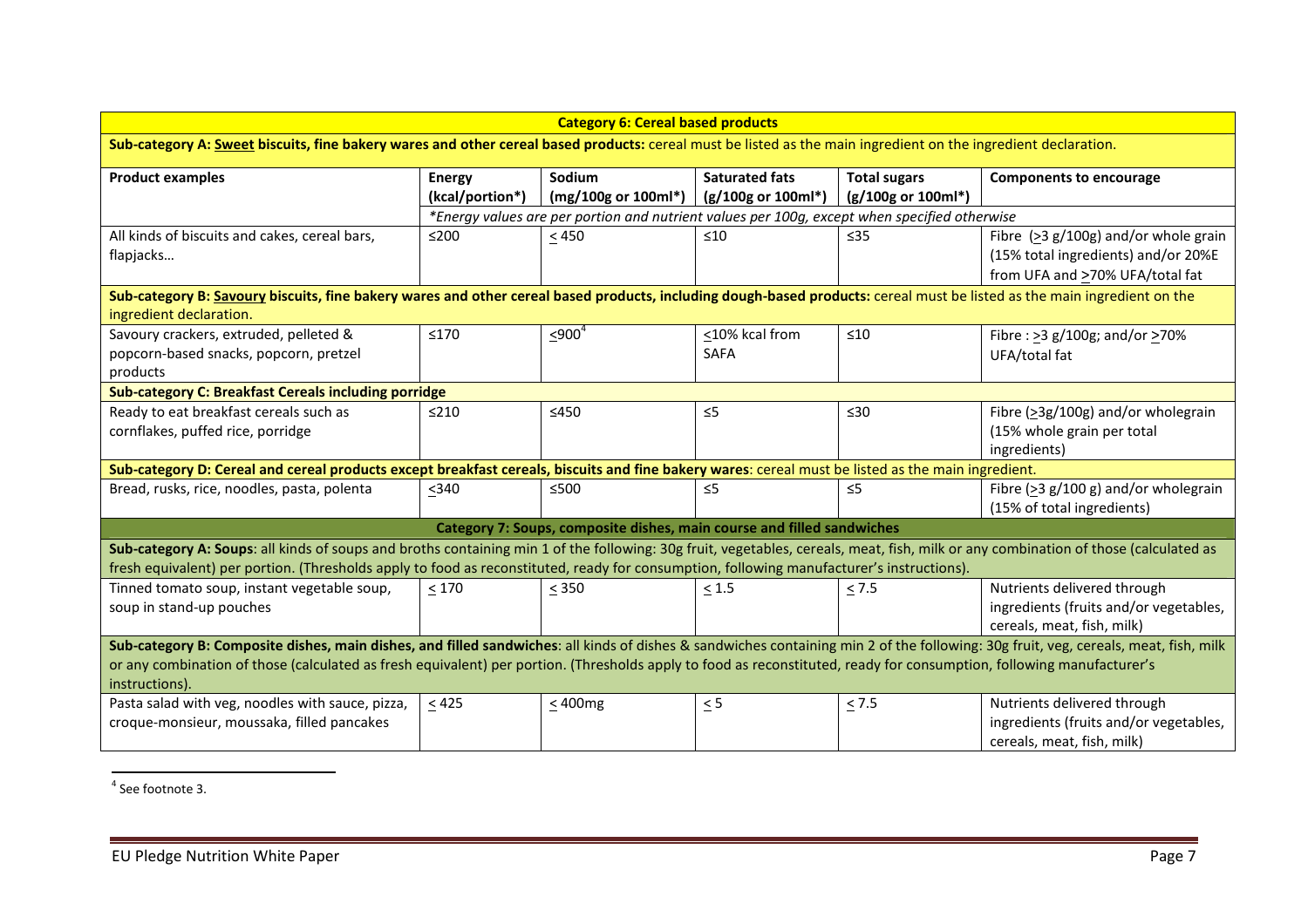| Category 8: Meals Definition: The combination of items served as meal (main dish, side item (s) and a beverage) for breakfast, lunch or dinner.                                                     |                               |                                                                                                    |                       |                                |                                                |  |
|-----------------------------------------------------------------------------------------------------------------------------------------------------------------------------------------------------|-------------------------------|----------------------------------------------------------------------------------------------------|-----------------------|--------------------------------|------------------------------------------------|--|
| <b>Product examples</b>                                                                                                                                                                             | <b>Energy</b>                 | <b>Sodium</b>                                                                                      | <b>Saturated fats</b> | <b>Total sugars</b>            | <b>Components to encourage</b>                 |  |
|                                                                                                                                                                                                     | (kcal/portion*)               | (mg/100g or 100ml*)                                                                                | (g/100g or 100ml*)    | $(g/100g \text{ or } 100ml^*)$ |                                                |  |
|                                                                                                                                                                                                     |                               | *Energy values are per portion and nutrient values per 100g/100ml, except when specified otherwise |                       |                                |                                                |  |
| Quick Service Restaurant children's meals                                                                                                                                                           | $\leq$ 510/meal <sup>a)</sup> | $\leq$ 660/meal                                                                                    | <10% kcal from        | $\leq$ 20/meal                 | Each meal must contain min. of:                |  |
|                                                                                                                                                                                                     | $\leq$ 340/meal <sup>b)</sup> |                                                                                                    | SAFA                  | (minus natural                 | 1 portion <sup>d)</sup> fruit/ vegetables      |  |
|                                                                                                                                                                                                     |                               |                                                                                                    |                       | occurring sugar <sup>c)</sup>  | or/and                                         |  |
|                                                                                                                                                                                                     |                               |                                                                                                    |                       | from 1 portion $d$             | 1 portion <sup>d)</sup> 100% juice             |  |
|                                                                                                                                                                                                     |                               |                                                                                                    |                       | J/F/V/M/D)                     | or/and                                         |  |
|                                                                                                                                                                                                     |                               |                                                                                                    |                       |                                | 1 portion qualified $d,e$ dairy product        |  |
|                                                                                                                                                                                                     |                               |                                                                                                    |                       |                                | or milk                                        |  |
|                                                                                                                                                                                                     |                               |                                                                                                    |                       |                                | or/and                                         |  |
|                                                                                                                                                                                                     |                               |                                                                                                    |                       |                                | 1 portion $^{d)}$ of whole grain <sup>t)</sup> |  |
|                                                                                                                                                                                                     |                               | Category 9: Edible ices: all kinds of edible ices (water ices and ice cream)                       |                       |                                |                                                |  |
| Ice cream, water ice, ice lollies, sherbet ice                                                                                                                                                      | < 110                         | < 120                                                                                              | $\leq$ 5              | < 20                           |                                                |  |
| Exclusions (no nutrition criteria; are not advertised to children <12 by EU Pledge member companies)                                                                                                |                               |                                                                                                    |                       |                                |                                                |  |
| Sugar and sugar-based products, which include: Chocolate or chocolate products; Jam or marmalade; Sugar, honey or syrup; Non-chocolate confectionary or other sugar<br>products <sup>5</sup><br>. 6 |                               |                                                                                                    |                       |                                |                                                |  |

• Soft drinks $^6$ 

#### Notes:

<sup>a)</sup> For lunch/dinner (30% energy)

 $b)$  For breakfast (20% energy)

<sup>c)</sup> If sugar content is higher than 20g for a meal and contains more than 1 J/F/V/M/D.

d) Portions are:

- Fruits (F)/Vegetables (V): 60-80g
- •100% juice (J): 150-250ml
- •Dairy (D): e.g. 30g cheese/100-150g yoghurt
- Milk (M): 150-250ml

e) Meet individual category requirements

<sup>f)</sup> Product qualified for a reasonable source of fiber which contains ≥ 8g whole grain

<sup>&</sup>lt;sup>5</sup> Sugar-free gum and sugar-free mints are exempted, i.e. outside the scope of EU Pledge restrictions.

 $^6$  The rationale for this exclusion is that currently some EU Pledge companies committed in 2006 not to market any soft drinks directly to children younger than 12 years old (see UNESDA commitments: http://www.unesda.org/our-unesda-commitments-act-responsibly#year2006). Discussions are ongoing regarding low-energy beverages. In the meantime companies that are not signatories to the UNESDA commitment will continue using their own nutrition criteria for these beverages, including fruit-based drinks. Bottled water is exempted from the EU Pledge restrictions.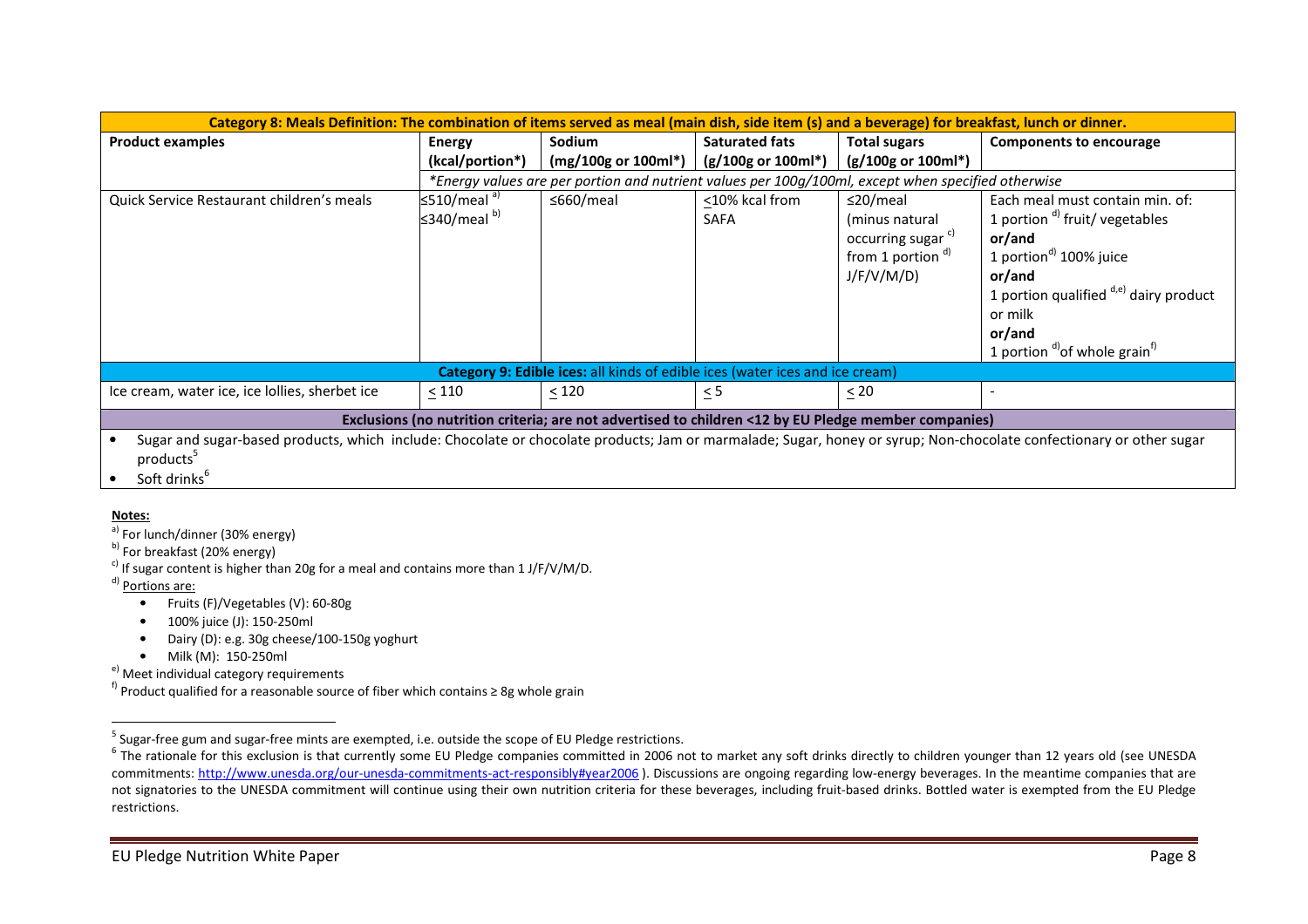# Section I: Background, approach and rationale

## Introduction

### About the EU Pledge

The EU Pledge is a voluntary initiative by leading food and beverage companies to change food and beverage advertising to children under the age of twelve on TV, print and internet in the European Union.

The EU Pledge was launched in December 2007 as part of the signatories' commitment to the European Union Platform for Action on Diet, Physical Activity and Health, the multi-stakeholder forum set up by former EU Health and Consumer Affairs Commissioner Markos Kyprianou in 2005 to encourage stakeholders to take initiatives aimed at promoting healthy lifestyles in Europe. In the context of the EU Platform, the EU Pledge commitment is owned by the World Federation of Advertisers (WFA), which also supports the programme.

#### EU Pledge members

The founding members of the EU Pledge are the following companies: Burger King, Coca-Cola, Danone, Ferrero, General Mills, Kellogg, Kraft Foods, Mars, Nestlé, PepsiCo and Unilever.

The initiative gained 6 new members in 2010, as the European Snacks Association (ESA) joined as an associate member, with six of its leading corporate members signing up to the EU Pledge commitments: Estrella-Maarud, Intersnack, Lorenz Snack-World, Procter & Gamble, Unichips - San Carlo and Zweifel Pomy-Chip. A further ESA member company, the Chips Group, joined in 2011.

Two additional leading companies have joined the initiative as a result of their acquisition by existing EU Pledge member companies: Wrigley through its acquisition by Mars Inc. in 2009; and Cadbury through its acquisition by Kraft Foods in 2010.

In November 2011 McDonald's joined the EU Pledge, followed by Royal FrieslandCampina in May 2012, bringing membership to 20<sup>7</sup> companies, representing over 80% of EU food and beverage advertising spend in the EU.

The initiative is open to any food and beverage company active in Europe and willing to subscribe to the EU Pledge commitments.

 $\overline{\phantom{0}}$ 

<sup>&</sup>lt;sup>7</sup> As of 1 June 2012, Procter & Gamble's only food brand, Pringles, is controlled by The Kellogg Company, bringing the number of EU Pledge member companies back to 19.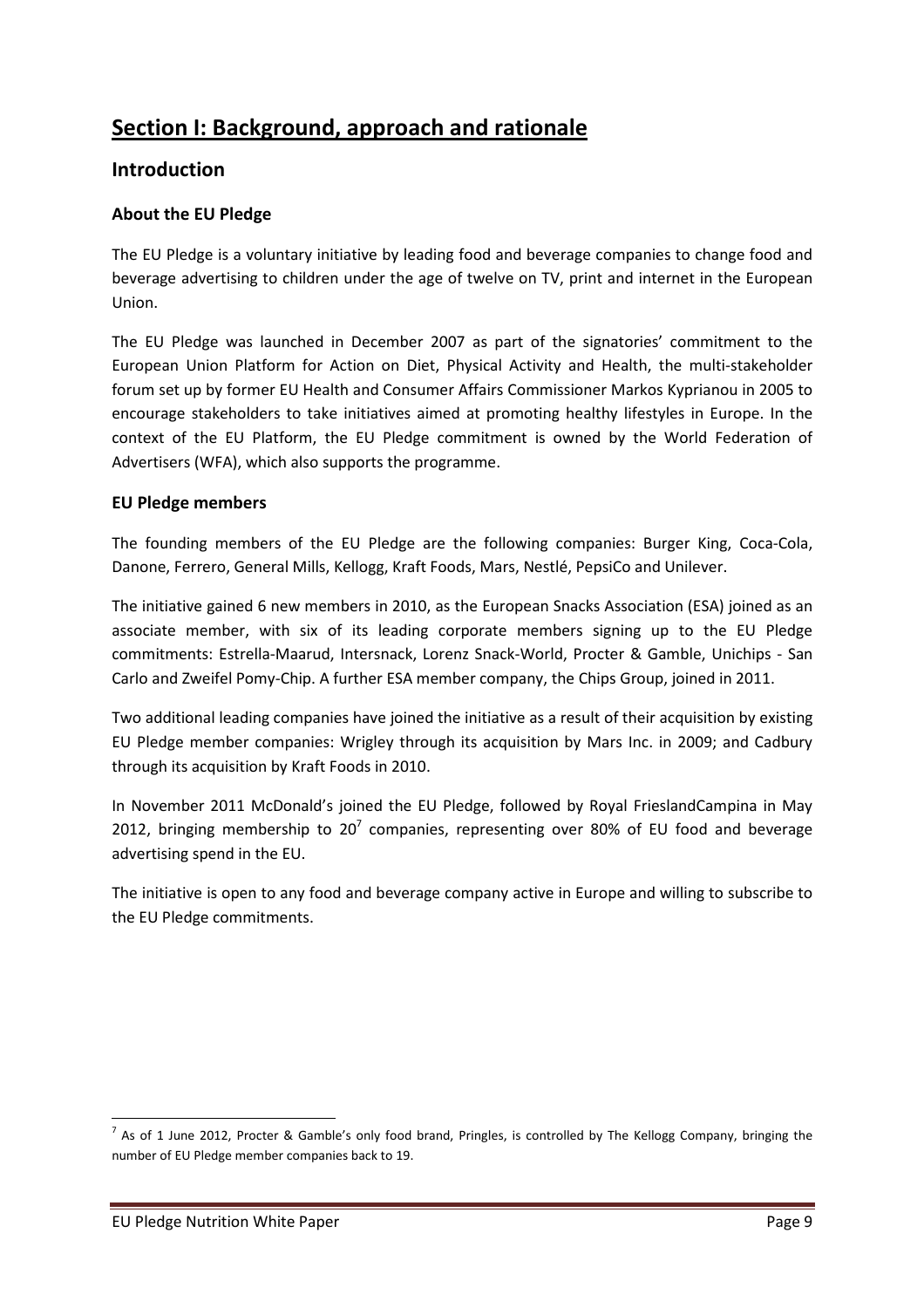### The EU Pledge commitments

The EU Pledge is a framework initiative whereby signatories are committed to changing the way they advertise to children under 12 years old by respecting the following two criteria:

- No advertising of products to children under 12 years, except for products which fulfil specific nutrition criteria based on accepted scientific evidence and/or applicable national and international dietary guidelines. For the purpose of this initiative, "advertising to children under 12 years" was defined as advertising to media audiences with a minimum of 50% $^8$  of children under 12 years $^9$ .
- No communication related to products in primary schools, except where specifically requested by, or agreed with, the school administration for educational purposes.

The EU Pledge is a dynamic and progressive initiative. While it provides a common framework, member companies can make commitments that go beyond it, and several do. Since its launch, over half of the founding member companies have increased their corporate commitments, tightening the way they define advertising to children, broadening the scope of their actions and strengthening the nutrition criteria they use to classify better-for-you options for children under 12 years.

In the same spirit and following constructive dialogue with stakeholders, the EU Pledge launched enhanced framework voluntary commitments, applying as of 1 January 2012 to existing and new members:

- No advertising of products to children under 12 years, except for products which fulfil specific nutrition criteria based on accepted scientific evidence and/or applicable national and international dietary guidelines. For the purpose of this initiative, "advertising to children under 12 years" means advertising to media audiences with a minimum of 35% of children under 12 years.
- In the online sphere, the above commitment applies to marketing communications for food and beverage products on company-owned websites, in addition to third-party internet advertising.
- No communication related to products in primary schools, except where specifically requested by, or agreed with, the school administration for educational purposes.

These enhanced commitments are subject to third-party monitoring  $-$  as have been the original commitments - since their entry into force on 1 January 2012.

l

 $^8$  This is a commonly agreed benchmark. This method of audience indexing has been agreed as a pragmatic system to determine the applicability of advertising rules. Nevertheless, this is a minimum common benchmark for all EU Pledge member companies. For further detail see: www.eu-pledge.eu

 $9$  The rationale for this threshold is the strong degree of academic consensus that by the age of 12 children develop their behaviour as consumers, effectively recognise advertising and are able to adopt critical attitudes towards it. Although children between the ages of 6 and 12 are believed to generally understand the persuasive intent of advertising, care should be taken because they may not have a fully developed critical understanding. For further information see: http://www.wfanet.org/pdf/adv\_papers/when\_is\_a\_child\_a\_child.pdf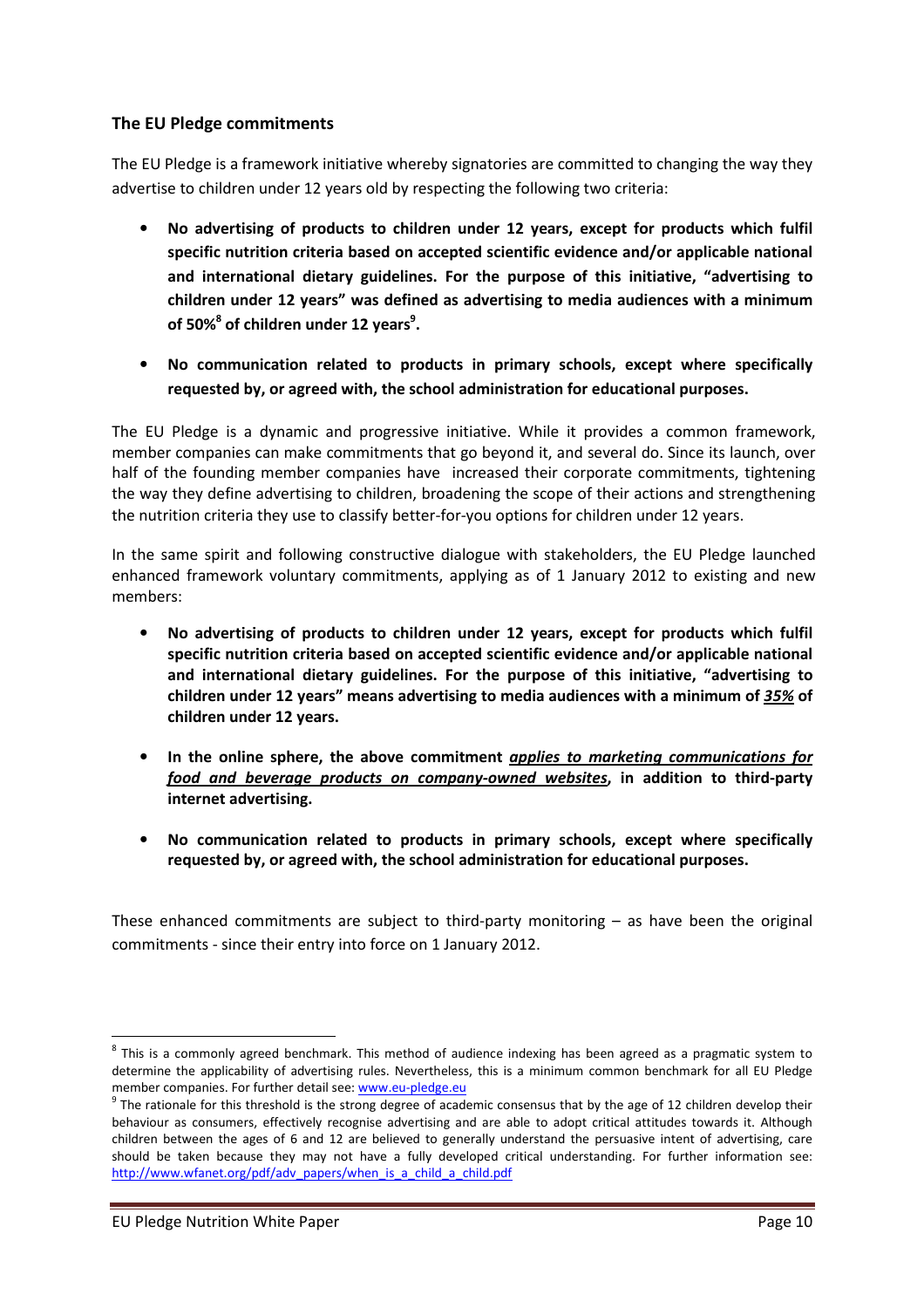## Current practice

To date there is no one single global or European set of nutritional guidelines to evaluate products on the basis of their nutrient content. There are however international and national recommendations for total diets (e.g. WHO 2003, Eurodiet 2001, Standing Nordic Committee on Food 2004, Conseil Supérieur d'Hygiène 2006). Such dietary guidelines usually include recommendations on daily caloric/nutritional intake. Alternatively many countries have food-based dietary guidelines to communicate healthy dietary choices in terms of food groups (e.g. AFSSA 2009, DGE 2005, HMH 2009, MFF 2009, MHH 2001, NNC 2005, SACN 2011, VIG 2009; see also WH0 2003 bis); however, these are not specific to individual foods. Existing guidelines are also rarely adapted to children's dietary intakes.

A number of EU Pledge companies<sup>10</sup> have developed their own nutrition criteria for the purpose of distinguishing better-for-you options for children under 12 years. Such criteria have been developed on the basis of the most widely accepted national and international guidelines that exist (e.g. WHO, FAO, USDA, IOM, EURODIET). Companies that use nutrition guidelines to determine what they may choose to advertise to children have developed them individually, reflecting the diversity of their product portfolios. Some include products from a number of categories; others include only one category. Eight EU Pledge member companies<sup>11</sup> have taken the decision not to advertise any of their products to children under 12, not on the basis of nutritional considerations, but because they direct their advertising primarily to the adults who make the household purchasing decisions and to young people older than 12 years.

All the applicable nutrition guidelines applied by the respective companies are published as part of the individual company commitments under the EU Pledge on www.eu-pledge.eu

Stakeholders have called on the EU Pledge initiative to enhance the transparency and consistency of the nutrition criteria applied by companies. This call is reflected in the European Commission's 2010 implementation progress report on the EU Strategy on Obesity, overweight and related health conditions (European Commission 2010), as well as the Commission's 2012 application report on the Audiovisual Media Services Directive (European Commission 2012).

## Development of common criteria

Common nutrition criteria have been developed by EU Pledge members that use nutrition guidelines for advertising products to children to provide increased transparency and consistency and strengthen the commitments overall.

The common criteria developed by these EU Pledge members are designed for the exclusive purpose of defining better-for-you options in the context of food and beverage product advertising to children under the age of 12 and specifically for the product categories covered. This reflects

 $\overline{\phantom{0}}$ 

<sup>&</sup>lt;sup>10</sup> Burger King, Danone, Friesland Campina, General Mills, Kellogg's, Kraft Foods, Intersnack, McDonald's, Nestlé, PepsiCo, Unichips San-Carlo, Unilever.

<sup>&</sup>lt;sup>11</sup> Chips Group, Coca-Cola, Estrella Maarud, Lorenz Snack-World, Ferrero, Mars, and Zweifel Pomy-Chip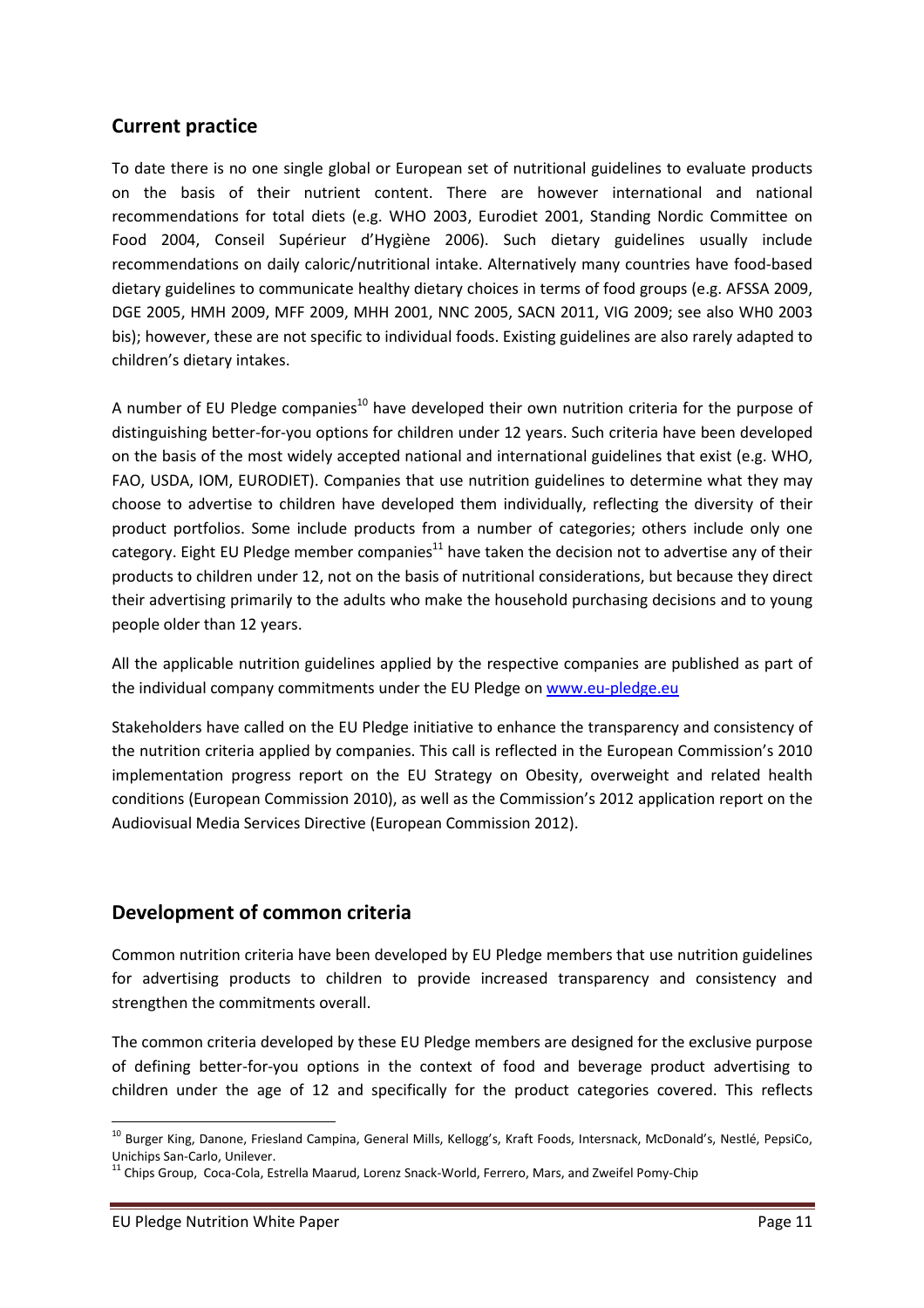international guidelines (e.g. EFSA 2008; WHO unpublished) underlining the necessity to develop nutrient criteria that are tailored for a specific purpose.

Such criteria will be applied only by EU Pledge members who choose to advertise the compliant products also to children under 12. Companies that wish to use different nutrition criteria may continue to do so, provided they can demonstrate that these are more stringent than the EU Pledge common nutrition criteria. In such cases, the EU Pledge will commission an independent nutrition expert to verify that this is the case, on the basis of the impact of the criteria on the eligibility of those products for advertising to children under 12.

The effort of the EU Pledge in this area should be seen against the backdrop of the great challenge of developing common criteria in the diverse countries that make up Europe. As underlined by EFSA, "the lack of uniform data for food composition and food consumption across the EU, as well as differences in nutrient intake recommendations and food based dietary guidelines between Member States, makes it more difficult to set nutrient profiles at EU level than at national level" (EFSA 2008).

Against this background it is clear that any nutrition criteria will have their advantages and drawbacks and all systems will have inherent limitations. Such limitations common to different schemes include, according to EFSA:

- The difficulty in reflecting differences in national nutrient intake recommendations and food based dietary guidelines in an EU system.
- The difficulty in "seeking to apply to individual food products nutrient intake recommendations that are established for the overall diet".
- The inability of nutrient criteria to "take into account changes in nutrient content that occur during cooking or preparation, such as addition of fat, sugar or salt" as well as "the habitual intake of the food or the pattern of consumption". (EFSA 2008)

The present nutrition criteria were designed for the specific and exclusive purpose of food advertising to children under 12; their use for other purposes, such as, for instance, for nutrition and health claims or taxation, would not be appropriate or scientifically credible.

## Development process

The EU Pledge Working Group on Nutrition Criteria was established following discussions in the course of 2011 with the European Commission and stakeholders in the context of the EU Platform for Action on Diet, Physical Activity and Health.

The Working Group, established in late 2011, drew on member companies' internal expertise, by gathering a senior nutritionist from each member company. The Working Group established terms of reference aimed at developing a consensual approach to common nutrition criteria.

In a first phase, the Working Group discussed how it would approach establishing a suitable process for developing common nutrition criteria. In this respect it relied to a significant extent on the draft WHO Guidance on the establishment of nutrient profiles (WHO unpublished).

Second, the Working Group reviewed the available evidence and existing standards that could provide a useful benchmark (See Annex II, Reference documents).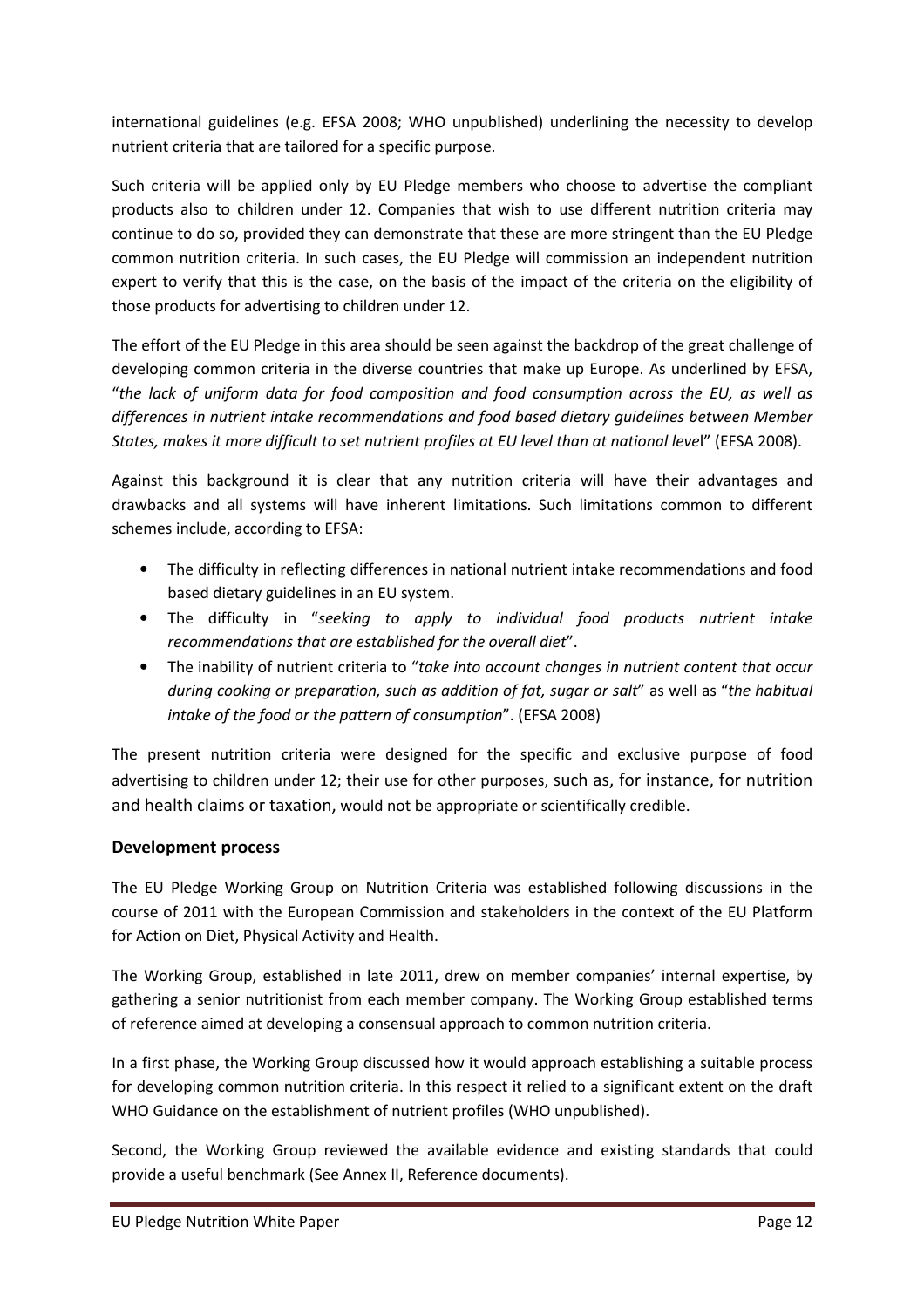Third, the Working Group discussed and agreed on an overall conceptual approach that it deemed suitable for the purpose in hand, having weighed up the benefits and drawbacks of different approaches.

Fourth, the Working Group discussed and agreed core parameters (scope, food categories, reference values, thresholds vs. scoring).

Fifth, the Working Group set about agreeing specific values and, in the process, refined the key parameters where needed.

Finally, the resulting draft common nutrition criteria were subjected to a preliminary validation process, involving benchmarking against indicator foods and against member companies' product portfolios; in a second stage they will also be reviewed against a wider European food consumption database (Roodenburg et al. 2011 bis).

## Overall approach

The EU Pledge Nutrition Working Group took on board the key points of the EFSA Opinion (EFSA 2008), namely the need to take into account:

- Dietary recommendations, public health considerations and generally accepted scientific evidence on the relationship between diet, nutrition and health;
- Other considerations of an industrial/commercial, cultural and dietary/culinary nature;
- The variability of dietary habits and traditions and the fact that dietary changes take time;
- The ability of the system to permit product innovation.

Based on this guidance, the EU Pledge Working Group developed some key principles to underpin its work, namely that the criteria would be:

- Scientifically grounded: i.e. backed up by an articulated and up-to-date science-based analysis of state of the art evidence wherever possible.
- Comprehensive: i.e. applicable to all products in defined categories (see table on Nutrition criteria overview), unless exemptions are justified (a) scientifically, (b) by the fact that such categories/products are not currently marketed to children under 12 at all.
- Progressive: i.e. able to foster progress vis-à-vis existing company specific criteria and able to encourage product innovation and reformulation.
- Appropriate: i.e. suitable for the European context and compatible with standards developed elsewhere.
- Validated: i.e. amenable to a validation process ensuring quality and legitimacy (specifics to be determined at a later stage).
- Communicable: i.e. with a clear rationale and relatively straight-forward to communicate externally to lay audiences.

Different approaches to developing and applying nutrition criteria have been adopted across the globe. One approach is not necessarily better than another on the basis of the above criteria.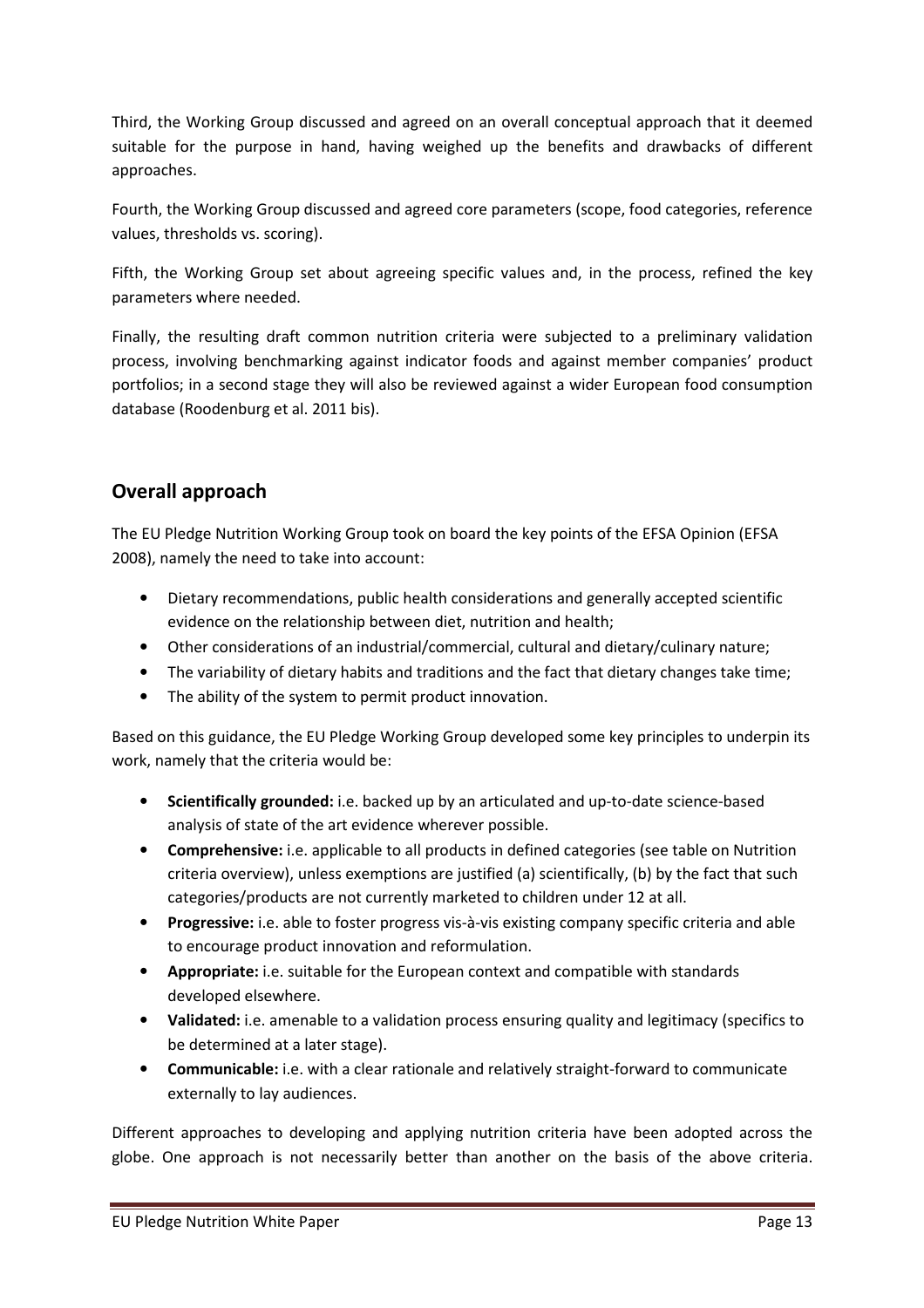However, each system has specific advantages and disadvantages and, as noted above, all have inherent limitations.<sup>12</sup>

On the basis of a comprehensive discussion informed by the available evidence and guidance<sup>13</sup> and underpinned by the above principles, the EU Pledge Working Group decided to favour a categorybased approach, based on thresholds for key nutrients, on the basis of the following main considerations:

## Category based approach

- A category-based approach is able to take into account the role that different types of food and beverage products play in the average diet, whereas this is significantly more difficult to achieve in an "across the board" or universal approach (EFSA 2008).
- A category-based approach works better to discriminate between food products within categories. It is therefore better suited than a universal system to further the core aim of the EU Pledge, namely to limit the types of food and beverage products that are advertised to children, while incentivising competition for the development of better-for-you options, through innovation and reformulation.

## Threshold-based approach

- As recommended by EFSA, the choice between threshold-based and scoring models should be guided by pragmatic considerations related to the specific needs of the system.<sup>14</sup>
- On this basis, the EU Pledge Working Group considered that a threshold-based system would be more appropriate, since:
	- o A key driver of establishing common nutrition criteria was to enhance the consistency of existing company-specific criteria, most of which were based on threshold systems;
	- $\circ$  Another key driver was increased transparency, and a threshold system is more transparent and easier to communicate to stakeholders and to the consumer than a scoring system, whereby nutritional scores are worked out on the basis of an algorithm.

 $\overline{\phantom{0}}$ 

<sup>&</sup>lt;sup>12</sup> For a detailed discussion, see EFSA 2008.

 $13$  See Annex II for a list of key reference documents used.

<sup>&</sup>lt;sup>14</sup> "The Panel recommends that the choice of threshold or scoring system should be based on pragmatic considerations related to the needs of the particular scheme, while threshold or score values should be selected to ensure the appropriate classification of food products" (EFSA 2008)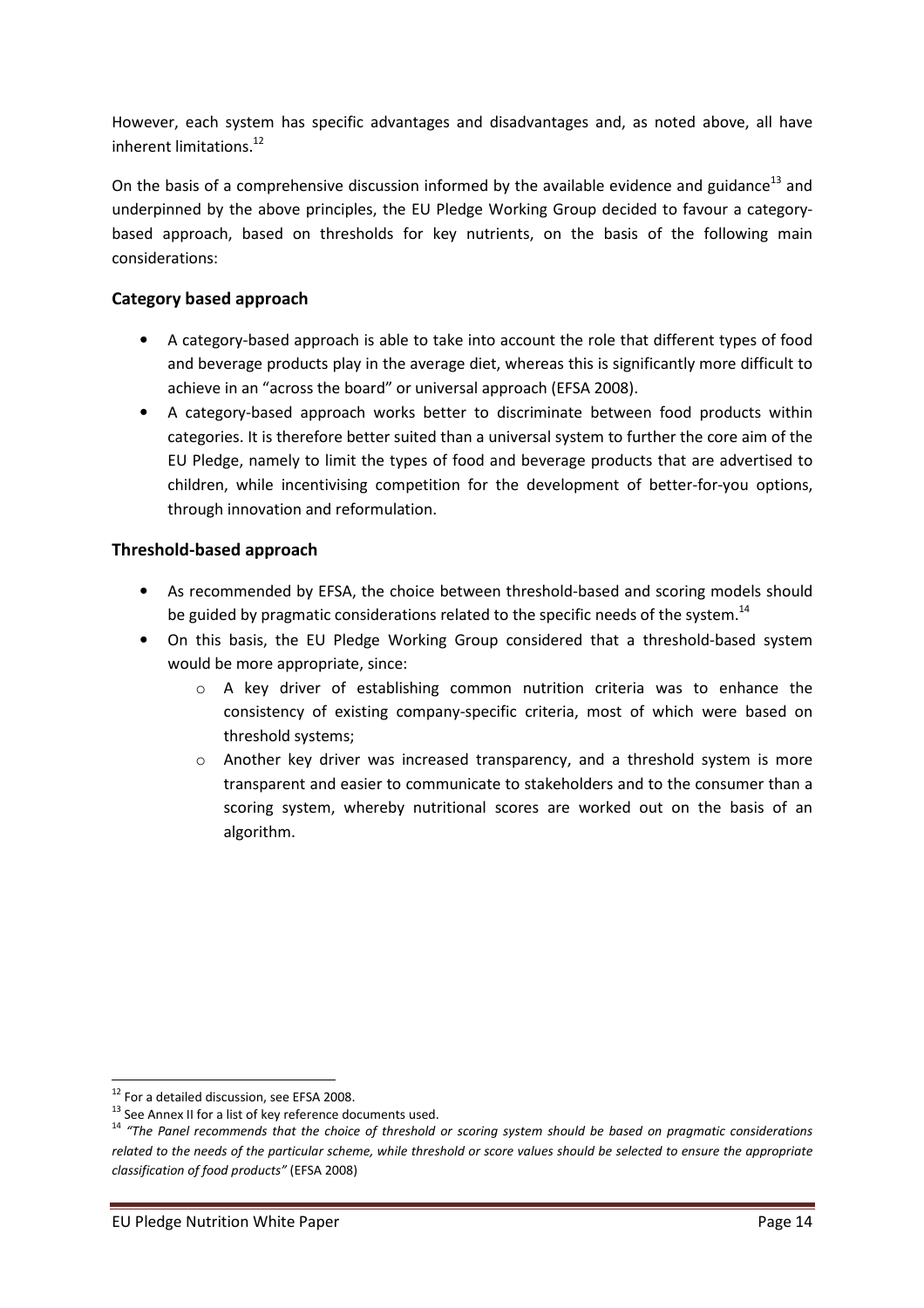## Scope and product categories

In defining product categories, the Working Group was guided by the following principles:

- The common nutrition criteria are not intended as a universally applicable system. They should cover defined categories produced or marketed by EU Pledge member companies, other than those categories produced but not advertised to children under member companies' corporate commitments.
- The number of categories should be limited as much as possible with a view to ensuring consistent treatment of similar products, as well as maintaining as much simplicity as possible.
- At the same time, the number of categories should not be limited to an extent where categories could be so broad as to require less stringent values in order to accommodate all types of products represented in the category.

On this basis and at this stage, the following nine categories were developed and agreed:

- 1. Vegetable oils, butter and spreadable fats & emulsion-based sauces (e.g. mayonnaise)
- 2. Fruits, vegetables<sup>15</sup> and seeds<sup>16</sup> and their products except oil
- 3. Meat based products
- 4. Fishery products
- 5. Dairy products
- 6. Cereal based products
- 7. Soups, composite dishes, main courses and filled sandwiches
- 8. Meals
- 9. Edible ices

It became clear that in order to ensure both robustness and fairness, it would be necessary to create sub-categories within most of the above categories. These are detailed in Section II below.

In order to ensure that products would fit appropriately into one of the above categories, each category was defined on the basis of minimum content of the food group in question (e.g. min. 50g meat/100g). In a couple of cases, the definition was based on "main ingredient" considerations instead. This is to account for the fact that in some categories it is common to have products that contain significant percentages of more than one food group without reaching a minimum threshold for either category (e.g. some cereal products). In order to fit into the most appropriate category, the "main ingredient" criterion is more suitable in these cases.

No nutrition criteria were developed for the following categories that are not advertised to children under 12 by EU Pledge member companies:

- Sugar and sugar-based products, which include:
	- o Chocolate or chocolate products
	- o Jam or marmalade

l

 $15$  Vegetables include legumes as well as potatoes.

<sup>&</sup>lt;sup>16</sup> Seeds include seeds, kernels and nuts. Nuts include peanuts and tree nuts.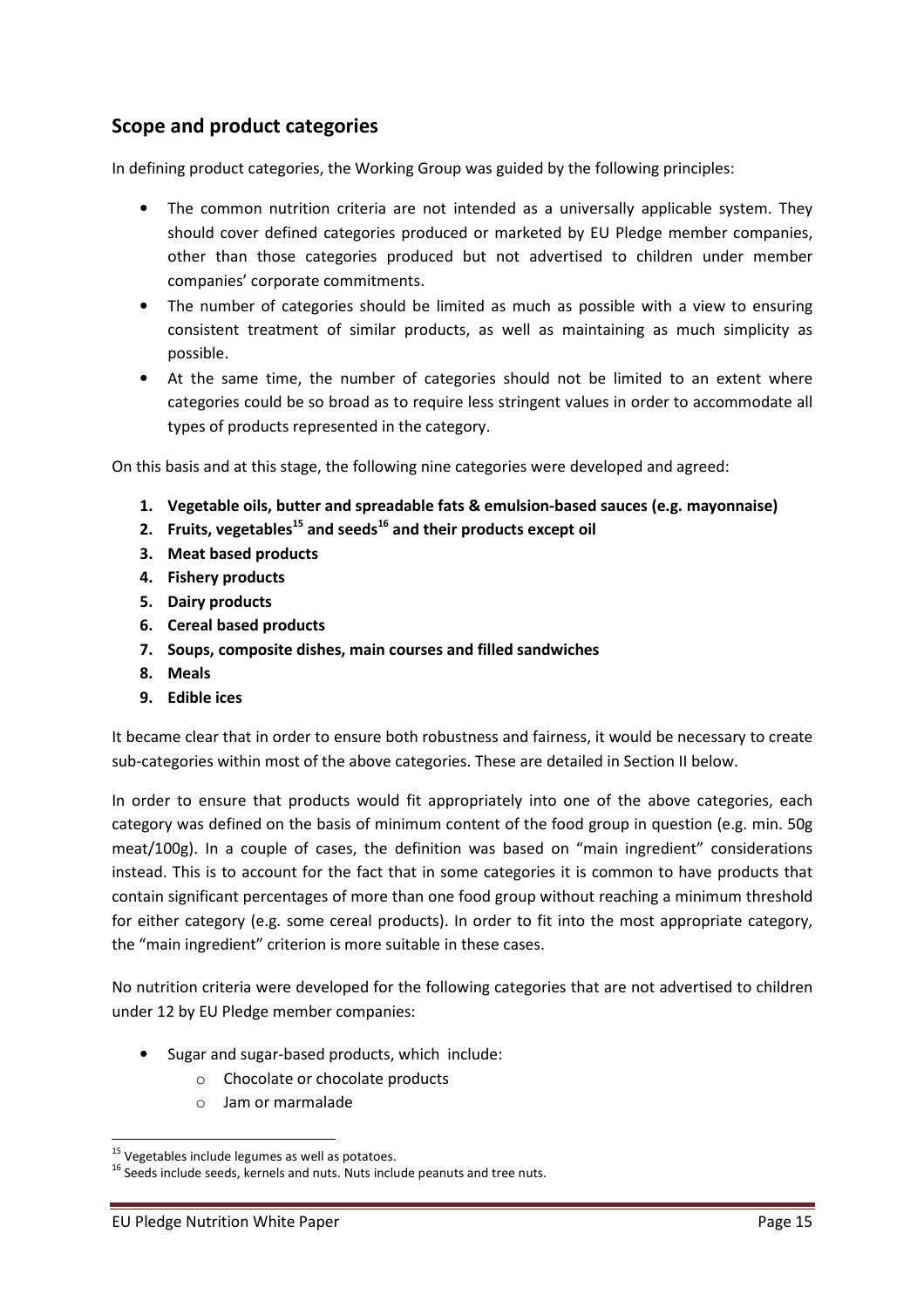- o Non-chocolate confectionery or other sugar products<sup>17</sup>
- o Sugar, honey or syrup
- Soft drinks<sup>18</sup>

This reflects existing commitments by several member companies active in these categories and it confirms that none of the EU Pledge member companies will advertise these products to children under 12, as defined in the EU Pledge commitments.

## Reference units

As recommended by EFSA, the EU Pledge Working Group based its selection of reference units on pragmatic considerations related to the needs of the particular scheme in question (EFSA 2008).

The objective of the present scheme is to differentiate between products within categories  $$ products which are invariably pre-packed and promoted and sold in specific portion sizes or with serving size instructions. On this basis, it was agreed that the reference unit for the first key discriminating criterion, i.e. energy, should be "per portion"<sup>19</sup>. This would ensure that the absolute energy value of a product would need to be below a specific cap to be eligible for advertising to children under 12.

With regard to key nutrients, it was agreed that the reference unit would be "per 100g/ml"<sup>20</sup>. This is because:

- Standardised reference portion sizes do not exist for all product categories in Europe.
- The nutrient values per 100g/ml can easily be translated into values per portion where standard reference portions exist.

## Nutrients to limit

l

With regard to "nutrients to limit", the EU Pledge Working Group reviewed the available evidence (see Annex II), with the following EFSA recommendation as a guiding principle: "the virtues of nutrient profiles based on a large number of nutrients should be weighed against the burden that such complexity would constitute" (EFSA 2008).

 $^{17}$  Sugar-free gum and sugar-free mints are exempted, i.e. outside the scope of EU Pledge restrictions.

<sup>&</sup>lt;sup>18</sup> The rationale for this exclusion is that currently some EU Pledge companies committed in 2006 not to market any soft drinks directly to children younger than 12 years old (see UNESDA commitments: http://www.unesda.org/our-unesdacommitments-act-responsibly#year2006 ). Discussions are ongoing regarding low-energy beverages. In the meantime companies that are not signatories to the UNESDA commitment will continue using their own nutrition criteria for these beverages, including fruit-based drinks. Bottled water is exempted from the EU Pledge restrictions.

<sup>&</sup>lt;sup>19</sup> Some exceptions to this rule were however needed, e.g. in the case of quick service restaurant meals, where the reference value is "per meal", as these are marketed as such, i.e. as a combination of main dish, side dish, dessert and drink.

<sup>&</sup>lt;sup>20</sup> As above. An additional exception was needed in the case of saturated fats in some categories: where fat is a dominant nutrient in the product, what matters more nutritionally is the proportion of saturated fat to total fat, rather than the total amount of saturated fat per 100g.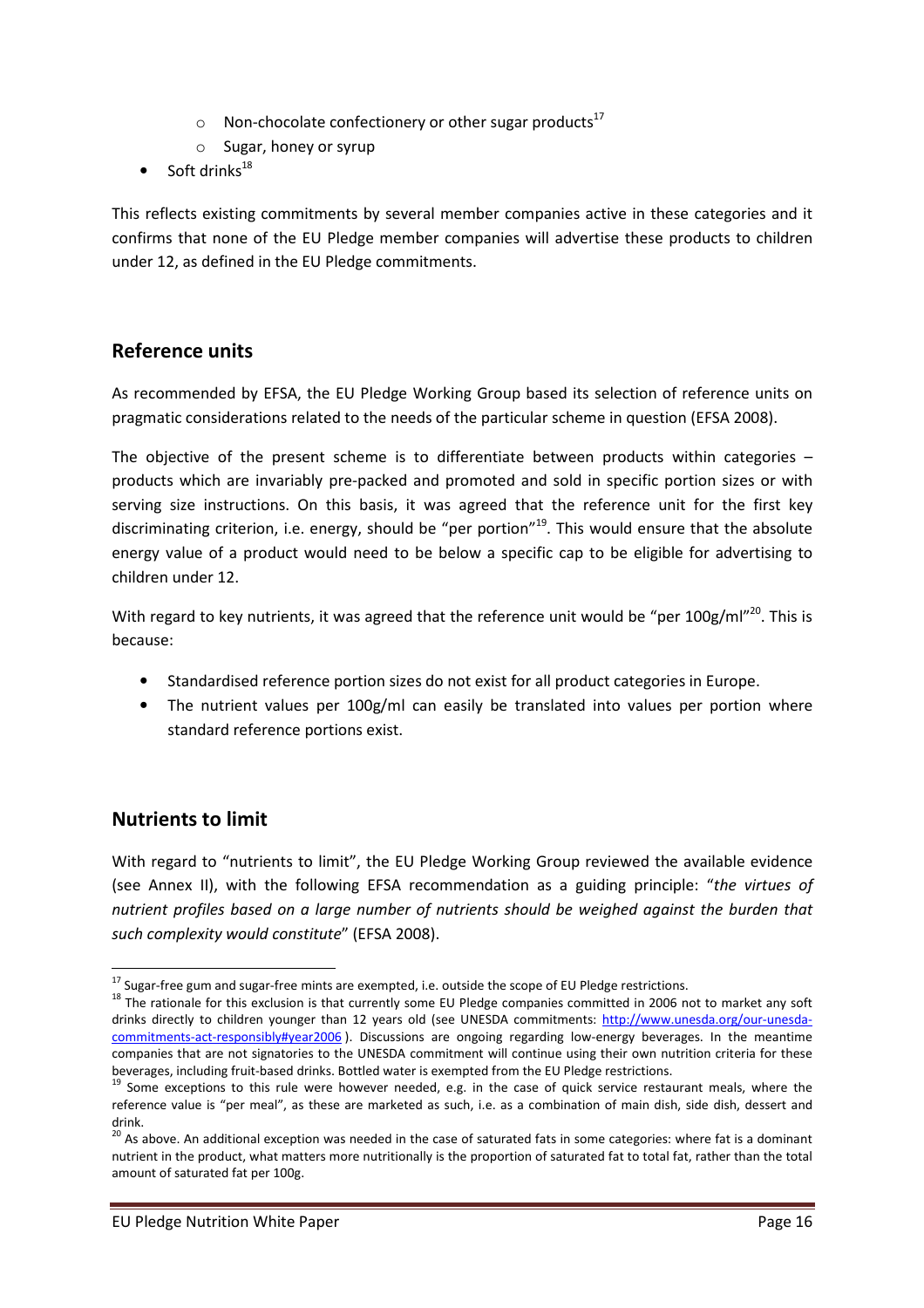The pragmatic decision taken by the Working Group was to focus on those nutrients that are most widely considered of public health concern (WHO 2004) – not because inherently problematic – but because population average intakes are in excess of those recommended or desirable for health. In addition to energy, the "nutrients to limit" chosen were:

- Sodium
- Saturated fat
- Total sugars

The sodium values given can be converted into salt values by applying the standard conversion formula: salt value = 2.5 x sodium value.

With regard to fat, the decision to focus mainly on saturated fats was taken on the basis of:

- The consideration that total fat content is already limited by an energy cap.
- The fact that saturated fat, not fat overall, is consumed in amounts that exceed those that are recommended for health.
- The understanding that trans-fatty acids have been reduced to minimal levels for most of the food groups in the European food supply in recent years, to the point where they are no longer of significant relevance as a "nutrient to limit" (EFSA 2008).

## Components to encourage

The EU Pledge Working Group agreed that a system taking into account both "nutrients to limit" and "components to encourage" (nutrients and food groups) is more in line with the core objective of the EU Pledge – to foster innovation, reformulation and competition for a shift towards advertising of better-for-you products – than a system based solely on "nutrients to limit".

The choice of "components to encourage" was made on a category basis, i.e. pinpointing those positive components most relevant in each category, e.g. fibre and wholegrain in cereal-based products; protein and calcium in dairy products; protein in meat and fishery products; polyunsaturated fatty acids (PUFAs) in vegetable oils, spreads and fats, etc.

In addition, it was decided to only allow the addition of vitamins and minerals (fortification) to qualify as "components to encourage" in specific food categories where such fortification is most strongly encouraged on public health grounds (e.g. vitamin D in dairy products). In all other cases, only naturally occurring "components to encourage" qualify.

Importantly, and in contrast to a scoring system, in the EU Pledge common nutrition criteria, "components to encourage" do not counterbalance "nutrients to limit". Where they are listed in the criteria, the specified quantity needs to be present in the product in addition to the product meeting the criteria for "nutrients to limit".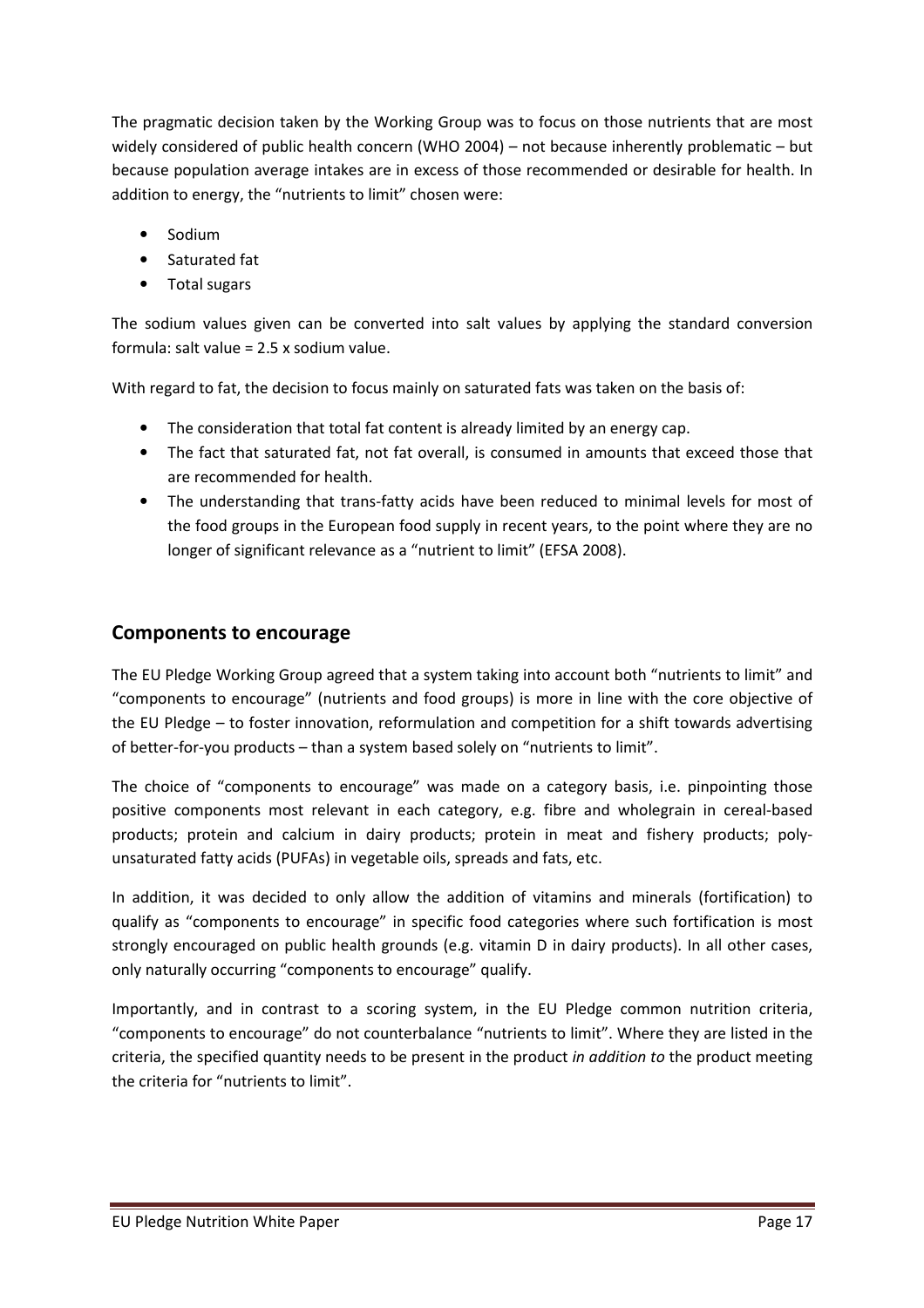## Nutrient values

All values referring to energy, "nutrients to limit" and "components to encourage" in the EU Pledge common nutrition criteria apply to food products as sold, except where specified, for those products which cannot be consumed without reconstitution (e.g. soup powder, dehydrated mashed potatoes, milk drinks etc.).

The values for each nutrient in each category are based on:

- International dietary guidelines referring to nutrient intake (e.g. WHO).
- The contribution of different foods to children's overall diet, on the basis of average consumption.
- The overall importance of specific nutrients in food products within each category, i.e. benchmarking of what are higher or lower end percentages.
- Technological feasibility and consumer acceptance.

With regards to energy values, these are calculated as a percentage of reference intake values. It is important to note that quantitative guidelines for children are not numerous. Nutritional needs for children below 12 are not always adequately researched, especially when they are not clearly linked to a risk of obesity and chronic diseases. Currently there are no officially approved or EU-endorsed daily reference values for children available in Europe. We therefore based our approach on existing reference intake values in the US and some European countries (See Annex I). We found that reference intakes for 4 to 10 year olds ranged from about 1400kcal to over 2050 kcal so the chosen value of 1700 kcal/day for children up to 12 years of age is conservative but justifiably so in light of the overall public policy objective of tackling childhood obesity.

Food intake during the day is usually divided across: breakfast, lunch, evening meal and food consumed between meals (snacks). As a wider range of foods is customarily consumed at lunch and dinner compared to breakfast, these are conventionally assigned a greater proportion of intake: 20% of daily energy intake at breakfast; 30% for lunch; 30% for dinner; and 20% for snacks (Food Standards Agency 2007). Given that children customarily consume five meals per day, including two snacks, each of these snacking occasions can account for 10% of energy intake, or 170 kcal on the basis of the daily reference energy intake of 1700 kcal described above. On the basis of the same rationale, the average child's breakfast energy intake reference value was set at 340 kcal, while lunch and the evening meal can account for kcal 510 respectively. Energy caps for foods consumed as part of a meal have been set as a share of the energy reference value of the meal in question, taking into account the customary contribution of the particular product to the eating occasion, e.g. breakfast cereals as part of a complete breakfast; main dishes as part of a complete lunch or dinner.

Specific additional rationales for individual values are given in the category sections in Section II below.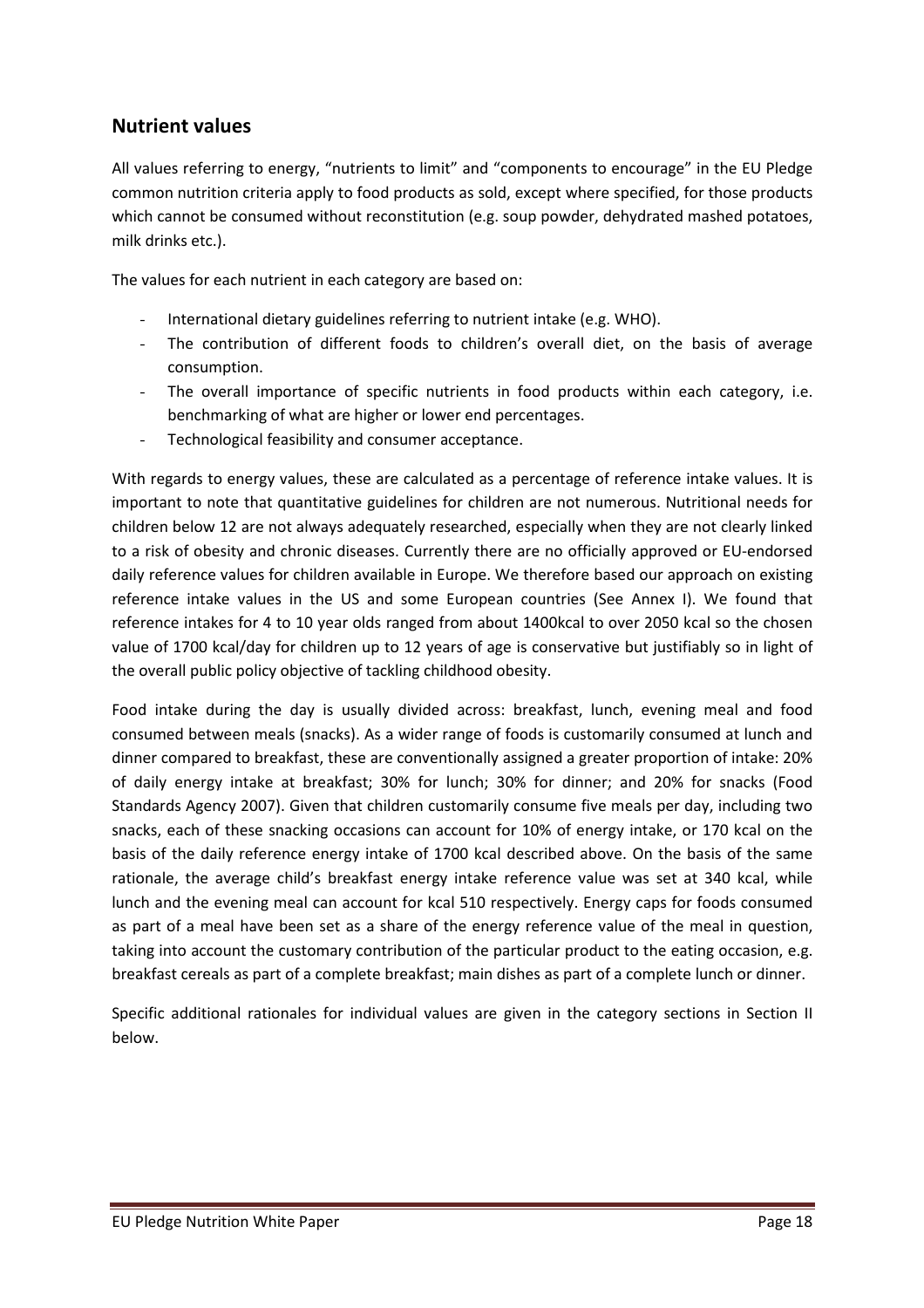## Next steps

The above EU Pledge Common Nutrition Criteria will enter into force across the EU for all EU Pledge member companies that advertise food and beverage products to children no later than 31 December 2014.

Member companies who can demonstrate that their current nutritional criteria are stricter than the common criteria may continue using their own criteria.

Member companies whose current policy is not to advertise any of their products to children under twelve will not alter their policies.

In line with WHO recommendations, the nutrition criteria should be amenable to adaptation in light of new developments. These Common Nutrition Criteria may therefore be updated in the future, potentially also to include food categories that are not represented currently.

Should existing or future EU Pledge member companies wish to develop criteria for new food categories, i.e. categories not currently represented in these common nutrition criteria, they will need to do so jointly within the EU Pledge initiative and in line with the common approach.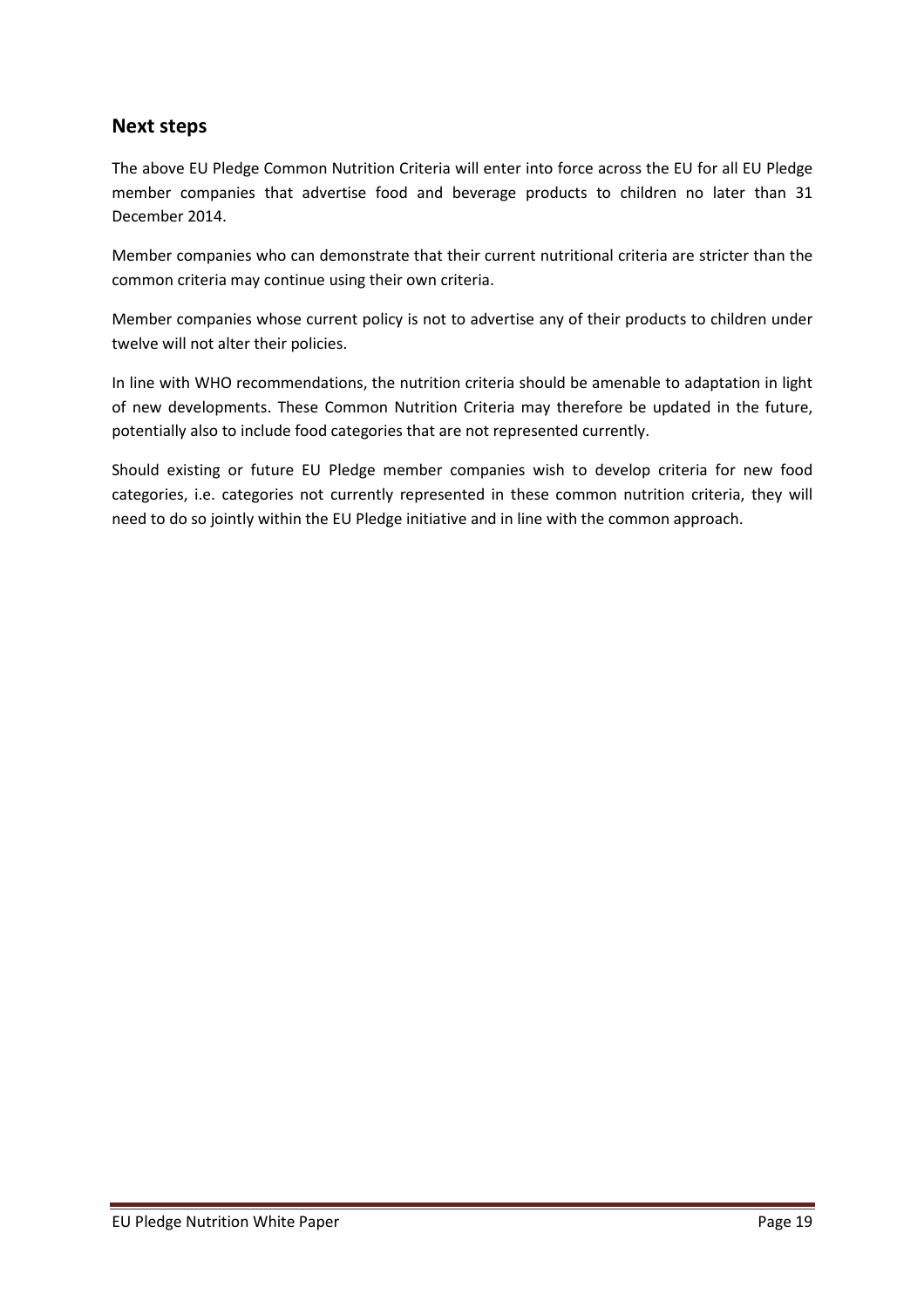## Section II: Nutrition criteria by category

1. Vegetable and animal based oils, fats and fat containing spreads & emulsion-based sauces (e.g. mayonnaise)

| Category 1: Vegetable and animal based oils, fats and fat containing spreads & emulsion-based         |                                   |                                      |                                                  |                                                 |                                   |  |  |  |
|-------------------------------------------------------------------------------------------------------|-----------------------------------|--------------------------------------|--------------------------------------------------|-------------------------------------------------|-----------------------------------|--|--|--|
| sauces                                                                                                |                                   |                                      |                                                  |                                                 |                                   |  |  |  |
| Sub-category A: Vegetable and animal based oils, fats and fat containing spreads: all animal and      |                                   |                                      |                                                  |                                                 |                                   |  |  |  |
| vegetable based fats and oils used as spreads on bread and/or the preparation of food <sup>21</sup> . |                                   |                                      |                                                  |                                                 |                                   |  |  |  |
| <b>Product examples</b>                                                                               | <b>Energy</b><br>(kcal/portion*)  | Sodium<br>(mg/100g<br>or<br>$100ml*$ | <b>Saturated fats</b><br>$(g/100g$ or<br>100ml*) | <b>Total sugars</b><br>$(g/100g$ or<br>$100ml*$ | <b>Components to</b><br>encourage |  |  |  |
|                                                                                                       | *except where specified otherwise |                                      |                                                  |                                                 |                                   |  |  |  |
| Oils and fats (all                                                                                    | $\leq$ 85                         | $\leq 500$                           | < 33% total fat                                  | (< 5)                                           | > 25% of total fat                |  |  |  |
| types), low-fat                                                                                       |                                   |                                      | is SAFA (incl.                                   |                                                 | is PUFA                           |  |  |  |
| margarine,                                                                                            |                                   |                                      | TFA)                                             |                                                 |                                   |  |  |  |
| margarine, butter                                                                                     |                                   |                                      |                                                  |                                                 |                                   |  |  |  |
| mélanges, oil/fat                                                                                     |                                   |                                      |                                                  |                                                 |                                   |  |  |  |
| products for                                                                                          |                                   |                                      |                                                  |                                                 |                                   |  |  |  |
| roasting and frying                                                                                   |                                   |                                      |                                                  |                                                 |                                   |  |  |  |
| (solid or liquid)                                                                                     |                                   |                                      |                                                  |                                                 |                                   |  |  |  |
| Sub-category B: Emulsion-based sauces: sauces that constitute only a minor component of the meal to   |                                   |                                      |                                                  |                                                 |                                   |  |  |  |
| which an emulsifying agent is added OR have a fat content $\geq 10\%$ w/w.                            |                                   |                                      |                                                  |                                                 |                                   |  |  |  |
| Mayonnaise, salad                                                                                     | $\leq$ 85                         | < 750                                | < 33% total fat                                  | $\leq$ 5                                        | > 25% of total fat                |  |  |  |
| dressings,                                                                                            |                                   |                                      | is SAFA (incl.                                   |                                                 | is PUFA                           |  |  |  |
| marinades,                                                                                            |                                   |                                      | TFA)                                             |                                                 |                                   |  |  |  |
| vinaigrettes                                                                                          |                                   |                                      |                                                  |                                                 |                                   |  |  |  |

## • Product group:

 $\overline{\phantom{0}}$ 

- o Sub-category A: The product group includes all animal and vegetable based fats and oils used as spreads on bread and/or the preparation of food<sup>1</sup>. Examples are oils and fats (all types), low-fat margarine, margarine, butter mélanges, oil/fat products for roasting and frying (solid or liquid).
- o Sub-category B: The product group includes sauces that constitute only a minor component of the meal, to which an emulsifying agent is added OR have a fat content  $\geq$ 10% w/w. Examples are mayonnaise, salad dressings, marinades, and vinaigrettes.
- Energy: The threshold (85kcal) is equivalent to 5% of children's daily reference value (1700kcal) per portion. The reference portions are 10g for spreads and 15ml/14g for most emulsion-based sauces. Application of this energy threshold only allows low-fat emulsion-based sauces (e.g. lowfat mayonnaise) to comply.

 $21$  Butters as defined in Council regulation (EC) 1234/2007 Annex XV, are excluded from this category because they will not be advertised towards children.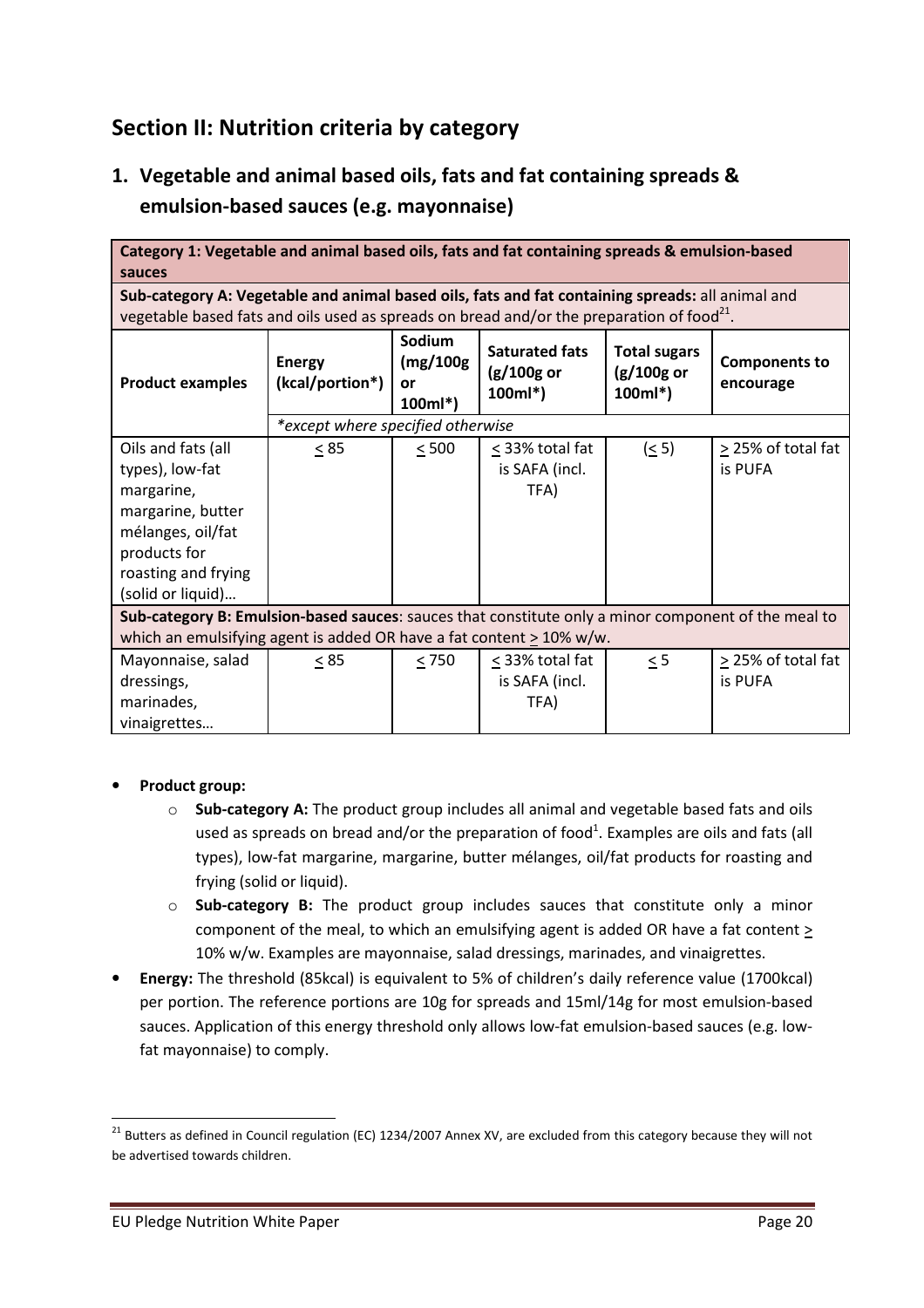- Sodium:
	- $\circ$  Sub-category A: Within Europe salt content in spreadable fats differs substantially. The level of 500mg/100g is challenging for products in e.g. UK (UK Responsibility Deal 2012 targets for fat containing spreads vary from 40mg [unsalted] to 800mg). As portion sizes for this product group are relatively small, sodium contribution is relatively low (50mg/ portion).
	- $\circ$  Sub-category B: A relatively higher sodium level is necessary for preservation in this subcategory (microbes grow in water, not in fat; microbes do not grow in water with some sodium; products with higher water content, such as low-fat mayonnaise, therefore need higher sodium to prevent spoilage<sup>22</sup>), and thus not to penalize reduced-fat products. Criterion is the same as applied in the International Choices Programme (Roodenburg et al. 2011) and corresponds to the UK Responsibility Deal 2012 target for reduced fat mayonnaise. As portion sizes for this product group are relatively small, sodium contribution is relatively low (~105mg/ portion).
- Saturated fats: For these product groups, consisting of relatively high-fat products, application of the reference amount "% of total fat" is more relevant than "g/100g". Indeed, there is scientific consensus that reducing SAFA per se is not beneficial for heart health but what matters is what SAFA are replaced by. In this product group, for both high and low fat levels, it is appropriate to replace SAFA by PUFA. Therefore, expression of SAFA as "% of total fat" better identifies healthier options within the product group, which are not necessarily products with a low SAFA content. The "g/100g" reference would also not provide an incentive for relatively low fat products to reformulate. Trans-fatty acids (TFAs) are included in the saturated fat threshold, due to their public health relevance in this group. The SAFA threshold (33% of total fat) resembles the fatty acid profile of the healthier oils and fats and will exclude virtually all animal based products. Also the majority of stick margarines will be excluded.
- Total sugars: For Subcategory A, sugars are not considered to be relevant. Nonetheless, the EU value for "low in sugar" as per Regulation EC 1924/2006 (5g/100g) is applied. The same value is applied to Subcategory B, where it is a challenging threshold for reduced-fat sauces.
- Components to encourage: The products in this category are sources of poly-unsaturated fatty acids (PUFAs) (WHO 2003). PUFAs are widely acknowledged as nutrients making a positive contribution to the diet and for which the average consumption among the European population is inadequate (Harika et al. 2011). As the evidence for PUFAs is stronger than for monounsaturated fatty acids (MUFAs) (Mozaffarian et al. 2010) the latter are not included.

- The energy threshold will allow reduced-fat sauces (e.g. low-fat mayonnaise) to comply but exclude full-fat varieties.
- The saturated fat criterion will exclude animal fat-based products, as well as stick margarines.
- The sugar threshold is challenging for reduced-fat sauces.

 $\overline{a}$ 

 $^{22}$  Note that products in this category, in contrast to the other sub-category, are mainly ambient stable.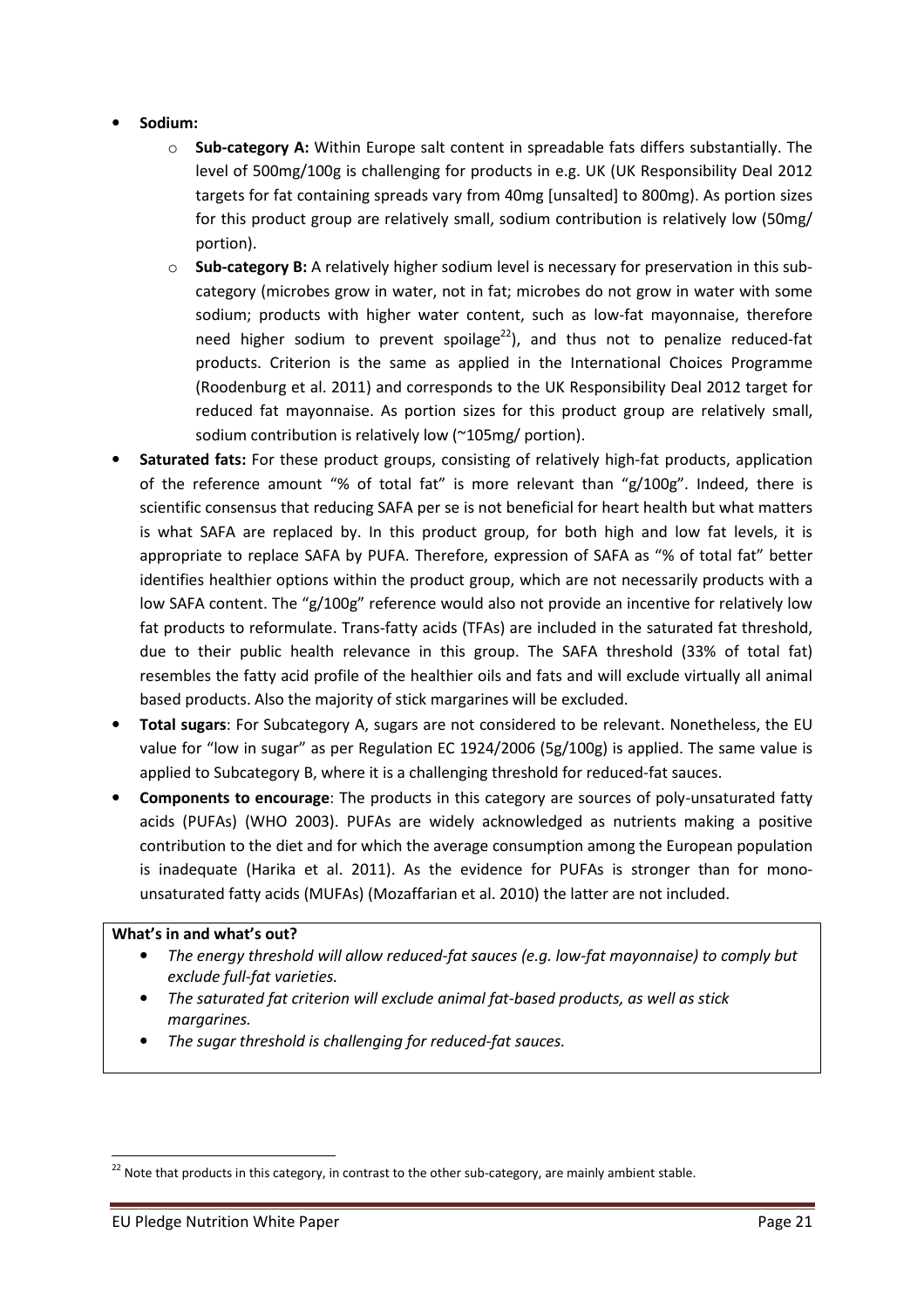## 2. Fruits, vegetables and seeds, except oil

|                 | Category 2: Fruits, vegetables and seeds, <sup>23</sup> except oil Vegetables include legumes and potatoes. Seeds |                |                                                                   |                     |                              |  |  |  |
|-----------------|-------------------------------------------------------------------------------------------------------------------|----------------|-------------------------------------------------------------------|---------------------|------------------------------|--|--|--|
|                 |                                                                                                                   |                | include seeds, kernels, nuts. Nuts include peanuts and tree nuts. |                     |                              |  |  |  |
|                 | Sub-category A: Products of fruits and vegetables except oils & potatoes (> 50g fruit and/or vegetable            |                |                                                                   |                     |                              |  |  |  |
|                 | per 100g of finished products) that constitute a substantial component of the meal.                               |                |                                                                   |                     |                              |  |  |  |
| <b>Product</b>  | <b>Energy</b>                                                                                                     | Sodium         | <b>Saturated fats</b>                                             | <b>Total sugars</b> | <b>Components to</b>         |  |  |  |
| examples        | (kcal/portion*)                                                                                                   | $(mg/100g)$ or | $(g/100g)$ or                                                     | $(g/100g$ or        | encourage                    |  |  |  |
|                 |                                                                                                                   | $100ml*$       | $100ml^*$                                                         | $100ml*$            |                              |  |  |  |
|                 | *except where specified otherwise                                                                                 |                |                                                                   |                     |                              |  |  |  |
| Vegetable       | <170                                                                                                              | < 300          | $\leq 1.5$                                                        | $\leq 15$           | Min. 1/ <sub>2</sub> portion |  |  |  |
| gratin,         |                                                                                                                   |                |                                                                   |                     | of fruit and/or              |  |  |  |
| ratatouille,    |                                                                                                                   |                |                                                                   |                     | vegetables.                  |  |  |  |
| canned          |                                                                                                                   |                |                                                                   |                     | Components to                |  |  |  |
| vegetables,     |                                                                                                                   |                |                                                                   |                     | encourage                    |  |  |  |
| baked beans,    |                                                                                                                   |                |                                                                   |                     | delivered                    |  |  |  |
| fruit compote,  |                                                                                                                   |                |                                                                   |                     | through                      |  |  |  |
| fruit in syrup, |                                                                                                                   |                |                                                                   |                     | ingredients                  |  |  |  |
| fruit salad     |                                                                                                                   |                |                                                                   |                     | (fruits and/or               |  |  |  |
|                 |                                                                                                                   |                |                                                                   |                     | vegetables)                  |  |  |  |

- **Product group**: The product group includes all fruit/vegetable based dishes  $($  > 50g fruit and/or vegetable per 100g of finished products) that constitute a substantial component of the meal.
- Energy: The threshold (170kcal/portion) represents 10% of children's daily reference value (1700kcal) per portion. A typical fruit or vegetable children's portion corresponds to 80g.
- Sodium: The sodium value of 300mg/100g corresponds to the UK 2012 Responsibility Deal target for bakes beans, quiches and flans.
- Saturated fats: The threshold (1.5g/100g) corresponds with "Low in saturated fat", as defined in Regulation (EC) 1924/2006 on nutrition and health claims made on foods.
- Total sugars: The total sugar value is mainly related to fruit content. The threshold is set at 15 grams/100g, which excludes preparations made solely with fruit with naturally high sugar content (e.g. grape 16g/100g).
- Components to encourage: These are based on the WHO dietary recommendation of ≥400 g per day of fruits and vegetables (WHO 2003). Campaigns generally advise people to eat five portions of fruit and vegetables daily (5x 80g fresh fruit or vegetables = total 400g), adopting the wellknown simple message of '5 A DAY', initiated in the US and extended to several countries in Europe (WHO 2003 bis, WHO 2005, EUFIC 2012). Positive nutrients are delivered through the main ingredients of the fruit and vegetable preparation, as only products that contain > 50g of fruits and vegetables per 100g of product qualify for this product group. One portion corresponds to 80g fresh fruit or vegetables (or equivalent in non-fresh format).

#### What's in and what's out?

 $\overline{\phantom{0}}$ 

• The energy threshold will ensure that various fried, creamy, or cheese preparations will not qualify.

 $^{23}$  Exemptions: 100% fruit and vegetables and their products, including 100% fruit and vegetable juices, as well as 100% nuts and seeds and mixes thereof (with no added salt, sugar or fat). These products, presented fresh, frozen, dried, or under any other form may be advertised to children without restrictions.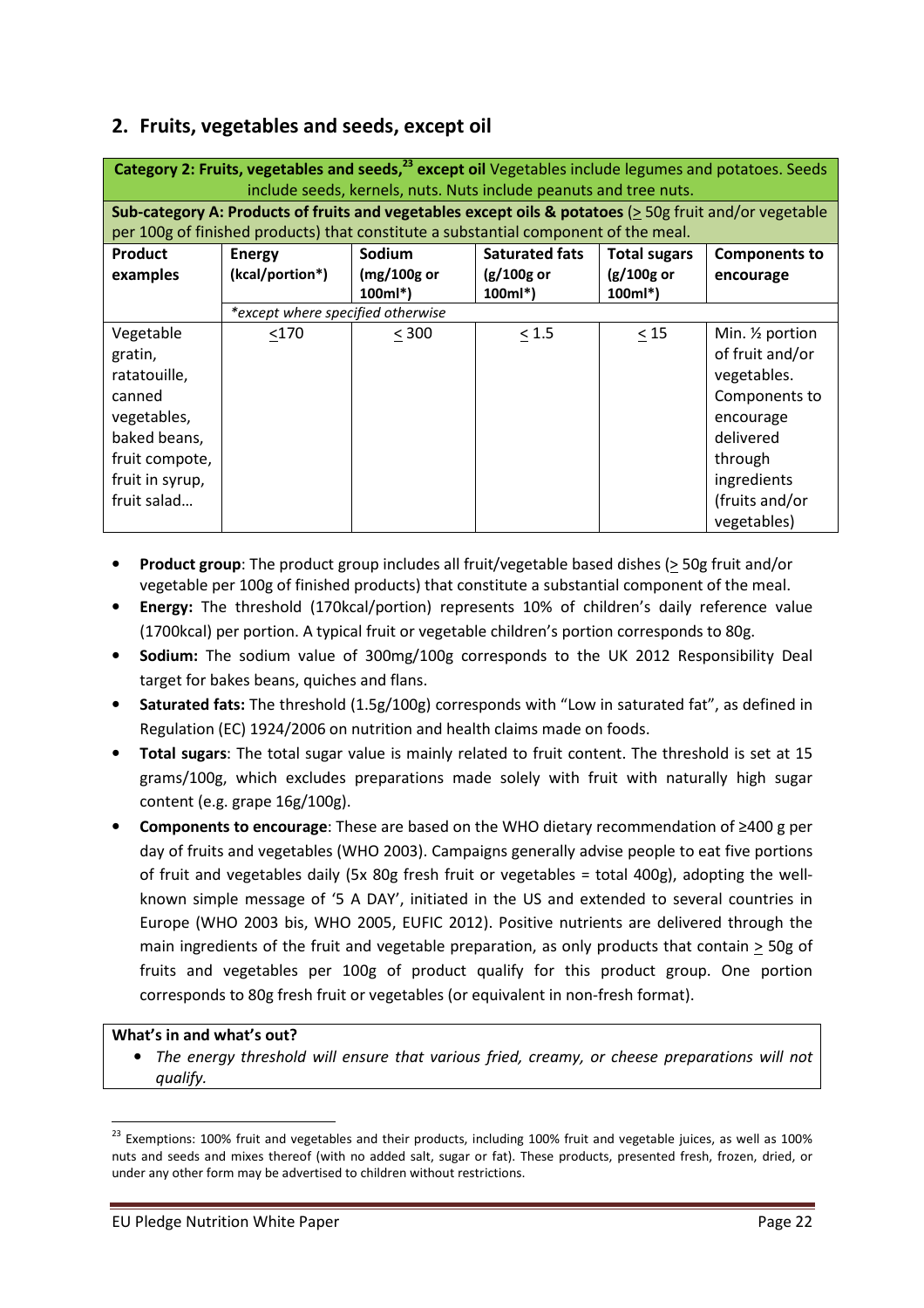- The saturated fat threshold is challenging for e.g. cheese, cream, or meat containing products.
- The sugar cap will be challenging for preparations such as fruit compote, as they may contain about 17g of sugars, of which 11g are coming from fruit. This threshold still allows some product innovations with high fruit content.

|                                                                                                                                                                                                                   | Category 2: Fruits, vegetables and seeds, except oil |                                     |                                                    |                                                 |                                                                         |  |  |  |
|-------------------------------------------------------------------------------------------------------------------------------------------------------------------------------------------------------------------|------------------------------------------------------|-------------------------------------|----------------------------------------------------|-------------------------------------------------|-------------------------------------------------------------------------|--|--|--|
| Subcategory B: Potato & potato products, except dehydrated potato snack products: all potato based<br>dishes (> 50g potato per 100g of finished products) that constitute a substantial component of the<br>meal. |                                                      |                                     |                                                    |                                                 |                                                                         |  |  |  |
| Product<br>examples                                                                                                                                                                                               | <b>Energy</b><br>(kcal/portion*)                     | Sodium<br>$(mg/100g$ or<br>$100ml*$ | <b>Saturated fats</b><br>$(g/100g)$ or<br>$100ml*$ | <b>Total sugars</b><br>$(g/100g$ or<br>$100ml*$ | <b>Components to</b><br>encourage                                       |  |  |  |
|                                                                                                                                                                                                                   | *except where specified otherwise                    |                                     |                                                    |                                                 |                                                                         |  |  |  |
| Mashed<br>potato, potato<br>gnocchi,<br>gratin, potato<br>dumplings,<br>fried or<br>roasted<br>potato                                                                                                             | < 170                                                | < 300                               | $< 1.5$                                            | $\leq$ 5                                        | <b>Nutrients</b><br>delivered<br>through main<br>ingredient<br>(potato) |  |  |  |

- Product group: The product group includes all potato based dishes (> 50g potato per 100g of finished products) that constitute a substantial component of a meal. The minimum quantity required should be calculated on the basis of the ingredients entering into the recipe.
- Energy: The threshold (170kcal/portion) represents 10% of children's daily reference value (1700kcal) per portion. This energy threshold will ensure that fried potato and potato preparations with e.g. high content of cream and/or cheese do not qualify. Depending on the preparation, a typical child's potato portion ranges from 80g (e.g. croquettes) to 180g (e.g. jacket potato or mashed potato).
- Sodium: The sodium value of 300mg/100g corresponds to the UK 2012 Responsibility Deal target for potato products.
- Saturated fats: The threshold (1.5g/100g) corresponds with "Low in saturated fat", as defined in Regulation (EC) 1924/2006 on nutrition and health claims made on foods.
- Total sugars: the threshold (5g/100g) corresponds with "Low in sugars", as defined in Regulation (EC) 1924/2006 on nutrition and health claims made on foods. This amount allows products prepared with milk to comply.
- Components to encourage: Positive nutrients are delivered through the main ingredient of the preparation, as only products that contain  $\geq$  50g of potato per 100g of product qualify for this product group.

- The energy threshold will exclude most fried potato and potato preparations with e.g. high content of cream and/or cheese
- The saturated fat threshold is challenging for e.g. cheese or cream containing products as well as fried potato products.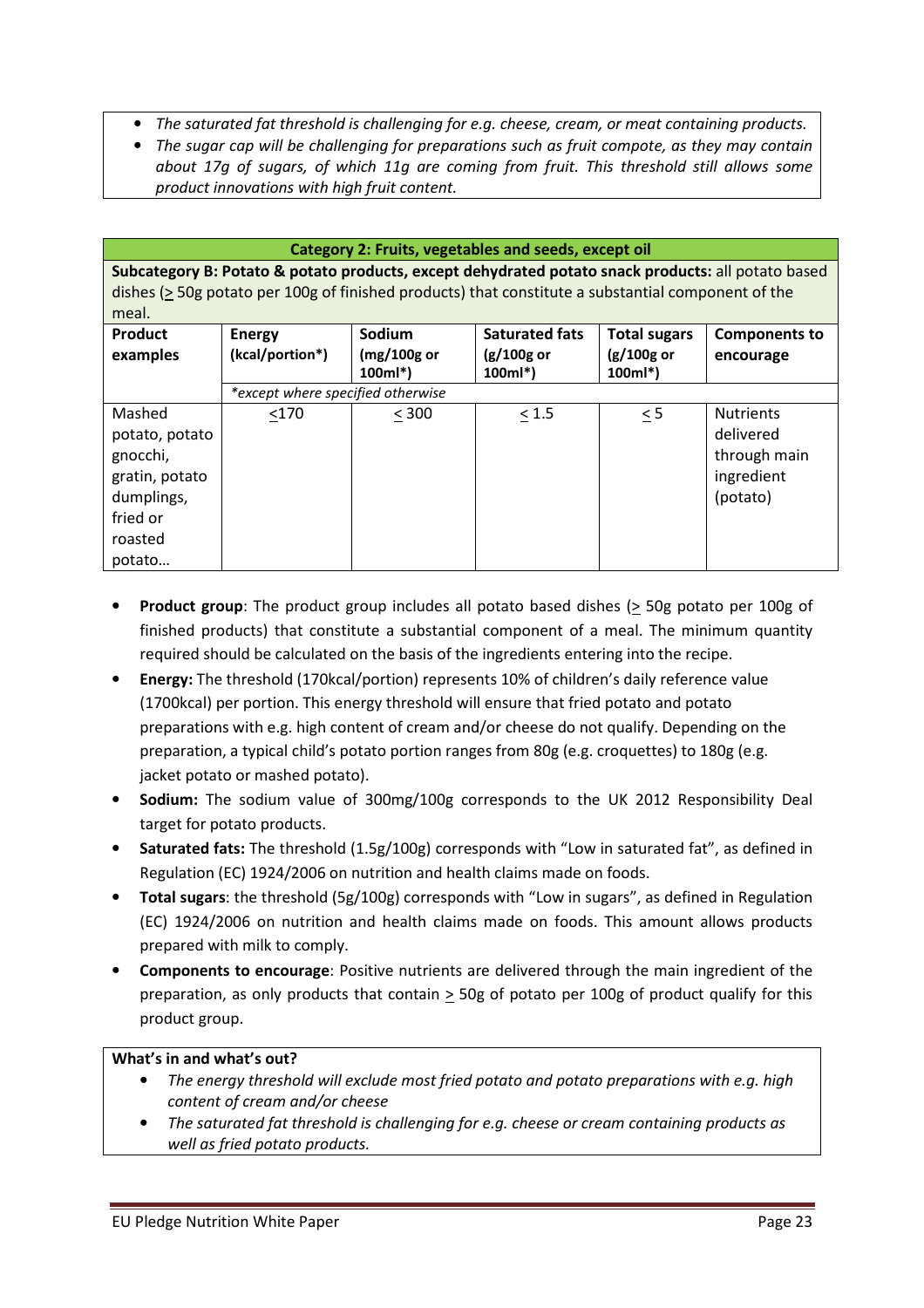| Category 2: Fruits, vegetables and seeds, except oil                               |                                                                                                        |                           |                                |                          |                                                               |  |  |  |
|------------------------------------------------------------------------------------|--------------------------------------------------------------------------------------------------------|---------------------------|--------------------------------|--------------------------|---------------------------------------------------------------|--|--|--|
| Subcategory C: Potato chips and & potato based snacks, incl. dough-based products: |                                                                                                        |                           |                                |                          |                                                               |  |  |  |
| <b>Product</b>                                                                     | <b>Saturated fats</b><br><b>Sodium</b><br><b>Total sugars</b><br><b>Energy</b><br><b>Components to</b> |                           |                                |                          |                                                               |  |  |  |
| examples                                                                           | (kcal/portion*)                                                                                        | $(mg/100g$ or<br>$100ml*$ | $(g/100g$ or<br>$100ml*$       | $(g/100g)$ or<br>100ml*) | encourage                                                     |  |  |  |
|                                                                                    | *except where specified otherwise                                                                      |                           |                                |                          |                                                               |  |  |  |
| Potato based snacks(incl. dough based products)                                    |                                                                                                        |                           |                                |                          |                                                               |  |  |  |
| Potato<br>chips/crisps                                                             | <170                                                                                                   | < 670                     | < 10% kcal from<br><b>SAFA</b> | < 10                     | Fibre: $\geq$ 3<br>$g/100g$ ; and/or<br>>70% UFA/total<br>fat |  |  |  |
| Extruded snacks,<br>pelleted snacks,<br>stackable chips                            | < 170                                                                                                  | $< 900^{24}$              | < 10% kcal from<br><b>SAFA</b> | < 10                     | Fibre: >3<br>$g/100g$ ; and/or<br>>70% UFA/total<br>fat       |  |  |  |

- Product group: The product group includes potato chips and other potato-based snacks. The reference portion is 30g.
- Energy: The threshold (170kcal/portion) represents 10% of children's daily reference value (1700kcal) per portion.
- Sodium: The sodium value for potato chips (200mg/portion) is based on 10% children's reference value for 7-10 year olds of 5g salt or 2000mg sodium per day (SACN 2003). The threshold for potato-based snacks is based on UK Responsibility Deal 2012 targets, which take into account the functional role of sodium in such products.
- Saturated fats: The saturated fat threshold (10% Kcal from SAF) is consistent with international dietary guidelines for saturated fat intake.
- **Total sugars:** For fried and baked products this level of sugars is consistent with the international consensus that <10% energy should be derived from added sugars. Sugars are not discriminatory for this category; levels are usually low and are associated with seasoning applications.
- Components to encourage: The 3g/100 fibre is equivalent to the legal requirement for the "source of fibre claim" under the EU Nutrition and Health Claims Regulation and represents a significant amount. The value for unsaturated fatty acids (UFA) – min. 70% unsaturated fatty acids as a proportion of total fat - is equivalent to the value required for the "high unsaturated fat" claim under the EU Nutrition and Health Claim Regulation.

- The sodium thresholds are challenging and ensure that only products reformulated to have a smaller number or amounts of sodium containing ingredients and reduced topical application of salt can be compliant.
- The saturated fat threshold ensures that healthier oils with a reduced level of saturated fat have to be employed.

l

 $24$ Individual ESA member companies may benefit from a longer period – up to the end of 2015 – in respect of this value, reflecting the uneven advancement of salt reduction programmes among EU member states. Should any member wish to benefit from such derogation, individual member companies shall specify this in their corporate EU Pledge commitments published on the EU Pledge website. During the additional transition period, the applicable sodium threshold shall not exceed 970mg/100g.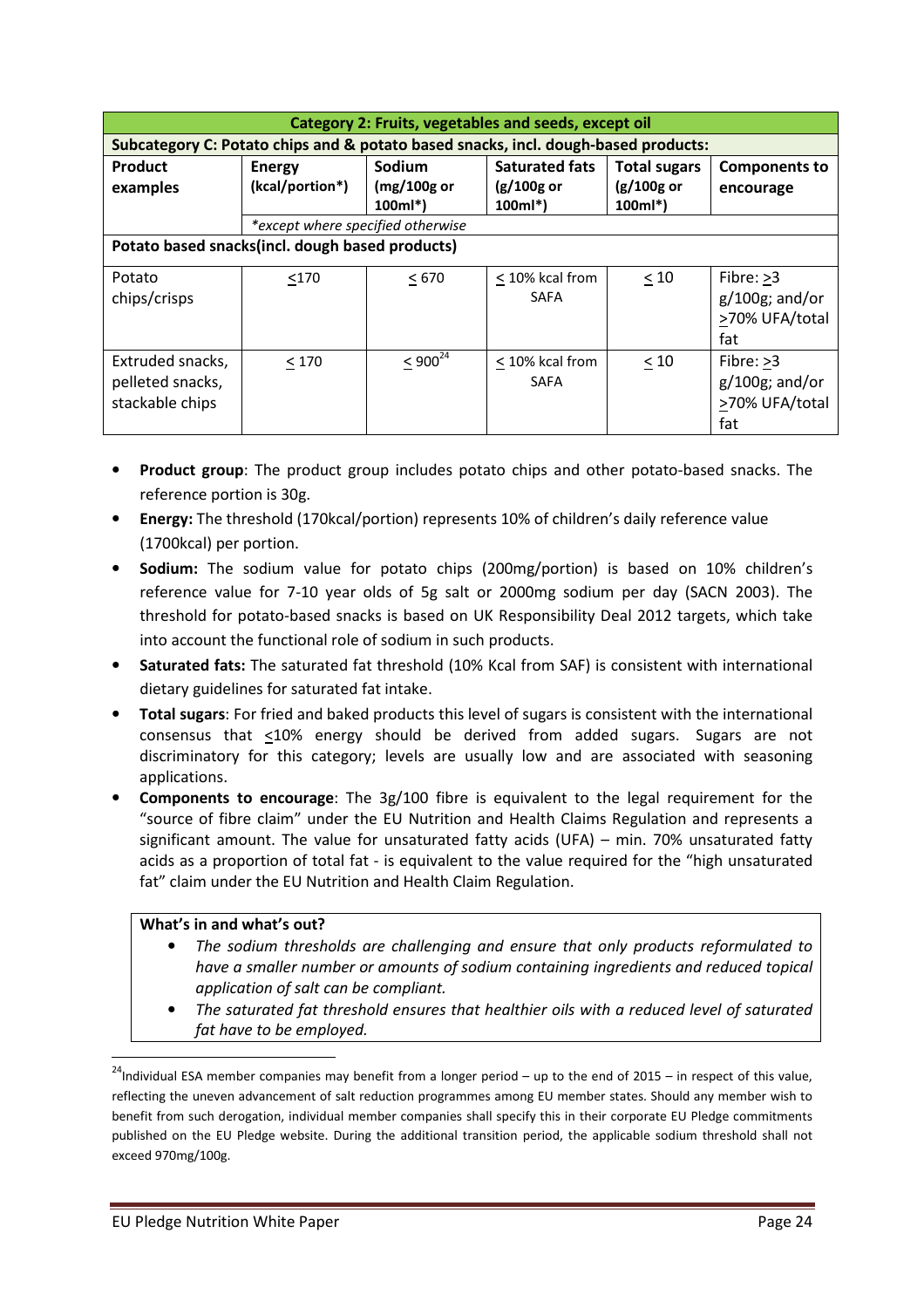| Category 2: Fruits, vegetables and seeds, except oil |                                   |                         |                           |                          |                   |  |  |  |
|------------------------------------------------------|-----------------------------------|-------------------------|---------------------------|--------------------------|-------------------|--|--|--|
| <b>Sub-category D: Seeds and nuts</b>                |                                   |                         |                           |                          |                   |  |  |  |
|                                                      |                                   |                         |                           |                          |                   |  |  |  |
| Product                                              | <b>Energy</b>                     | Sodium                  | <b>Saturated fats</b>     | <b>Total sugars</b>      | <b>Components</b> |  |  |  |
| examples                                             | (kcal/portion*)                   | (mg/100g or<br>$100ml*$ | $(g/100g)$ or<br>$100ml*$ | $(g/100g$ or<br>$100ml*$ | to encourage      |  |  |  |
|                                                      | *except where specified otherwise |                         |                           |                          |                   |  |  |  |
| Salted or                                            | < 200                             | < 670                   | $\leq 10$                 | $\leq 15$                | <b>Nutrients</b>  |  |  |  |
| flavoured nuts                                       |                                   |                         |                           |                          | delivered         |  |  |  |
| (e.g. Peanuts,                                       |                                   |                         |                           |                          | through           |  |  |  |
| hazelnuts,                                           |                                   |                         |                           |                          | ingredients       |  |  |  |
| cashew nuts,                                         |                                   |                         |                           |                          | (nuts and         |  |  |  |
| pistachios,                                          |                                   |                         |                           |                          | seeds)            |  |  |  |
| almonds,                                             |                                   |                         |                           |                          |                   |  |  |  |
| walnuts), mixed                                      |                                   |                         |                           |                          |                   |  |  |  |
| nuts, nut-fruit                                      |                                   |                         |                           |                          |                   |  |  |  |
| mixes, peanut                                        |                                   |                         |                           |                          |                   |  |  |  |
| butter                                               |                                   |                         |                           |                          |                   |  |  |  |

- Product group: The product group includes all seeds and nuts as well as coated nuts, excluding 100% seeds and nuts, i.e. without added salt, fat or sugar, which are exempted.
- **Energy:** The relatively high energy cap is a reflection of the high nutrient density of these energy dense products. As well as being high in good fats, delivering calories, nuts are also an important source of a variety of micronutrients and other plant components thought to be beneficial for health. As such, nuts can have an important role to play in the diet.
- Sodium: The sodium threshold corresponds to 10% of a 7-10 year old child's reference daily intake value of 5g salt (2000mg sodium) (SACN 2003).
- Saturated fats: The criterion for saturated fat will exclude both nuts which are naturally higher in saturated fats but also those which have been fried in oils which are higher in saturated fat.
- Total sugars: The sugars criterion reflects the inclusion of dried fruit in fruit/nut mixes but will prohibit the use of thick sugary coatings on nuts.
- Components to encourage: Positive nutrients are delivered through the main ingredient (nuts, seeds), which area natural source of micronutrients.

• The criteria are designed to limit the inclusion of nut products whose nutrient composition has been adversely impacted by the addition of fat or sugar through frying, coating or inclusions.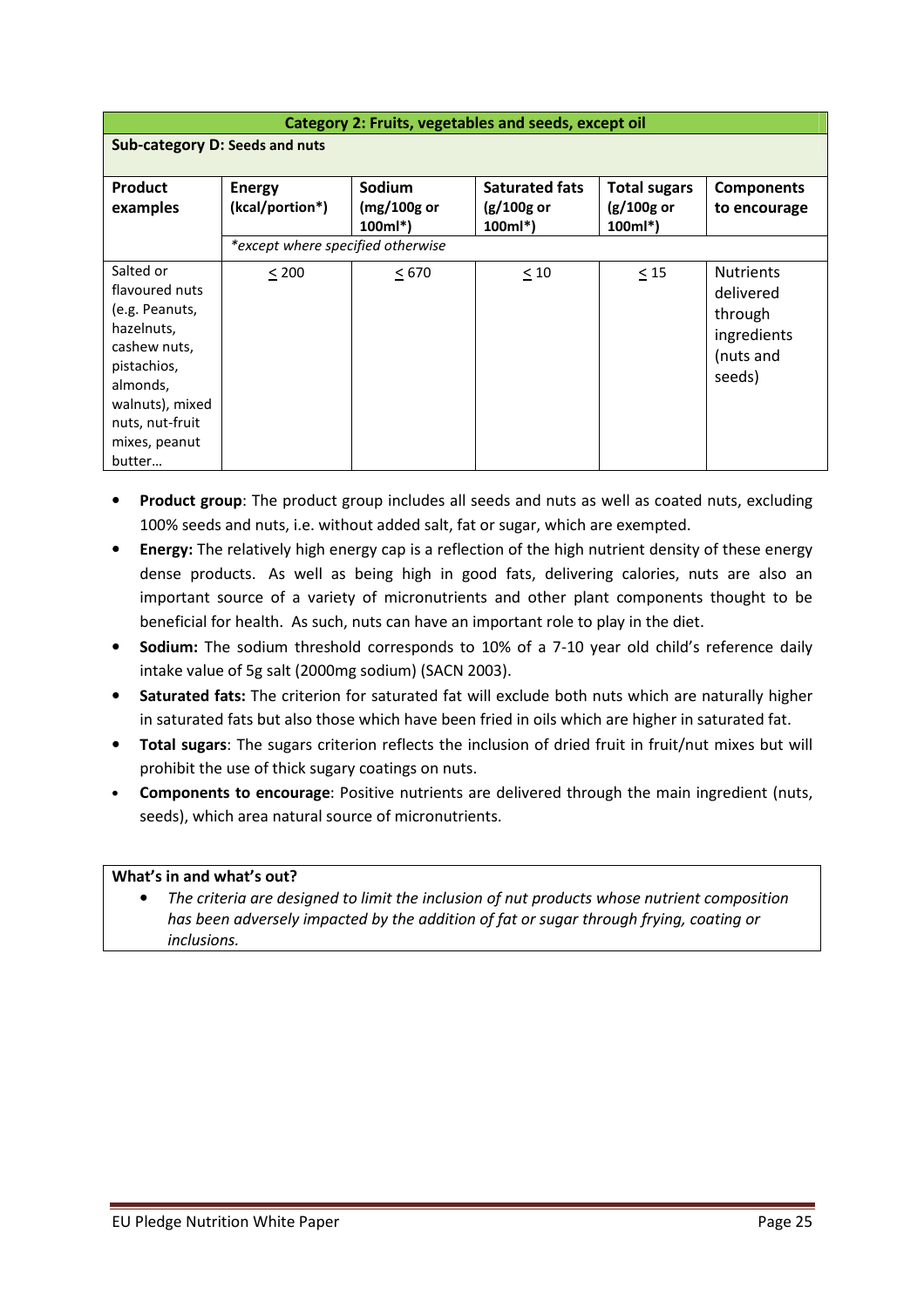| Category 2: Fruits, vegetables and seeds, except oil |                                                                                                        |                            |                           |                          |                                                                                          |  |  |  |  |
|------------------------------------------------------|--------------------------------------------------------------------------------------------------------|----------------------------|---------------------------|--------------------------|------------------------------------------------------------------------------------------|--|--|--|--|
|                                                      | Sub-category E: Fruit/Vegetable based meal sauces: all fruit/vegetable based sauces ( $\geq$ 50g fruit |                            |                           |                          |                                                                                          |  |  |  |  |
|                                                      | and/or vegetable per 100g of finished products) that constitute a substantial component of the meal    |                            |                           |                          |                                                                                          |  |  |  |  |
| Product                                              | <b>Energy</b>                                                                                          | Sodium                     | <b>Saturated fats</b>     | <b>Total sugars</b>      | <b>Components to</b>                                                                     |  |  |  |  |
| examples                                             | (kcal/portion*)                                                                                        | $(mg/100g)$ or<br>$100ml*$ | $(g/100g)$ or<br>$100ml*$ | $(g/100g$ or<br>$100ml*$ | encourage                                                                                |  |  |  |  |
|                                                      | *except where specified otherwise                                                                      |                            |                           |                          |                                                                                          |  |  |  |  |
| Tomato sauce,<br>pasta sauce                         | < 100                                                                                                  | < 500                      | $\leq 1.5$                | < 10                     | <b>Nutrients</b><br>delivered<br>through<br>ingredients<br>(fruits and/or<br>vegetables) |  |  |  |  |

- Product group: The product group includes all fruit/vegetable based sauces (> 50g fruit and/or vegetable per 100g of finished products) that constitute a substantial component of the meal.
- Energy: The threshold (100kcal/portion) is the same as applied in the International Choices Programme (Roodenburg et al. 2011). This value represents ~6% of children's daily reference value (1700kcal) per portion (reference portion: 100ml).
- Sodium: Meal sauces are normally added to unflavoured carbohydrates and vegetables acting as the main meal flavour provider. These products are consumed in smaller portions than soups (100ml vs. 200ml), for which a 350mg sodium value is defined. The sodium threshold (500mg) is challenging for various sauces.
- Saturated fats: The threshold (1.5g) corresponds with "Low in saturated fat", as defined in Regulation (EC) 1924/2006 on nutrition and health claims made on foods.
- Total sugars: The total sugar value is related to the fruit/vegetable content, as only meal sauces consisting of >50% fruits and/or vegetables are included in this product group. The threshold is set at 10 g to allow sauces prepared from high sugar containing vegetables (e.g. beet root, sweet pepper, corn, tomato) to comply, and to stimulate (and not penalize) innovations towards high vegetable content sauces.
- Components to encourage: Positive nutrients are delivered through the main ingredients of the meal sauces, as only these sauces that contain > 50g of fruits and vegetables per 100g product are classified in this product group.

The energy and nutrient limits will exclude a number of cream, cheese and meatcontaining sauces.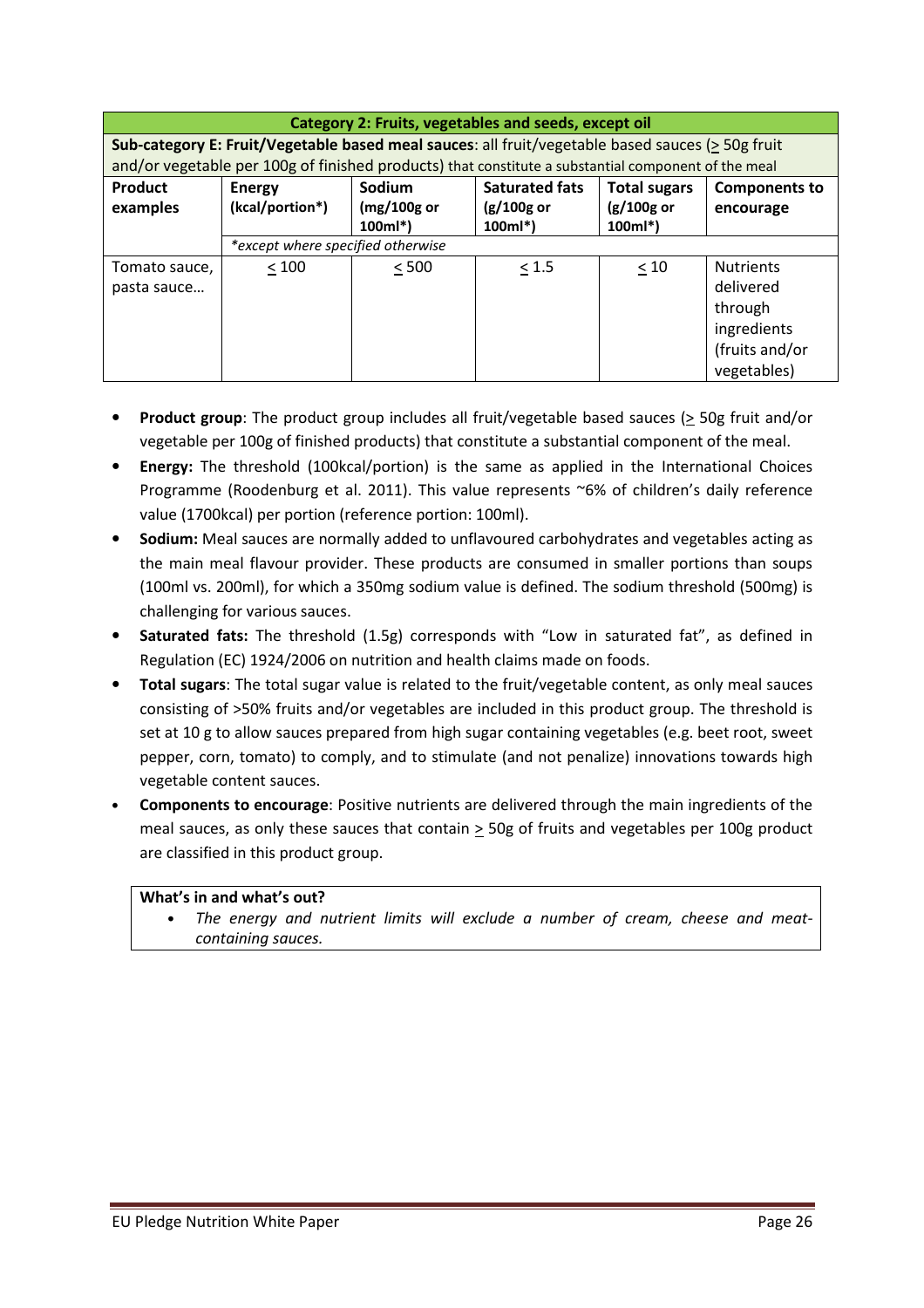|                                                                                                           | Category 2: Fruits, vegetables and seeds, except oil                                                |                            |                           |                          |                                                                                         |  |  |  |
|-----------------------------------------------------------------------------------------------------------|-----------------------------------------------------------------------------------------------------|----------------------------|---------------------------|--------------------------|-----------------------------------------------------------------------------------------|--|--|--|
| Sub-category F: Fruit/Vegetable based condiments: all fruit/vegetable based condiments ( $\geq$ 50g fruit |                                                                                                     |                            |                           |                          |                                                                                         |  |  |  |
|                                                                                                           | and/or vegetable per 100g of finished products) that constitute only a minor component of the meal. |                            |                           |                          |                                                                                         |  |  |  |
| Product                                                                                                   | Sodium<br><b>Saturated fats</b><br><b>Total sugars</b><br><b>Components to</b><br>Energy            |                            |                           |                          |                                                                                         |  |  |  |
| examples                                                                                                  | (kcal/portion*)                                                                                     | $(mg/100g)$ or<br>$100ml*$ | $(g/100g$ or<br>$100ml^*$ | $(g/100g$ or<br>$100ml*$ | encourage                                                                               |  |  |  |
|                                                                                                           | *except where specified otherwise                                                                   |                            |                           |                          |                                                                                         |  |  |  |
| Tomato<br>ketchup,<br>chutney                                                                             | < 85                                                                                                | < 750                      | < 1.5                     | < 25                     | <b>Nutrients</b><br>delivered<br>through<br>ingredients<br>(fruit and/or<br>vegetables) |  |  |  |

- **Product group:** All fruit/vegetable based condiments ( $\geq$  50g fruit and/or vegetable per 100g of finished products) that constitute only a minor component of the meal.
- Energy: The threshold (85kcal) is equivalent to 5% of children's daily reference value (1700kcal) per portion.
- Sodium: The sodium threshold is the same as applied in the International Choices Programme (Roodenburg et al. 2011) and is close to the relatively stringent UK Responsibility Deal 2012 target for ketchups (730mg). A relatively higher sodium level is set for this product group (compared to vegetable based meal sauces): as portion sizes for this product group are relatively small (15ml, 14g), sodium contribution is relatively low (~105mg/portion).
- Saturated fats: The threshold (1.5g) corresponds with "Low in saturated fat", as defined in Regulation (EC) 1924/2006 on nutrition and health claims made on foods.
- Total sugars: The total sugar value is related to the fruit/vegetable content, as only condiments consisting of >50% fruits and/or vegetables are included in this product group. Higher sugar levels are expected in these products due to concentration: ingredients are reduced in cooking (e.g. chutneys). Therefore, a relatively higher sugar level is set for this product group (compared to vegetable based meal sauces). As portion sizes for this product group are relatively small, sugar contribution is relatively low (3.5g/portion).
- Components to encourage: Positive nutrients are delivered through the main ingredients of condiments, as only these condiments that contain > 50g of fruits and vegetables per 100g product are classified in this product group.

The sodium threshold is challenging for various ketchups and savoury condiments.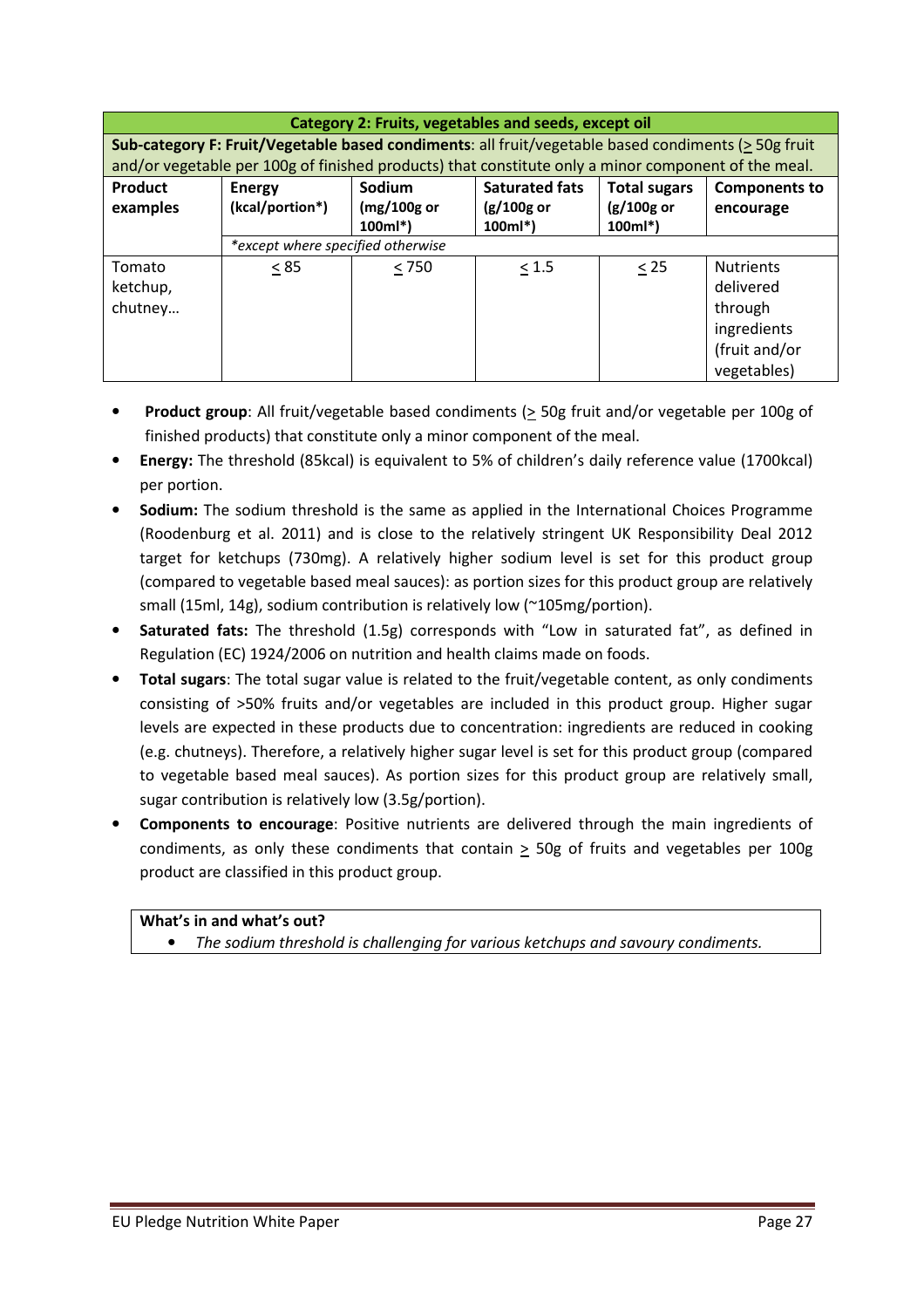## 3. Meat based products

| <b>Category 3: Meat based products:</b> all kinds of processed meat/poultry, and meat products, consisting<br>of minimally 50g of meat per 100g finished product |                           |                                      |                                                    |                                                 |                                    |  |  |
|------------------------------------------------------------------------------------------------------------------------------------------------------------------|---------------------------|--------------------------------------|----------------------------------------------------|-------------------------------------------------|------------------------------------|--|--|
| Product<br>examples                                                                                                                                              | Energy<br>(kcal/portion*) | Sodium<br>$(mg/100g)$ or<br>$100ml*$ | <b>Saturated fats</b><br>$(g/100g)$ or<br>$100ml*$ | <b>Total sugars</b><br>$(g/100g$ or<br>$100ml*$ | <b>Components to</b><br>encourage  |  |  |
|                                                                                                                                                                  |                           | *except where specified otherwise    |                                                    |                                                 |                                    |  |  |
| Ready-to-eat<br>meatballs,<br>salami,<br>smoked beef,<br>grilled ham,<br>chicken fillet,<br>sausages                                                             | < 170                     | < 800                                | $\leq 6g$                                          | (5)                                             | $\geq$ 12% of energy<br>as protein |  |  |

- Product group: The product group includes all kinds of processed meat/poultry, and meat products, consisting of minimally 50g of meat per 100g finished product (fresh meat as defined in Annex I of Regulation (EC) No 853/2004 is exempted). Note that it also includes ready dishes where meat is the main ingredient (>50%) such as "Blanquette de veau" or "Fricassée de volaille".
- Energy: The threshold (170kcal) is equivalent to 10% of children's daily reference value (1700kcal), which represents up to 1/3 of the energy content of a meal (510kcal). Various recommendations for schools menus indicate children's portion sizes ranging from 45 to 125g, depending on product type and children's age. This threshold is challenging for various meat products.
- Sodium: Salt (sodium) is necessary for meat preservation. The 800mg threshold, which is more stringent than the criterion as applied in the International Choices Programme (Roodenburg et al. 2011) (900mg).
- Saturated fats: In combination with the energy criterion, the SAFA threshold is a challenging cutoff. Meat is a natural source of fat and saturated fat (with SAFA levels up to 50% of total fat) Application of the saturated fat criterion will exclude meat products with a fat content >12%. Total sugars: For this product group, sugars are not considered to be relevant. The EU value for "low in sugar" as per Regulation EC 1924/2006 (5g/100g) is applied, to allow a margin for flavouring or for sauces based on e.g. herbs, vegetables, and fruit.
- Components to encourage: Positive nutrients are delivered through the main ingredients of these products, as only products that contain > 50g of meat per 100g product are classified in this product group. Meat is an important contributor of protein and its content should be in line with the EC claim "source of" (12% of energy as protein).

- The sodium and saturated fat thresholds will only allow reduced-salt versions of cured meats, exclude most sausages, and generally require all meat products to comply with a fat content < 12%
- Meat-based dishes will be challenged by the min 12% energy-from-protein value as well as the sodium value.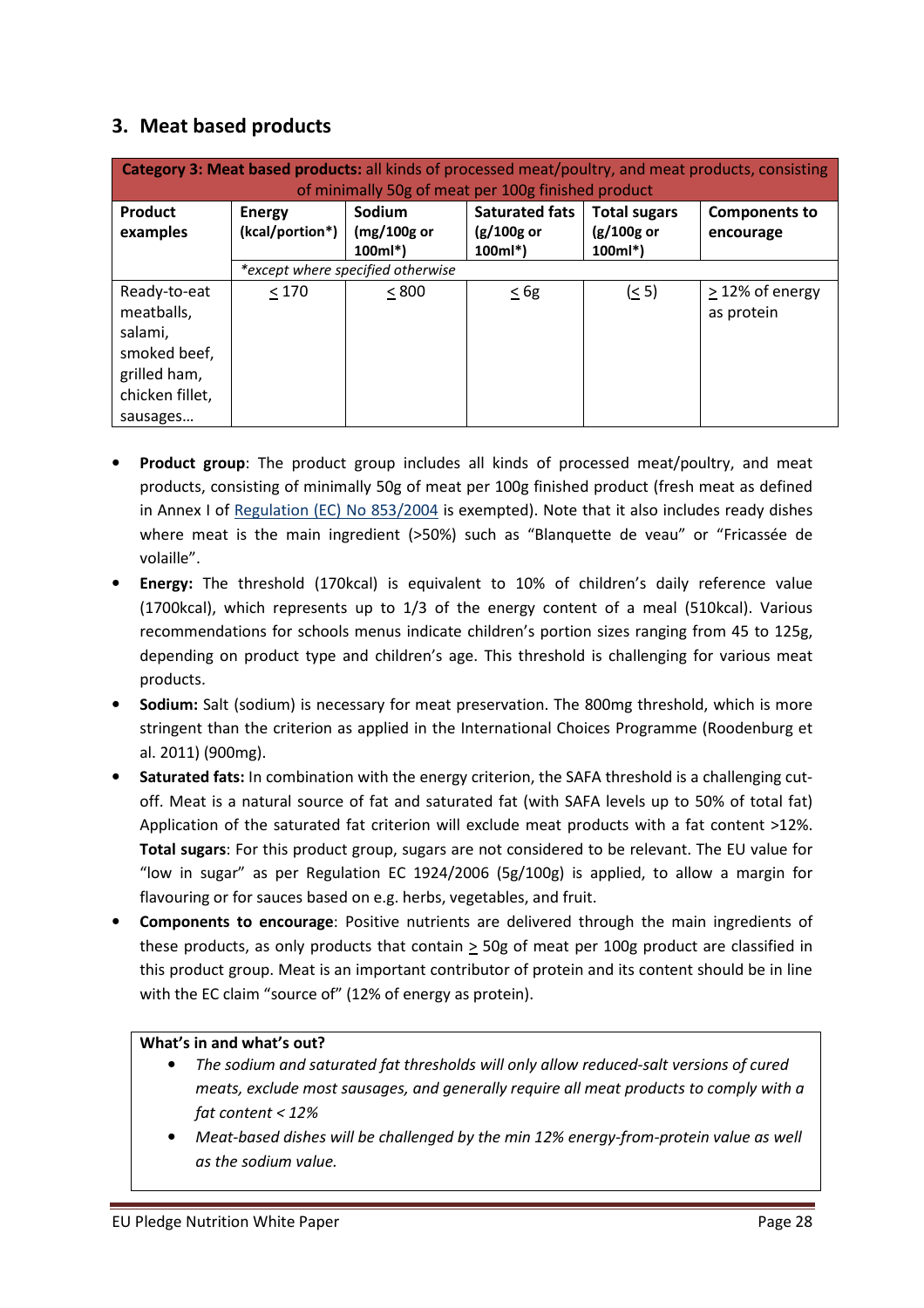## 4. Fishery products

| Category 4: Fishery products: all kinds of processed fish, processed crustaceans and shellfish,<br>consisting of min. 50g of fish, crustaceans, and/or molluscs per 100g of finished product. |                                                            |                                             |                                                   |                                                 |                                    |  |  |
|-----------------------------------------------------------------------------------------------------------------------------------------------------------------------------------------------|------------------------------------------------------------|---------------------------------------------|---------------------------------------------------|-------------------------------------------------|------------------------------------|--|--|
| <b>Product</b><br>examples                                                                                                                                                                    | <b>Energy</b><br>(kcal/portion*)                           | <b>Sodium</b><br>$(mg/100g)$ or<br>$100ml*$ | <b>Saturated fats</b><br>$(g/100g$ or<br>$100ml*$ | <b>Total sugars</b><br>$(g/100g$ or<br>$100ml*$ | <b>Components</b><br>to encourage  |  |  |
|                                                                                                                                                                                               | *except where specified otherwise                          |                                             |                                                   |                                                 |                                    |  |  |
| Cod parings,<br>fried fillet of<br>haddock, fish<br>fingers,<br>pickled<br>mussels,<br>tinned tuna,<br>fish-based<br>dishes (>50%<br>fish)                                                    | < 170<br>OR.<br>>170<br>IF $> 25%$ of<br>total fat is PUFA | < 450                                       | < 33% total<br>fat is SAFA<br>(including)<br>TFA) | ( <sub>5</sub> )                                | $>12\%$ of<br>energy as<br>protein |  |  |

- **Product group:** The product group includes all kinds of processed fish, processed crustaceans and shellfish, consisting of minimally 50g of fish, crustaceans, and/or molluscs per 100g of finished product, as well as ready dishes where fish is the main ingredient (>50%) such as "Hake à la Provençale".
- Energy: The threshold (170kcal) is equivalent to 10% of children's daily reference value (1700kcal), which represents up to 1/3 of the energy content of a meal (510kcal). To stimulate the consumption of fatty fish containing high PUFA levels, fish products that contain PUFA levels over 25% of total fat are permitted to exceed this energy threshold.
- Sodium: The sodium threshold (450mg) is the same as applied in The International Choices Programme. More than 50% of the Choices EU database (Roodenburg et al. 2011 bis) complies with this threshold.
- Saturated fats: As for the fats and oils product group it is more relevant to express the SAFA threshold as % of total fat: to allow fatty fish (containing around 3-8g SAFA/100g) to comply, but to also provide an incentive for processed lean fish (e.g. fish fingers) to reformulate towards lower SAFA levels (e.g. through application of healthier oils).
- Total sugars: for this product group, sugars are not considered to be relevant. The EU value for "low in sugar" as per Regulation EC 1924/2006 (5g/100g) is applied, to allow a margin for flavouring or for sauces based on e.g. on herbs, vegetables, fruit.
- Components to encourage: Positive nutrients are delivered through the main ingredients of these products, as only products that contain  $\geq$  50g of fish per 100g product are classified in this product group. Fish is an important contributor of protein and its content should be in line with EC claim "source of" (12% of energy as protein).

- The sodium threshold is challenging for various pickled, smoked and canned fish products.
- The saturated fats threshold is challenging for e.g. (deep) fried fish products
- Fish fillets will comply, some non-reformulated fried fish products, and various canned, pickled, and smoked products will often not.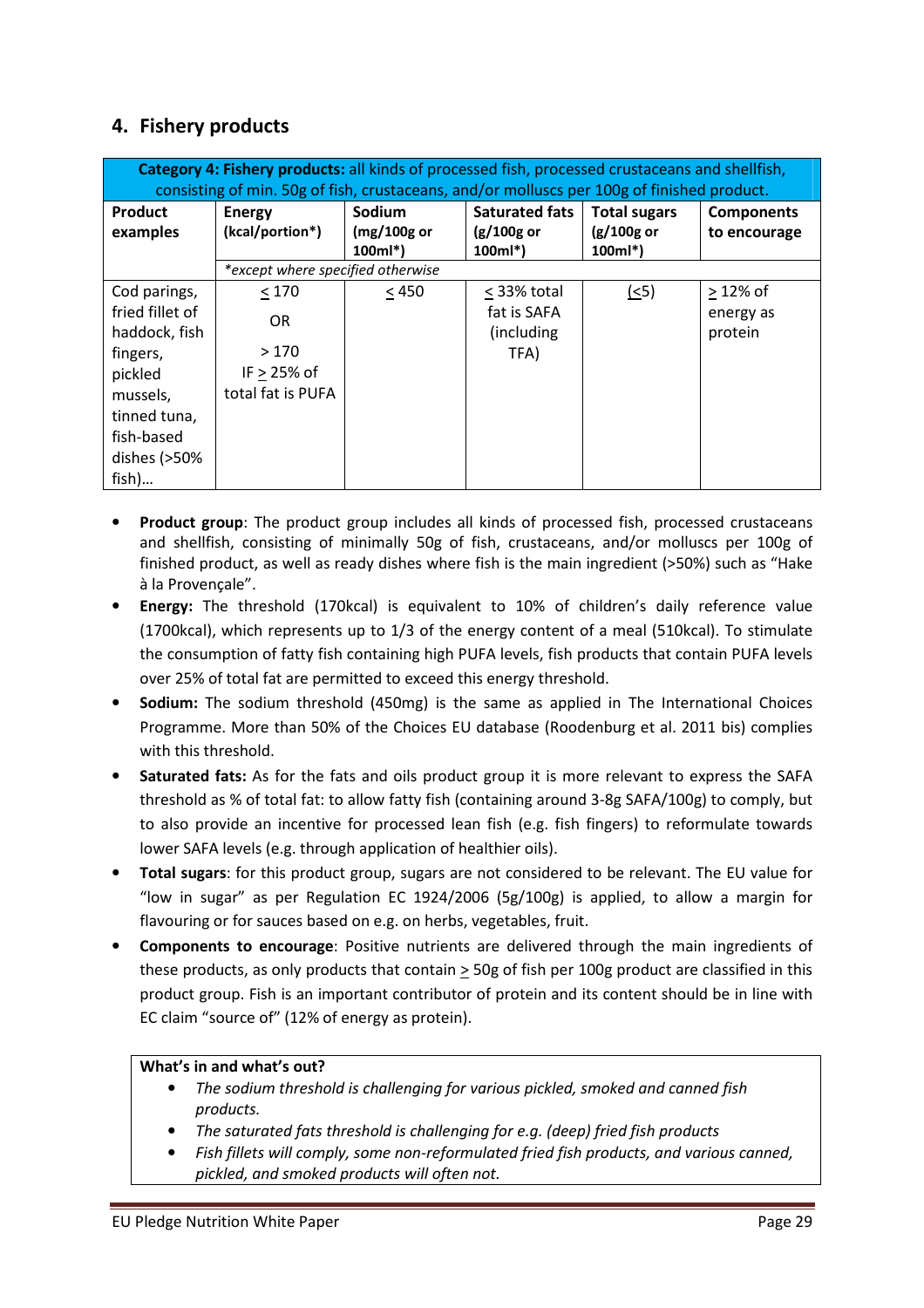## 5. Dairy products

|                                                                                                                                             | <b>Category 5: Dairy products</b> |                                      |                                                  |                                                 |                                                                                                                            |  |  |  |
|---------------------------------------------------------------------------------------------------------------------------------------------|-----------------------------------|--------------------------------------|--------------------------------------------------|-------------------------------------------------|----------------------------------------------------------------------------------------------------------------------------|--|--|--|
| Sub-category A: Dairy Products other than cheeses: Must contain minimum 50% dairy (Codex<br>Alimentarius standard)                          |                                   |                                      |                                                  |                                                 |                                                                                                                            |  |  |  |
|                                                                                                                                             |                                   |                                      |                                                  |                                                 |                                                                                                                            |  |  |  |
| <b>Product</b><br>examples                                                                                                                  | <b>Energy</b><br>(kcal/portion*)  | Sodium<br>$(mg/100g)$ or<br>$100ml*$ | <b>Saturated fats</b><br>$(g/100g$ or<br>100ml*) | <b>Total sugars</b><br>$(g/100g$ or<br>$100ml*$ | <b>Components</b><br>to encourage                                                                                          |  |  |  |
|                                                                                                                                             | *except where specified otherwise |                                      |                                                  |                                                 |                                                                                                                            |  |  |  |
| Milks and<br>milk<br>substitutes;<br>yoghurts;<br>sweet fresh/<br>soft cheese;<br>curd &<br>quark;<br>fermented<br>milks; dairy<br>desserts | < 170                             | < 300                                | < 2.6                                            | < 13.5                                          | Protein: >12<br>E% or $>2$ g<br>/100g or 100ml<br>AND/OR<br>At least one<br>source of:<br>Calcium or Vit<br>D or any Vit B |  |  |  |

#### • Product group:

- $\circ$  Milk and milk substitutes: Flavored milk drinks as prepared (product values based on preparation instructions; criteria cut-off per 100ml) or other flavoured powder preparations.
- o Yoghurts: Plain or fruit, skimmed, semi skimmed and whole milk yogurts, spoonable or drinkable
- o Sweet fresh/soft cheese-based, curd, quark products : Plain or fruit fresh cheeses/curd/quark or preparations with sweet ingredients (e.g. fruits, honey, chocolate) that may have added sugar; sweet cheese-based dip with e.g. cereal sticks
- o Fermented milk drinks: buttermilk, plain or fruit based or flavored skimmed, semiskimmed and whole fat yoghurt drinks
- o Dairy desserts: Puddings, mousse, crèmes, flans
- Energy: Based on 10% of the children's reference value per portion (several servings of this basic food group recommended); kcal cut-off per portion without further portion size specification covers big variances in the portion sizes within this category (due to very different product types) and the producer can modify between fat and sugar content and portion size.
- **Sodium:** Fresh dairy products are not a major sodium contributor to the diet, but there is intrinsic sodium + some sodium added with fruit preparation; the threshold value includes a wide range of products such as curd & quark products with higher density.
- Saturated fats: The value corresponds to the natural saturated fat content of full fat milk (60-70% of total milk fat is saturated fat, taking into account seasonal variations and variations due to cow feeding); cut off based on the International Choices Programme (Roodenburg et al. 2011 bis) database evaluation and indicator foods. The limit is combined with energy cut-off.
- Total sugars: The threshold takes into account the diverse product types within this category; milk contains intrinsic lactose (5  $g/100$ ml) and often natural sugars from added fruit.
- Components to encourage: Positive nutrients are delivered through min.50% dairy as a group definition. Dairy stands for a substantial intake of positive nutrients (protein, calcium, vitamins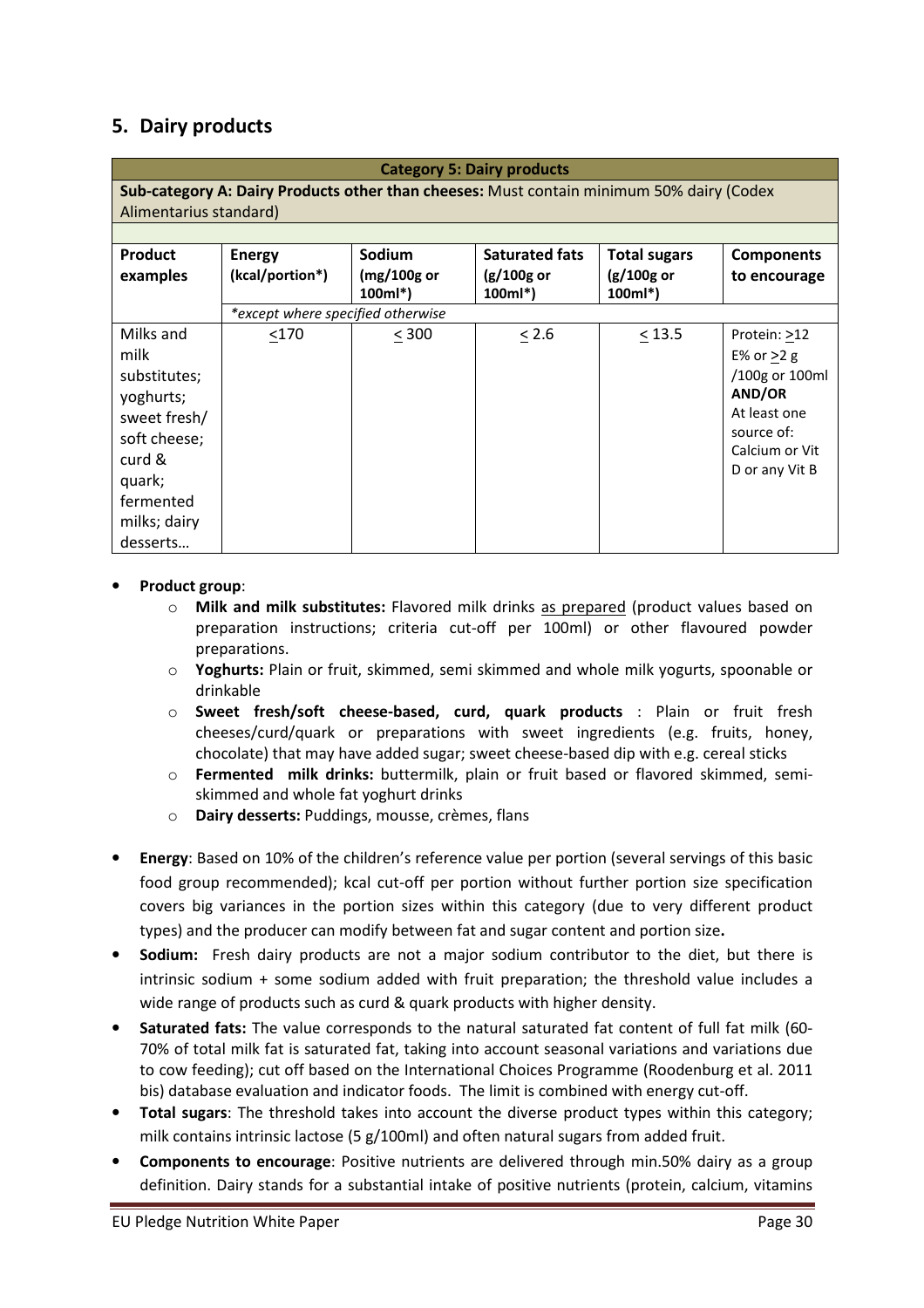B). Calcium is a very important nutrient to encourage since the contribution to intake from fresh dairy products is high. Protein min. 12%E as per EU Regulation – since energy levels can differ between types of products, a min. protein content of 2g/100ml is also set; Calcium, Vitamins D and B in significant amount as per EU Regulation i.e. 15% of RDA per 100g; for drinks 7.5% of RDA per 100ml. Calcium: 120mg per 100g or 60mg per 100ml; For Vitamins B, it depends on the Vitamin, but for example : VitB12: 0.375µg per 100g or 0.1875µg per 100ml; VitB2: 0.21mg per 100g or 0.105 mg per 100ml.

#### What's in and what's out?

- Controlled fat and sugar milk/yoghurt drinks in appropriate portions will comply, as will plain or fruit, skimmed, semi skimmed and whole milk yoghurt, as well as controlled -fat / sugar sweet cheese-based dips
- Yoghurt in large serving sizes, indulgent yoghurts and non-fat/salt controlled dips will not
- Plain or fruit or flavored drinking yoghurts prepared with skimmed, semi-skimmed or whole fat milk that are controlled for sugar & fat (150-200ml portion) will comply as long as they meet the energy and sugar thresholds.
- Desserts such as caramel Puddings, chocolate mousse or crème caramel will not comply, with a few strictly reformulated exceptions.

| <b>Category 5: Dairy products</b>                                                                                        |                                                             |                                      |                                                  |                                                 |                                                                  |  |  |  |
|--------------------------------------------------------------------------------------------------------------------------|-------------------------------------------------------------|--------------------------------------|--------------------------------------------------|-------------------------------------------------|------------------------------------------------------------------|--|--|--|
| Sub-category B: Cheese and savoury dairy based products: Must contain minimum 50% dairy<br>(Codex Alimentarius standard) |                                                             |                                      |                                                  |                                                 |                                                                  |  |  |  |
| <b>Product</b><br>examples                                                                                               | <b>Energy</b><br>(kcal/portion*)                            | Sodium<br>$(mg/100g)$ or<br>$100ml*$ | <b>Saturated fats</b><br>$(g/100g$ or<br>100ml*) | <b>Total sugars</b><br>$(g/100g$ or<br>$100ml*$ | <b>Components</b><br>to<br>encourage                             |  |  |  |
|                                                                                                                          | *except where specified otherwise                           |                                      |                                                  |                                                 |                                                                  |  |  |  |
| Hard, semi-hard cheeses                                                                                                  |                                                             |                                      |                                                  |                                                 |                                                                  |  |  |  |
| Gouda,<br>Edam, blue<br>cheese,<br>gorgonzola                                                                            | < 85                                                        | < 900                                | $\leq 15$                                        | (55)                                            | At least one<br>source of:<br>Calcium, Vit<br><b>B12, Vit B2</b> |  |  |  |
|                                                                                                                          | Other cheeses, curd & quark and savory dairy-based products |                                      |                                                  |                                                 |                                                                  |  |  |  |
| Cream<br>cheese,<br>quark,<br>processed<br>cheese<br>slices                                                              | < 170                                                       | < 800                                | < 10                                             | $\leq 8$                                        |                                                                  |  |  |  |

#### Hard-/Semi-hard cheeses:

- Product group (Codex standard for Cheese 283-1978 definition): Ripened cheese with different fat percentage in dry matter (20+/30+/45+ etc.)
- Energy: The threshold is based on 5% of children' s reference intake value; lower %- value for fat-reduced cheeses that have less variable and smaller serving sizes than the sweet dairy products. Note: SFA criterion is already limiting/defining the energy content of the product due to the proportional amount of fat/SFA in milk fat.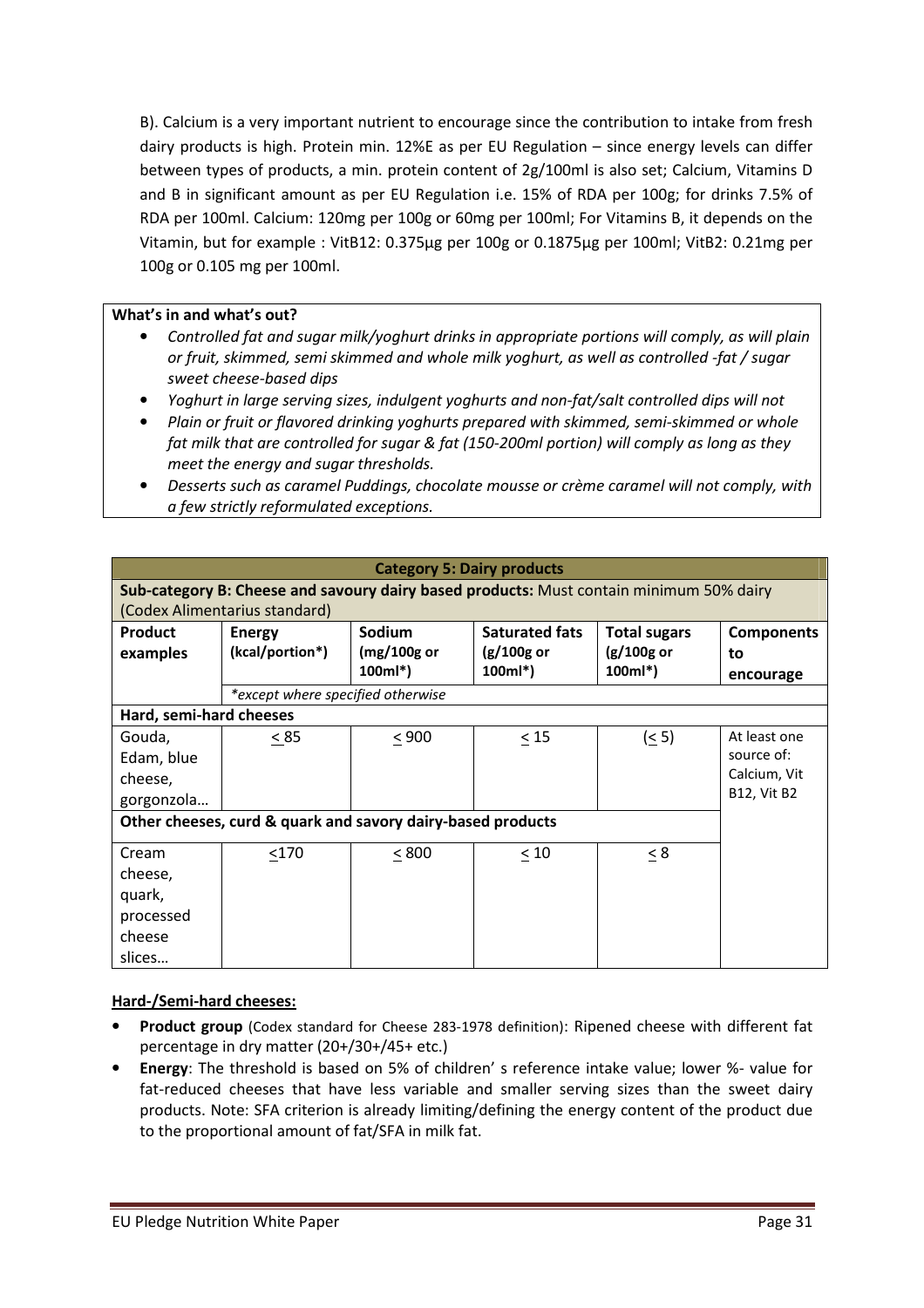- Sodium: Sodium in hard/semi hard cheese is needed for the cheese making process and for conservation. Due to recent and ongoing sodium reduction initiatives in several EU Member States, there is the potential to further reduce this value in ~3yrs time.
- Saturated fats: The value allows fat-reduced 30+ Cheese to comply; still acceptable in taste for consumers and it supplies a lot of positive nutrients, such as Ca; P; B2; B12; A; K; Zn; Se
- Total sugars: For this product group, sugars are not considered to be relevant, since no sugar is naturally present in cheese. The EU value for "low in sugar" as per Regulation EC 1924/2006 (5g/100g) is stated.
- Components to encourage: Min. 50% dairy as the group definition; therefore does contain several positive nutrients e.g. at least one source of: Calcium, Vit B12, B2.

#### Other Cheeses, curd & quark and savory dairy-based products:

- Product group:
	- o Processed cheese: (Codex standard for processed cheese preparations A-8©-1978 definition): Products made of cheese subjected to a process of melting, grinding, mixing and emulsifying with the aid of heat that may have other ingredients added (e.g. other dairy ingredients/whey, emulsifiers, salt, ingredients to flavour), for example processed cheese slice, spread and preparations (e.g. with ham).
	- o Fresh/Soft cheese (Codex standard for Cheese 283-1978 definition): Unripened cheese with different fat % in dry matter (20+/30+/45+ etc.), curd/quark, including plain, flavored and prepared with other ingredients (e.g. ham); savory dairy-based products e.g. cheese dip with bread sticks/corn chips.
- Energy: The threshold is based on 10% of children's reference intake value. The key discriminating factor in this category is not energy but saturated fat content.
- Sodium: The value corresponds to the UK Responsibility Deal target for processed cheese slices, strings etc.
- Saturated fats: The lower saturated fat limit than for natural cheese will only allow fat-reduced versions of other cheeses to comply.
- Total sugars: Allows some added sugars, e.g. coming from flavour preparations and from the additional component (e.g. bread stick) in the dip products.
- Components to encourage: Min. 50% dairy as the group definition; therefore does contain several positive nutrients e.g. at least one source of: Calcium, Vit B12, B2

- 30% reduced-fat cheeses will meet the criteria with additional sodium cut-off; full-fat cheeses will not.
- Fat-reduced savoury fresh/cream/soft cheeses (if meeting sodium as well), other cheeses prepared with additional ingredients, e.g. ham, may fail the sugar criterion.
- Savoury dairy-based products, such as cheese dip with bread sticks will not meet criteria unless of the reduced-fat and salt variety.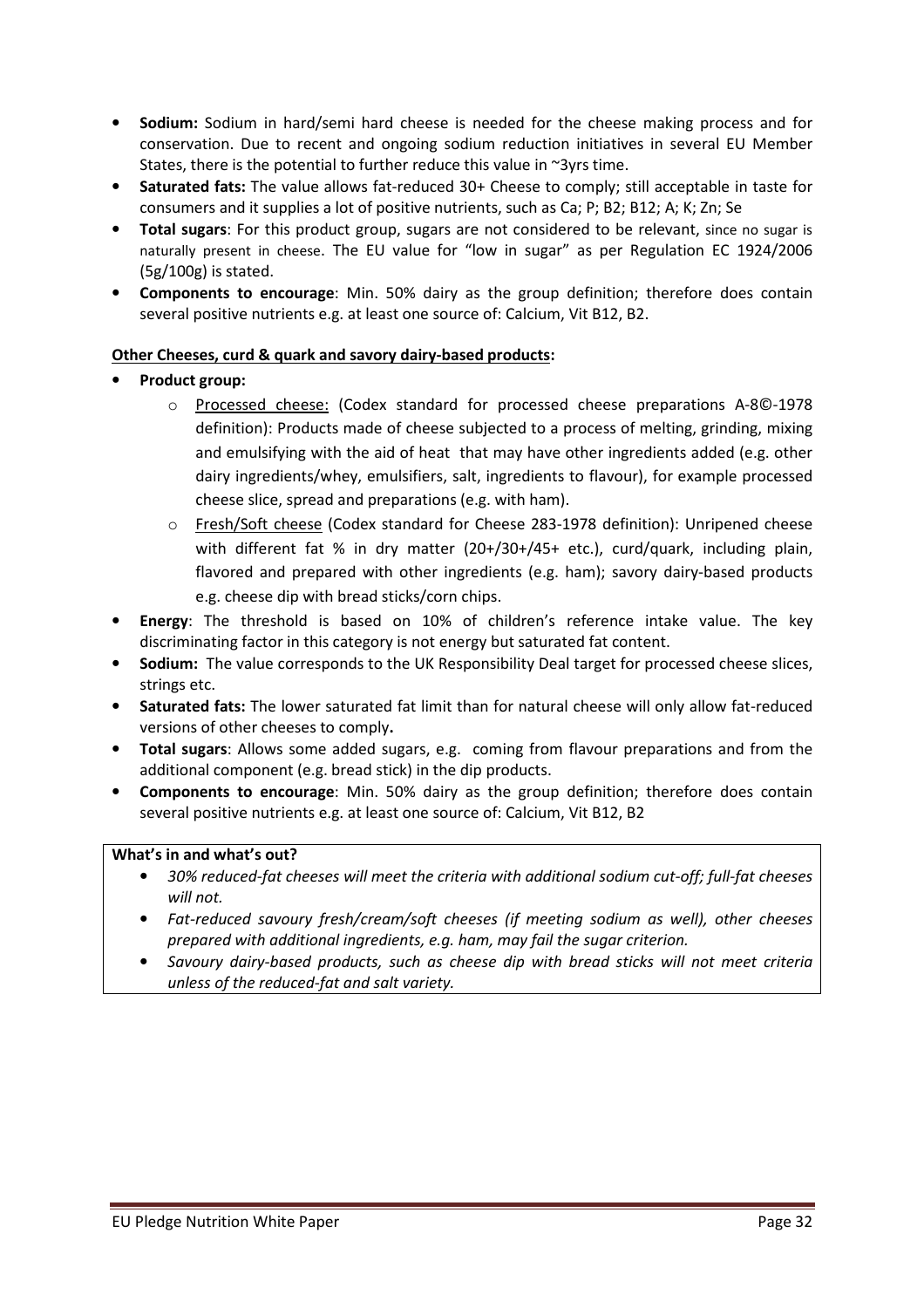## 6. Cereal based products

|                                                                                                                                                                   | <b>Category 6: Cereal based products</b> |                                      |                                                      |                                                     |                                                                                                                                    |  |  |  |  |
|-------------------------------------------------------------------------------------------------------------------------------------------------------------------|------------------------------------------|--------------------------------------|------------------------------------------------------|-----------------------------------------------------|------------------------------------------------------------------------------------------------------------------------------------|--|--|--|--|
| Sub-category A: Sweet biscuits, fine bakery wares and other cereal based products: cereal must be listed<br>as the main ingredient on the ingredient declaration. |                                          |                                      |                                                      |                                                     |                                                                                                                                    |  |  |  |  |
| <b>Product</b><br>examples                                                                                                                                        | <b>Energy</b><br>(kcal/portion*)         | Sodium<br>$(mg/100g)$ or<br>$100ml*$ | <b>Saturated</b><br>fats<br>$(g/100g$ or<br>$100ml*$ | <b>Total</b><br>sugars<br>$(g/100g)$ or<br>$100ml*$ | <b>Components to</b><br>encourage                                                                                                  |  |  |  |  |
|                                                                                                                                                                   | *except where specified otherwise        |                                      |                                                      |                                                     |                                                                                                                                    |  |  |  |  |
| All kinds of<br>biscuits and<br>cakes, cereal<br>bars,<br>flapjacks                                                                                               | < 200                                    | $<450$                               | < 10                                                 | $\leq$ 35                                           | Fibre $(>3 g/100 g)$<br>and/or whole grain<br>(15% of total<br>ingredients) and or<br>20% energy from UFA<br>and 70% UFA/total fat |  |  |  |  |

- **Product group:** Category definition: cereal must be listed as the main ingredient on the ingredient declaration. Products included in this category can be consumed as snacks but also part of other meal occasions such as breakfast. Portions are defined by sectoral associations, e.g. the European Chocolate, Biscuit and Confectionery Association (CAOBISCO) and the European Snacks Association (ESA) or unit designed to be consumed on one occasion.
- Energy: The threshold is equivalent to 12% of children's reference intake value. Given that a typical breakfast accounts for 20% of daily energy intake, the 12% value for cereal-based products leaves sufficient room for other breakfast components, dairy and fruit (juice).
- Sodium: This is the maximum level set in the UK's Responsibility Deal for sweet biscuits.
- Saturated fats: The value corresponds to the upper limit of what can currently be achieved through reformulation efforts across the range of product types within this category.
- Total sugars: This cereal category contains a wide range of products; some of these may contain fruit or milk, which are sources of naturally occurring sugars. No scientific support for negative effect in this category. The bulking effect of sugar requires substitution when reducing this nutrient with a risk of fat – and thus energy – increasing.
- Components to encourage: The 3g fibre/100g is equivalent to the legal requirement for the "source of fibre claim" under the EU Nutrition and Health Claims Regulation and represents a significant amount. The value for unsaturated fatty acids (UFA) is equivalent to the value used required for the "high unsaturated fat" claim under the EU Nutrition and Health Claim Regulation.

- Biscuits made with wholegrain and products with special focus on better fat composition are included.
- Some cereal bars and biscuits with fruity filling will not pass because of their sugar content.
- Most products with a fatty filling or chocolate covered will not pass because of saturated fat content.
- Many products based on flour will not fulfil the positive criteria for fibre/wholegrain.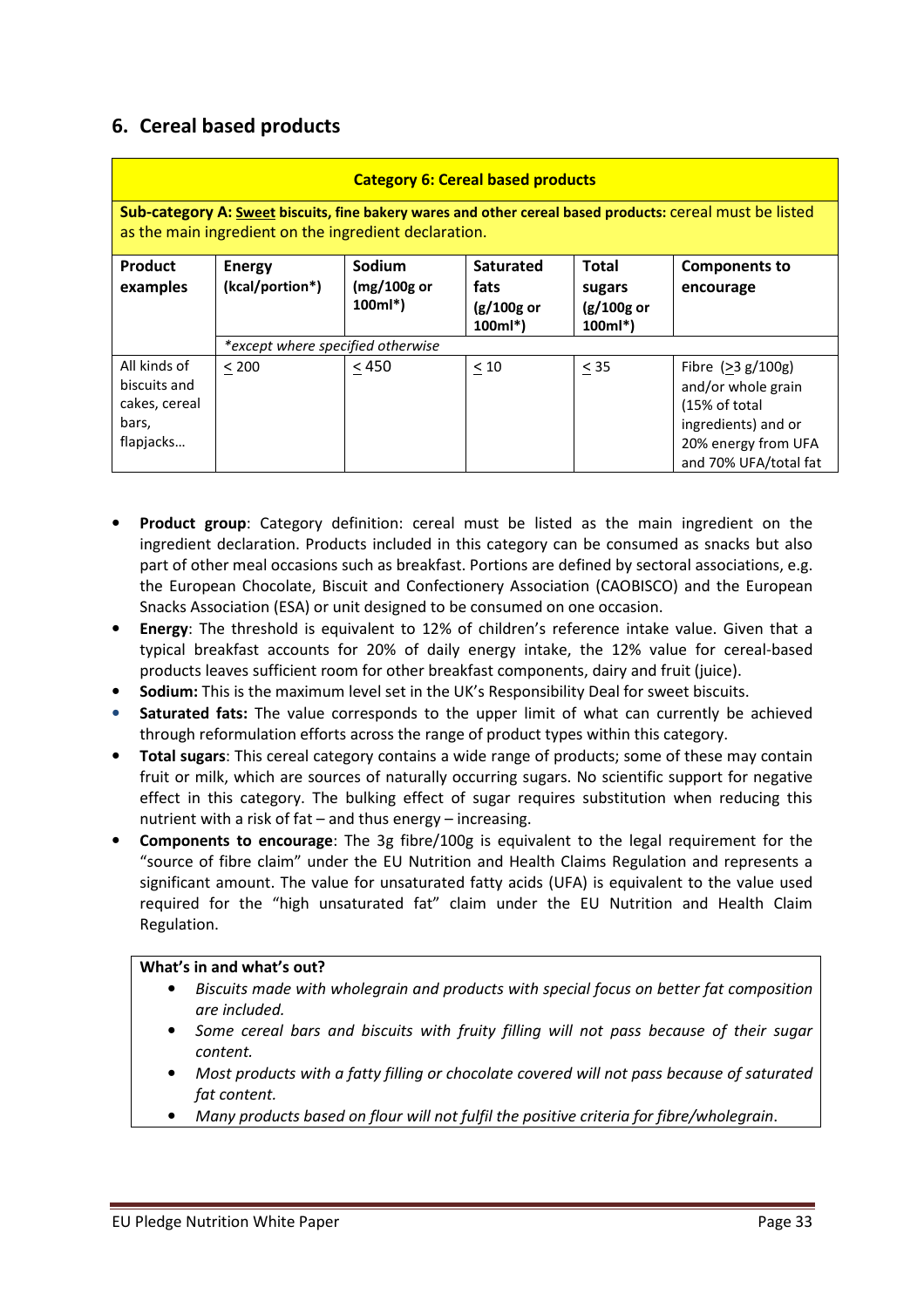#### Category 6: Cereal based products

Sub-category B: Savoury biscuits, fine bakery wares and other cereal based products, including dough-based products: cereal must be listed as the main ingredient on the ingredient declaration.

| Product<br>examples                                                                                                                    | <b>Energy</b><br>(kcal/portion*)  | Sodium<br>$(mg/100g)$ or<br>$100ml*$ | <b>Saturated fats</b><br>$(g/100g)$ or<br>$100ml*$ | <b>Total sugars</b><br>(g/100g or<br>$100ml*$ | <b>Components to</b><br>encourage                           |
|----------------------------------------------------------------------------------------------------------------------------------------|-----------------------------------|--------------------------------------|----------------------------------------------------|-----------------------------------------------|-------------------------------------------------------------|
|                                                                                                                                        | *except where specified otherwise |                                      |                                                    |                                               |                                                             |
| Savoury<br>crackers,<br>extruded<br>snacks,<br>pelleted<br>snacks,<br>pretzel<br>products,<br>popcorn &<br>popcorn-<br>based<br>snacks | $\leq 170$                        | $< 900^{25}$                         | < 10%kcal from<br><b>SAFA</b>                      | $\leq 10$                                     | Fibre: $\geq$ 3 g/100g;<br>and/or $<$ 70%<br>UFA/ total fat |

- **Product group:** Category definition: cereal must be listed as the main ingredient on the ingredient declaration.
- **Energy:** These products are usually intended to be consumed as snacks; the 170kcal value corresponds to 10% of daily intake reference value for children. The reference portion is 30g.
- Sodium: Based on UK Responsibility Deal 2012 targets for pelleted snacks.
- Saturated fats: The SAFA limit of 10% of energy is consistent with international dietary guidelines for saturated fat intake.
- Total sugars: This level of sugars is consistent with the international consensus that <10% energy should be derived from added sugars. Sugars are not discriminatory for this category; levels are usually low and are associated with seasoning applications.
- Components to encourage: The 3g/100 fibre is equivalent to the legal requirement for the "source of fibre claim" under the EU Nutrition and Health Claims Regulation and represents a significant amount. The value for unsaturated fatty acids (UFA) is equivalent to the value used required for the "high unsaturated fat" claim under the EU Nutrition and Health Claim Regulation.

#### What's in and what's out?

 $\overline{a}$ 

• Sodium and saturated fat are the key discriminating values for this category. Many pretzeltype products, for instance, will not meet the set values.

<sup>&</sup>lt;sup>25</sup> Individual ESA member companies may benefit from a longer period – up to the end of 2015 – in respect of this value, reflecting the uneven advancement of salt reduction programmes among EU member states. Should any member wish to benefit from such derogation, individual member companies shall specify this in their corporate EU Pledge commitments published on the EU Pledge website. During the additional transition period, the applicable sodium threshold shall not exceed 970mg/100g.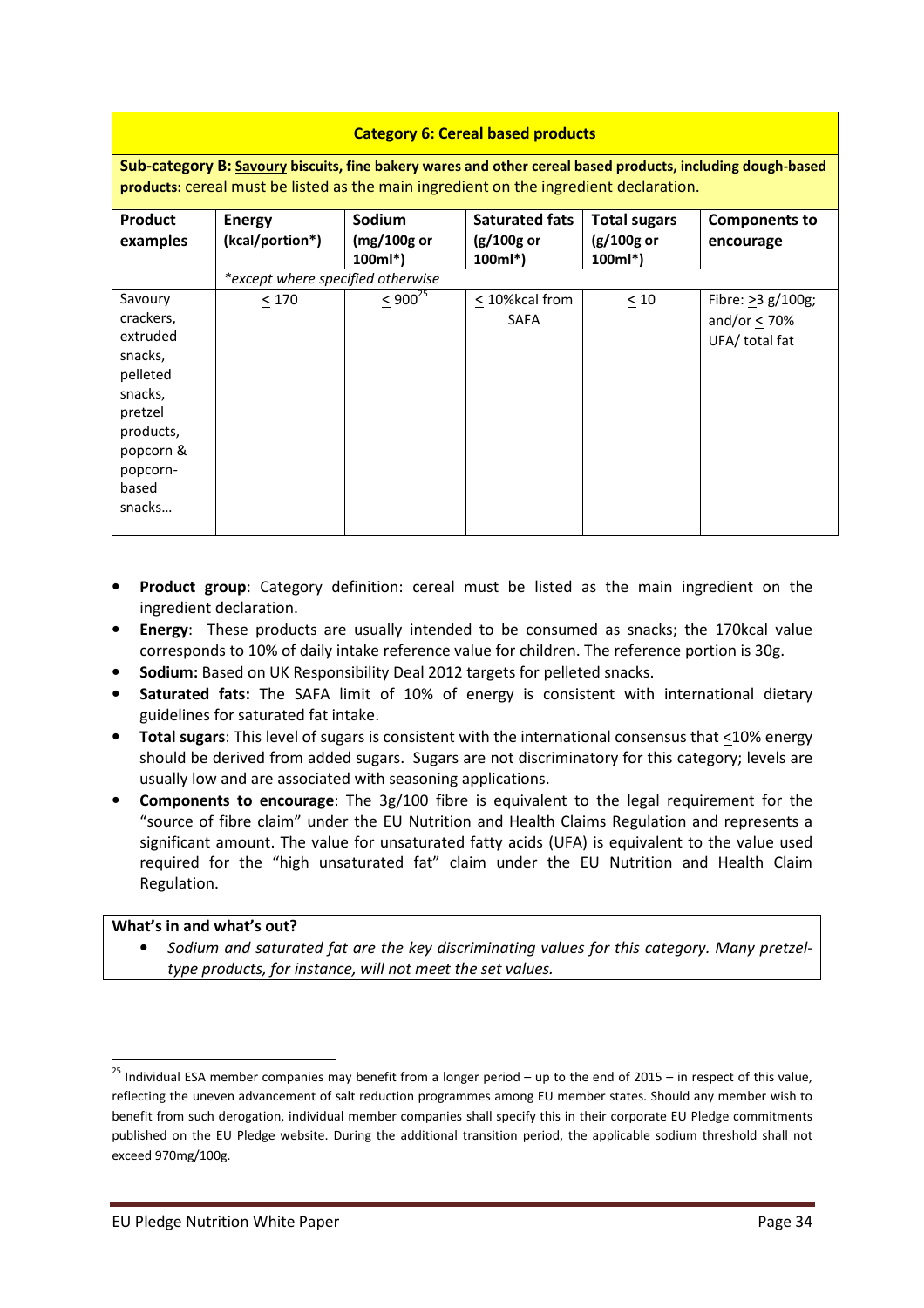| <b>Category 6: Cereal based products</b>                                                 |                                   |                                      |                                                   |                                             |                                                                                               |  |  |  |
|------------------------------------------------------------------------------------------|-----------------------------------|--------------------------------------|---------------------------------------------------|---------------------------------------------|-----------------------------------------------------------------------------------------------|--|--|--|
| <b>Sub-category C: Breakfast Cereals including porridge</b>                              |                                   |                                      |                                                   |                                             |                                                                                               |  |  |  |
| <b>Product</b><br>examples                                                               | <b>Energy</b><br>(kcal/portion*)  | Sodium<br>$(mg/100g)$ or<br>$100ml*$ | <b>Saturated fats</b><br>$(g/100g$ or<br>$100ml*$ | Total<br>sugars<br>$(g/100g$ or<br>$100ml*$ | <b>Components to</b><br>encourage                                                             |  |  |  |
|                                                                                          | *except where specified otherwise |                                      |                                                   |                                             |                                                                                               |  |  |  |
| Ready to<br>eat<br>breakfast<br>cereals, e.g.<br>cornflakes,<br>puffed rice,<br>porridge | < 210                             | < 450                                | $\leq$ 5                                          | < 30                                        | Fibre $(>\frac{3g}{100g})$<br>and/or wholegrain<br>(15% whole grain per<br>total ingredients) |  |  |  |

- Product group: Category definition: cereal must be listed as the main ingredient on the ingredient declaration. Products included in this category can be consumed as snacks but also part of other meal occasions such as breakfast. Portions are defined by sectoral associations, e.g. the European Breakfast Cereals Association (CEEREAL) and the European Snacks Association (ESA) or unit designed to be consumed on one occasion. For porridges and similar products, values in this category apply to food as reconstituted, ready for consumption, following manufacturer's instructions.
- Energy: This threshold represents c. 12% of children's reference intake value. This value is designed to enable products intended to be consumed as part of a balanced breakfast to be included. It is slightly higher than the threshold for sweet biscuits, fine bakery wares and other cereal based products (210 instead of 200kcal/portion) to enable the inclusion of porridge-based products that require reconstituting prior to consumption, usually with the addition of milk. For ready to eat cereals that do not need to be reconstituted, the values apply to the cereals as sold.
- Sodium: The sodium value (450mg) is corresponds to the maximum target set by the UK's Department of Health in its Responsibility Deal.
- Saturated fats: Below the level proposed in the International Choices Programme model (Roodenburg et al. 2011).
- Total sugars: The 30g/100g value corresponds to <11% of children's reference value (based on 85g sugar/day), well within breakfast recommendations (18% sugar reference value including contribution from milk). This is also a significantly reduced value from currently used criteria. These products may contain fruit, which is a source of naturally occurring sugars.
- Components to encourage: The 3g fibre/100g is equivalent to the legal requirement for the "source of fibre" claim under the EU Nutrition and Health Claims Regulation and represents a significant amount.

- Sugar content is the key discriminating value. Out of 169 children's products available in UK, France, Italy, Spain and Germany (representing top 80% of children's products sold), 85 (50%) will not meet the 30g sugar level. Many chocolate and sugar-coated ready-to-eat products will not qualify. On the other hand, products such as porridge oats will.
- The sodium threshold is also discriminating: some extruded products with lower sugar will not qualify.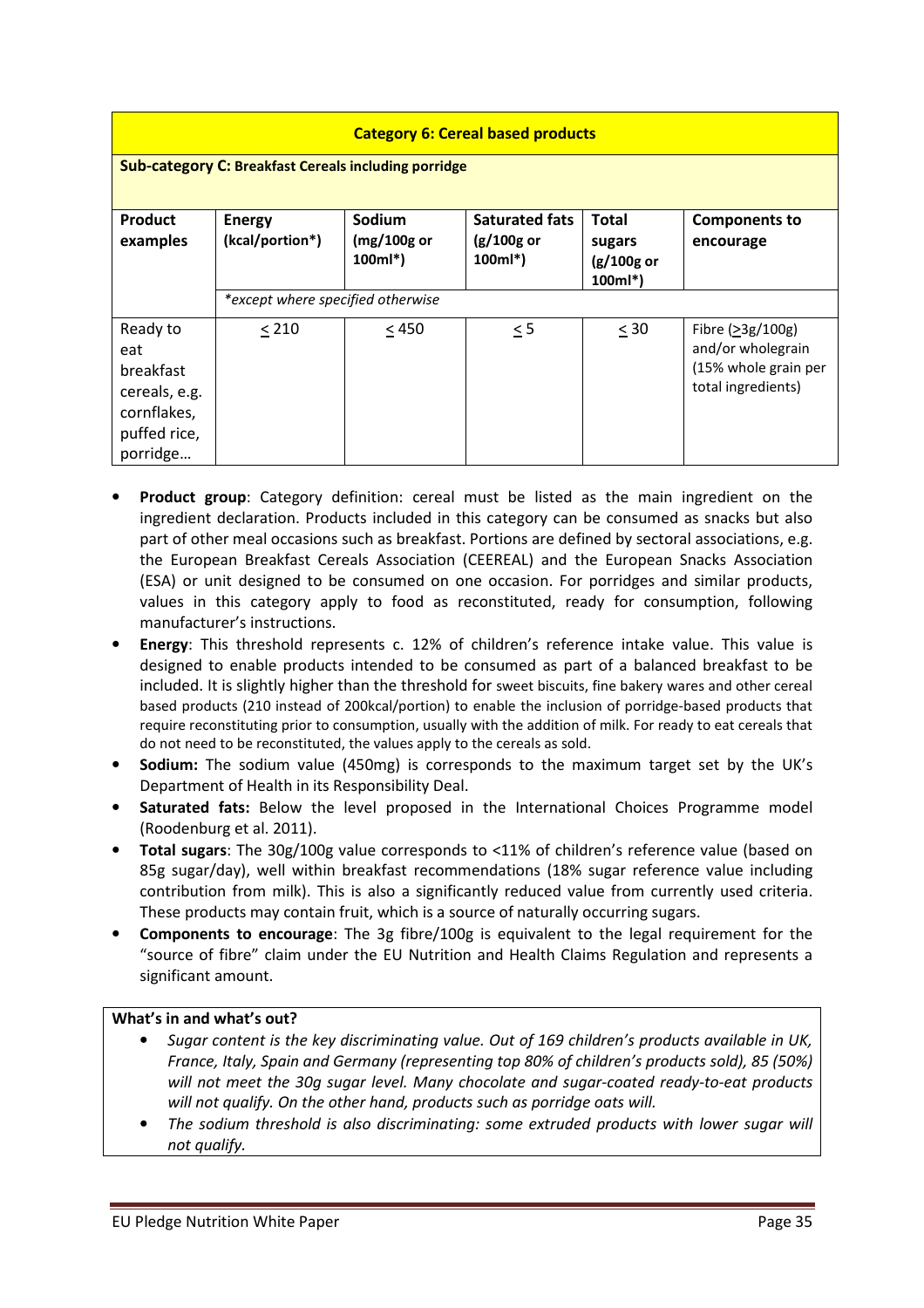#### Category 6: Cereal based products

Sub-category D: Cereal and cereal products except breakfast cereals, biscuits and fine bakery wares: cereal must be listed as the main ingredient.

| Product<br>examples                                  | <b>Energy</b><br>(kcal/portion*)  | Sodium<br>$(mg/100g)$ or<br>100ml*) | <b>Saturated fats</b><br>(g/100g or<br>$100ml*$ | <b>Total sugars</b><br>$(g/100g$ or<br>$100ml*$ | <b>Components to</b><br>encourage                                             |
|------------------------------------------------------|-----------------------------------|-------------------------------------|-------------------------------------------------|-------------------------------------------------|-------------------------------------------------------------------------------|
|                                                      | *except where specified otherwise |                                     |                                                 |                                                 |                                                                               |
| Bread, rusks,<br>rice, noodles,<br>pasta,<br>polenta | $340$                             | $500$                               | $\leq 5$                                        | $\leq 5$                                        | Fibre $(>3 g/100$<br>g) and/or<br>wholegrain<br>(15% of total<br>ingredients) |

- **Product group:** Category definition: cereal must be listed as the main ingredient on the ingredient declaration. These products include staples such as bread, noodles, pasta polenta etc. Values in this category apply to food as reconstituted, ready for consumption, following manufacturer's instructions.
- Energy: The 340kcal threshold corresponds to 20% of children's daily reference intake value. These products usually constitute a significant part of a meal: based on reference intake values, the energy content of lunch of dinner is 510kcal, so that the 340kcal limit for these products leaves 170kcal for other meal components.
- Sodium: The sodium value, 500mg/100g, is similar to the value used in the International Choices Programme (Roodenburg et al. 2011) system. It is challenging for a range of products and should stimulate innovation.
- Saturated fats: Below the level proposed in the International Choices Programme model (Roodenburg et al. 2011).
- Total sugars: The 5g/100g sugar threshold reflects the fact that some of these products contain a certain amount of naturally occurring sugars.
- Components to encourage: The 3g fibre/100g is equivalent to the legal requirement for the "source of fibre" claim under the EU Nutrition and Health Claims Regulation and represents a significant amount.

- Components to encourage (fibre and/or whole grain) criteria are challenging for most traditional wheat based products if not reformulated: instant noodles, pasta, spaetzle, semolina anocchi ...
- Salt reduced versions of ready to eat polenta may comply as made from milled whole corn (maize).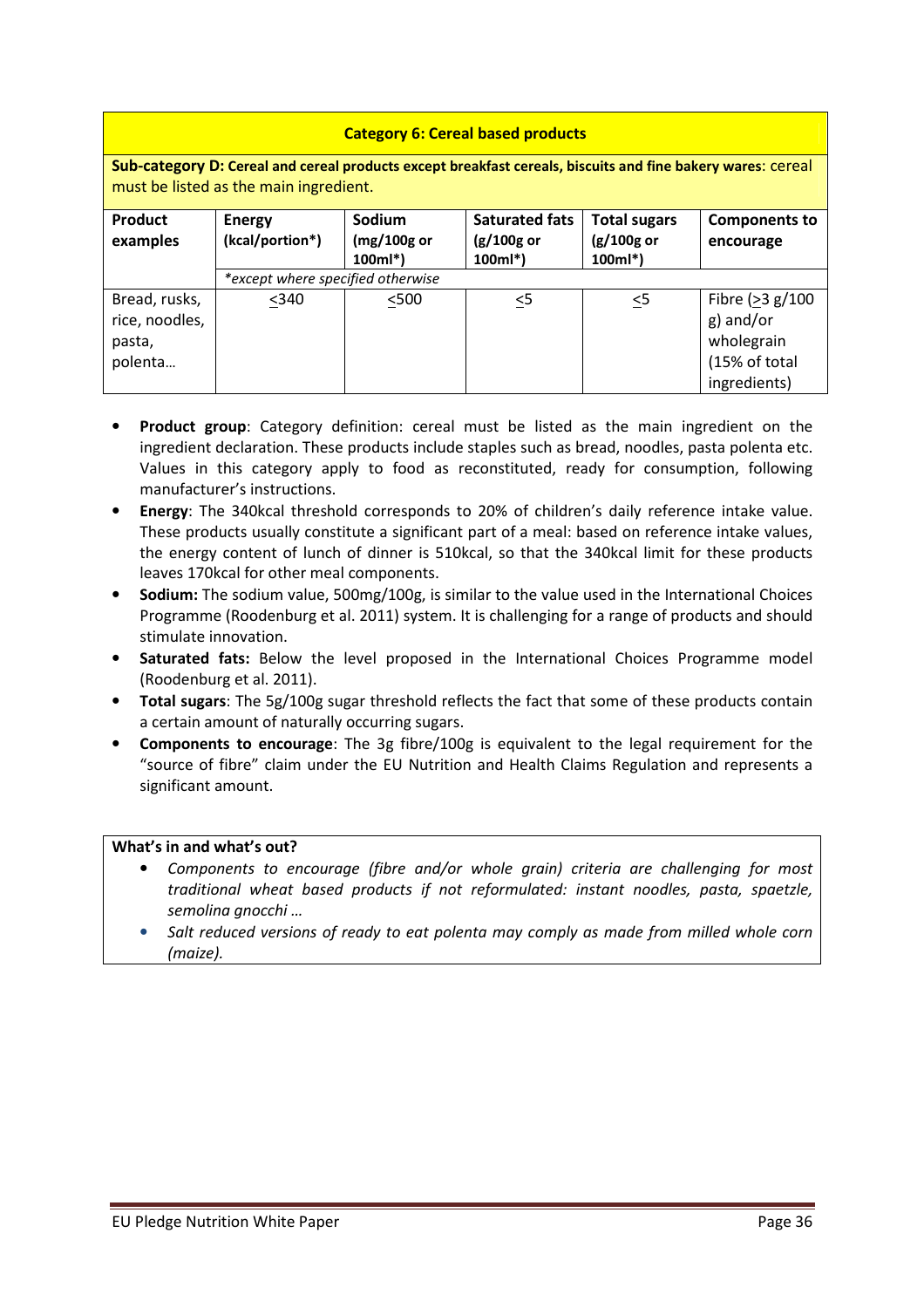## 7. Soups, composite dishes, main courses and filled sandwiches

| Category 7: Soups, composite dishes, main courses and filled sandwiches                                                                                                                                                                                                                                                                |                                   |                                     |                                                   |                                                 |                                                                                                                           |  |  |  |
|----------------------------------------------------------------------------------------------------------------------------------------------------------------------------------------------------------------------------------------------------------------------------------------------------------------------------------------|-----------------------------------|-------------------------------------|---------------------------------------------------|-------------------------------------------------|---------------------------------------------------------------------------------------------------------------------------|--|--|--|
| Sub-category A: Soups: all kinds of soups and broths containing min 1 of the following: 30g fruit,<br>vegetables, cereals, meat, fish, milk or any combination of those (calculated as fresh equivalent) per<br>portion. (Thresholds apply to food as reconstituted, ready for consumption, following manufacturer's<br>instructions). |                                   |                                     |                                                   |                                                 |                                                                                                                           |  |  |  |
| <b>Product</b><br>examples                                                                                                                                                                                                                                                                                                             | <b>Energy</b><br>(kcal/portion*)  | Sodium<br>$(mg/100g$ or<br>$100ml*$ | <b>Saturated fats</b><br>$(g/100g$ or<br>$100ml*$ | <b>Total sugars</b><br>$(g/100g$ or<br>$100ml*$ | <b>Components to</b><br>encourage                                                                                         |  |  |  |
|                                                                                                                                                                                                                                                                                                                                        | *except where specified otherwise |                                     |                                                   |                                                 |                                                                                                                           |  |  |  |
| Tinned tomato<br>soup, instant<br>vegetable<br>soup, soup in<br>stand-up<br>pouches                                                                                                                                                                                                                                                    | < 170                             | < 350                               | < 1.5                                             | $\leq$ 7.5                                      | <b>Nutrients</b><br>delivered<br>through<br>ingredients<br>(fruits and/or<br>vegetables,<br>cereals, meat,<br>fish, milk) |  |  |  |

- Product group: The product group includes all kinds of soups and broths containing min 1 of the following: 30g fruit, vegetables, cereals, meat, fish, milk or any combination of those (calculated as fresh equivalent) per portion.
- Energy: The threshold (170kcal) is equivalent to 10% of children's daily reference value (1700kcal) per portion (200ml).
- Sodium: The sodium threshold (350mg) is the same as applied in the International Choices Programme (Roodenburg et al. 2011). This sodium value may not be challenging for UK, which is ahead in the sodium reduction journey, but is very challenging in many other European countries.
- Saturated fats: The threshold (1.5g) corresponds with "Low in saturated fat", as defined in Regulation (EC) 1924/2006 on nutrition and health claims made on foods.
- Total sugars: The threshold is set at 7.5 g to allow soups prepared from high sugar containing vegetables (e.g. beet root, sweet pepper, corn, tomato) to comply, and to stimulate (and not penalize) innovation towards high vegetable content soups.
- Components to encourage: Positive nutrients are delivered through the main ingredients of the soups, as only soups that contain min 1 of the following: 30g fruit, vegetables, cereals, meat, fish, milk or any combination of those (calculated as fresh equivalent) per portion, are classified in this category. This is equivalent to ½ child's portion of the above. For many soup products, it is very challenging to comply with this.

- The saturated fats threshold is challenging for cheese, meat and cream containing soups
- For many soup products, it is very difficult to comply with the "components to encourage" criteria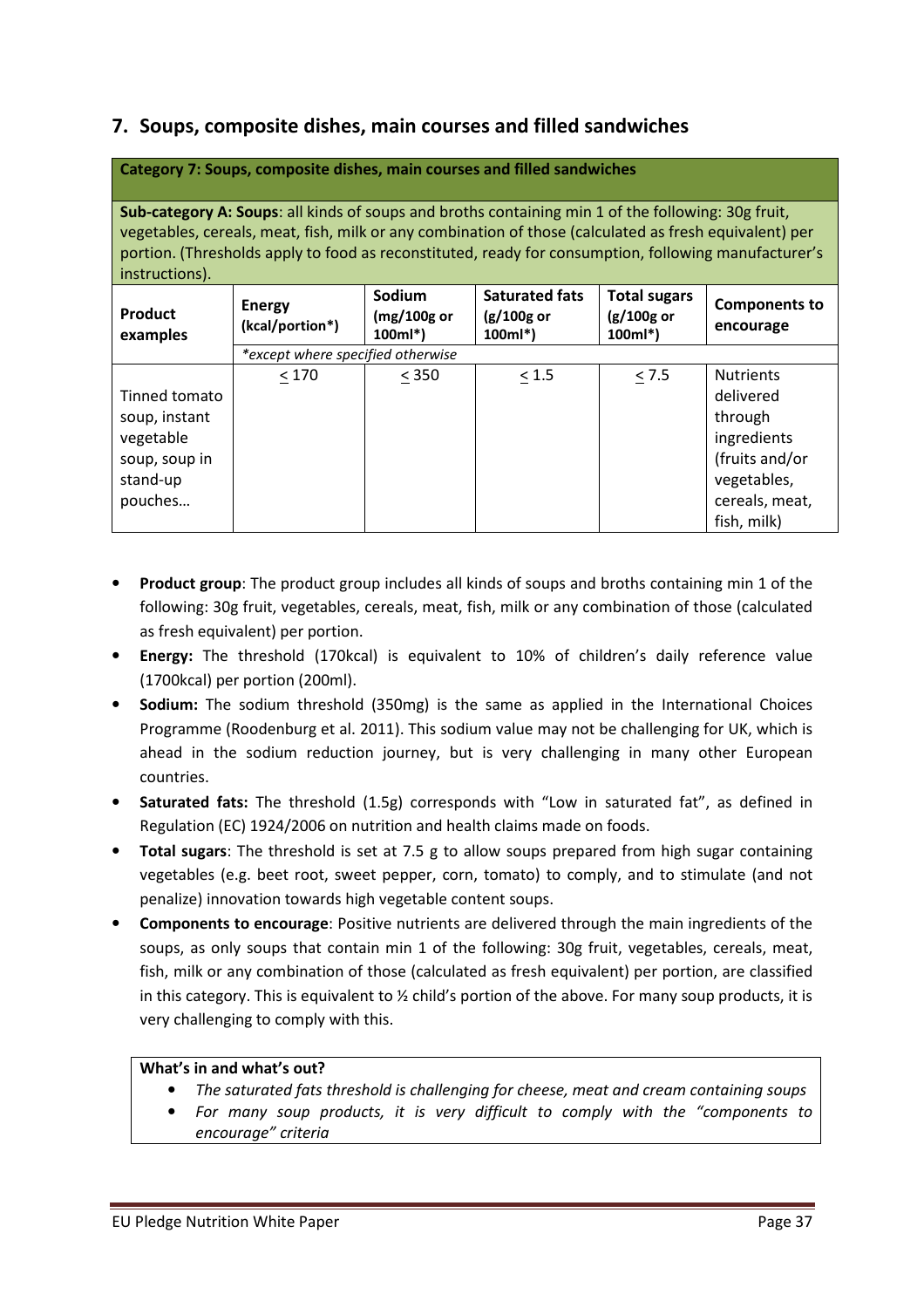Category 7: Soups, composite dishes, main course and filled sandwiches

Sub-category B: Composite dishes, main dishes, and filled sandwiches: all kinds of dishes and sandwiches containing min 2 of the following: 30g fruit, vegetables, cereals, meat, fish, milk or any combination of those (calculated as fresh equivalent) per portion. (Thresholds apply to food as reconstituted, ready for consumption, following manufacturer's instructions).

| Product<br>examples                                                                                                         | <b>Energy</b><br>(kcal/portion*)  | Sodium<br>$(mg/100g$ or<br>$100ml*$ | Saturated fat<br>(g/100g or<br>$100ml*$ | <b>Total sugars</b><br>$(g/100g$ or<br>$100ml*$ | <b>Components to</b><br>encourage                                                                                         |
|-----------------------------------------------------------------------------------------------------------------------------|-----------------------------------|-------------------------------------|-----------------------------------------|-------------------------------------------------|---------------------------------------------------------------------------------------------------------------------------|
|                                                                                                                             | *except where specified otherwise |                                     |                                         |                                                 |                                                                                                                           |
| Pasta salad<br>with<br>vegetables,<br>noodles with<br>sauce, pizza,<br>croque-<br>monsieur,<br>moussaka,<br>filled pancakes | $\leq 425$                        | < 400                               | $< 5\,$                                 | $\leq$ 7.5                                      | <b>Nutrients</b><br>delivered<br>through<br>ingredients<br>(fruits and/or<br>vegetables,<br>cereals, meat,<br>fish, milk) |

- Product group: The product group includes all kinds of dishes and sandwiches containing min 2 of the following: 30g fruit, vegetables, cereals, meat, fish, milk or any combination of those (calculated as fresh equivalent) per portion.
- Energy: Dishes should not contribute more than 25% of daily reference intake value for children (which corresponds to the threshold of 425kcal/portion). Reference portion is 200g.
- Sodium: The sodium threshold (400mg) is in line with various UK Responsibility Deal 2012 targets (400mg for pizza, 450mg for ready meals; high salt fillings sandwiches: 400mg). Consumers will add salt when sodium content it is too low.
- Saturated fats: The threshold (5g) is suitable for this broad group of very different types of dishes. For a 425kcal dish this value would represent ~10% of energy coming from saturated fat.
- Total sugars: the threshold is set at 7.5g to allow dishes prepared from high sugar containing vegetables (e.g. beet root, sweet pepper, corn, tomato) to comply, and to stimulate (and not penalize) innovation towards high vegetable content dishes. For a 425kcal dish this value would represent ~7% of energy coming from sugars.
- Components to encourage: positive nutrients are delivered through the main ingredients of the dishes, as only these dishes that contain min 2 of the following: 30g fruit, vegetables, cereals, meat, fish, milk or any combination of those (calculated as fresh equivalent) per portion, are classified in this category. This is equivalent to ½ child's portion of the above.

- The sodium threshold is challenging for most composite dishes especially for those containing cheese such as pizza, pasta gratins and croque-monsieur (if not reformulated)
- The saturated fats threshold is challenging for cheese, meat and cream containing products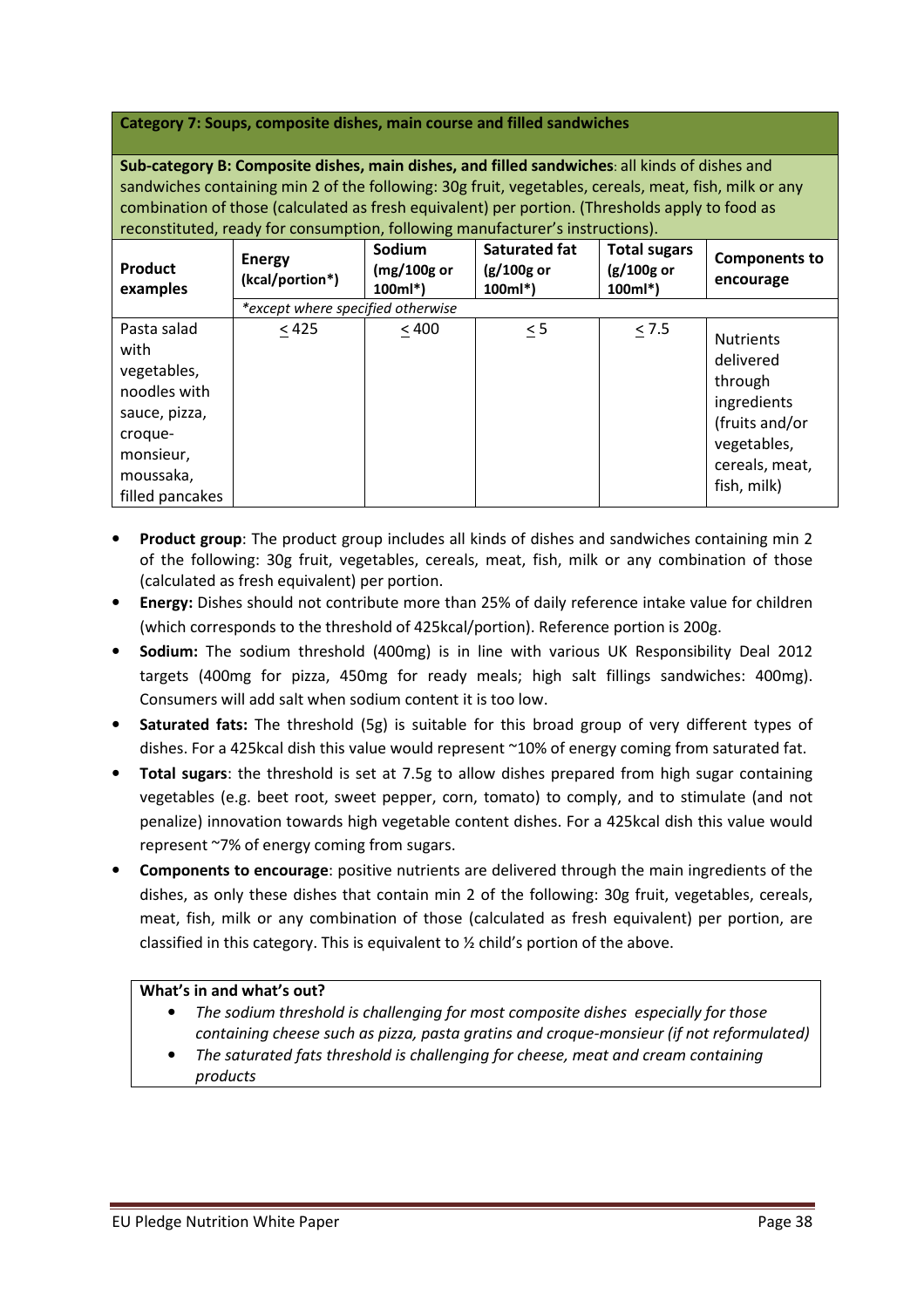## 8. Meals

| <b>Category 8: Meals</b>                                                                          |                          |                |                       |                     |                                 |  |  |  |  |
|---------------------------------------------------------------------------------------------------|--------------------------|----------------|-----------------------|---------------------|---------------------------------|--|--|--|--|
| Definition: The combination of items served as meal (main dish, side item (s) and a beverage) for |                          |                |                       |                     |                                 |  |  |  |  |
| breakfast, lunch or dinner.                                                                       |                          |                |                       |                     |                                 |  |  |  |  |
| Product                                                                                           | <b>Energy (kcal</b>      | Sodium (mg per | <b>Saturated fats</b> | <b>Total sugars</b> | <b>Components to</b>            |  |  |  |  |
| examples                                                                                          | per meal*)               | meal           | (g per meal*)         | (g per meal         | encourage                       |  |  |  |  |
| Quick                                                                                             | $\leq 510^{a}$           | ≤660           | $\leq$ 10% Kcal       | $\leq$ 20           | Each meal must                  |  |  |  |  |
| Service                                                                                           | $\leq$ 340 <sup>b)</sup> |                | from SAFA             | (minus              | contain min. of:                |  |  |  |  |
| Restaurant                                                                                        |                          |                |                       | natural             | 1 portion $d$                   |  |  |  |  |
| children's                                                                                        |                          |                |                       | occurring           | fruit/vegetables                |  |  |  |  |
| meals                                                                                             |                          |                |                       | sugar $c)$ from     | or/and                          |  |  |  |  |
|                                                                                                   |                          |                |                       | 1 portion $d$       | 1 portion $d$ 100%              |  |  |  |  |
|                                                                                                   |                          |                |                       | J/F/V/M/D)          | juice                           |  |  |  |  |
|                                                                                                   |                          |                |                       |                     | or/and                          |  |  |  |  |
|                                                                                                   |                          |                |                       |                     | 1 portion                       |  |  |  |  |
|                                                                                                   |                          |                |                       |                     | qualified <sup>d,e)</sup>       |  |  |  |  |
|                                                                                                   |                          |                |                       |                     | dairy product or                |  |  |  |  |
|                                                                                                   |                          |                |                       |                     | milk                            |  |  |  |  |
|                                                                                                   |                          |                |                       |                     | or/and                          |  |  |  |  |
|                                                                                                   |                          |                |                       |                     | 1 portion $d$ <sup>d</sup> ) of |  |  |  |  |
|                                                                                                   |                          |                |                       |                     | whole grain <sup>f)</sup>       |  |  |  |  |

Notes:

 $\overline{\phantom{0}}$ 

a) For lunch/dinner (30% energy)

b) For breakfast (20% energy)

 $\cdot$  If sugar content is higher than 20g for a meal and contains more than 1 J/F/V/M/D.

<sup>d)</sup> Portions are:

- Fruits (F)/Vegetables (V): 60-80g
- 100% juice (J): 150-250ml
- Dairy (D): e.g. 30g cheese/100-150g yoghurt
- Milk (M): 150-250ml
- e) Meet individual category requirements

f) Product qualified for a reasonable source of fiber which contains ≥ 8g whole grain

- **Product group:** A Meal is defined as the combination of items served as meal (main dish, side item (s) and a beverage) for breakfast, lunch or dinner. Although there is not a commonly agreed upon reference for "meal" in the  $EU^{26}$ , the United States Food and Drug Administration (FDA) uses the following definition: a meal is a group of food that:
	- (1) Makes a major contribution to the total diet by:

(i) Weighing at least 10 ounces (oz) per labeled serving; and

(ii) Containing not less than three 40-g portions of food, or combinations of foods, from two or more of the following four food groups, except as noted in paragraph (I)(1)(ii)(E) of this section:

 $26$  The European Commission's 2009 draft nutrient profiles for the application of Article 4(1) of Regulation 1924/2006 on nutrition and health claims made on food does not refer to meals as a combination of different items. The LIVSFS- labeling system (Swedish key whole scheme) does not have details for meals (only ready to eat meals intended to be a main dish during breakfast, lunch or dinner, such as pizza, wraps, sandwiches, soups…). The Choices International Foundation only refers to main course/sandwich in a meal not to the whole meal. There is no meal category in the EUROFIR system. The EFSA-evaluation of the FoodEX food classification system (EFSA Journal 2011 ; 9(3):1970 page 22) is proposing to add meals that contain a combination of ingredients, as this is not part of the 20 categories, but for the time being there is only reference to ready-to-eat products. The UK FSA nutrient profiling system does not refer to meals, but offers a scoring system with points for the specific nutrient content of 100 g of food or drink.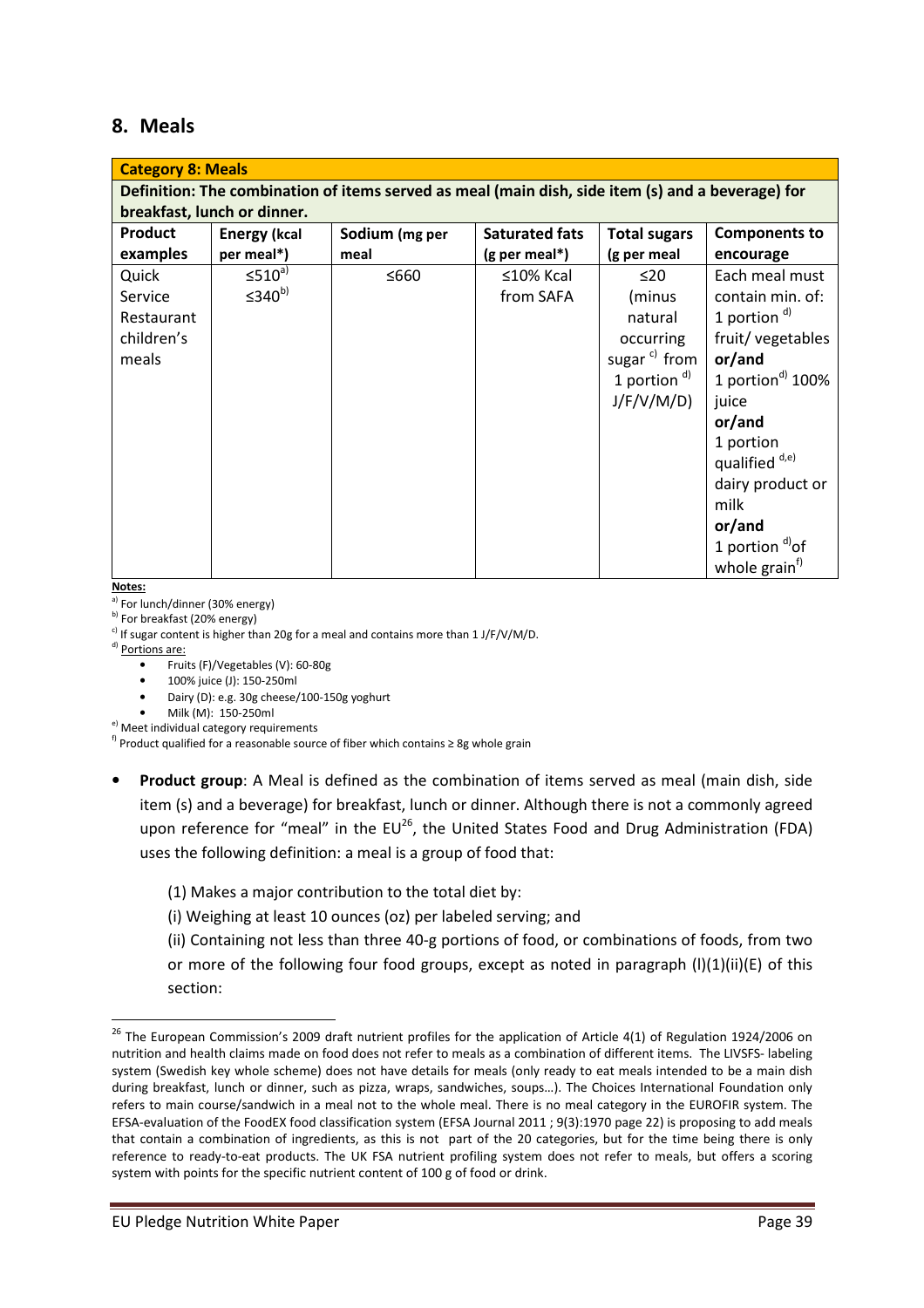(A) Bread, cereal, rice, and pasta group;

(B) Fruits and vegetables group;

(C) Milk, yogurt, and cheese group;

(D) Meat, poultry, fish, dry beans, eggs, and nuts group; except that;

(E) These foods shall not be sauces (except for foods in the above four food groups that are in the sauces), gravies, condiments, relishes, pickles, olives, jams, jellies, syrups, breading or garnishes; and

2) Is represented as, or is in a form commonly understood to be, a breakfast, lunch, dinner, or meal.

• Energy: The thresholds of ≤510 kcal for a lunch or dinner meal and ≤340 kcal for a breakfast meal are based represent 30% of energy for lunch/dinner and 20% for breakfast of children's daily reference value (1700 kcal), as set out in the Energy Values section above.

The justification for the recommended thresholds is based on a nutrition science review and comparison with the currently existing EU pledge commitments of both companies Burger King Europe (own thresholds system<sup>27</sup>) and McDonald's Europe (OFCOM system plus 533kcal per meal)<sup>28</sup>. Furthermore the McDonald's Europe GDA for Kids criteria, used for the company's own nutritional labeling are also taken into consideration. As additional support and comparison, the US Institute of Medicine (IOM), and Dietary Guidelines nutrient levels were utilized as a tool for further justification.

• Sodium: According to WHO a moderate low salt/sodium diet should have not more than 5g salt/day for adults and 3g for children. Current EU Commission salt GDA for adults is 6g, there is no value for children available. Due to the limited number of official recommendations for salt/sodium intake available for children we base our calculation on SACN (UK) data and their rationale to take real consumption into consideration (SACN 2003). The reference value for children aged 4-8 is 1.4g sodium per day (=3.5g salt per day). Using the 1/3 GDA approach this would be a threshold of 466mg sodium per meal. In the US, the IOM School Meals sodium recommendations are ≤ 640 mg for 5−9 year-olds and ≤ 710 mg for 10−13 year-olds for school lunches. To define a threshold for children's meals that reinforces the importance of lower sodium intake and supports further reduction steps, but also reflects reality, a combination of recommendations along with communicated values in different profiling systems is used. (The sodium thresholds for different product categories, 300-400 mg/100g for main dishes, fruits and vegetables, dairy products have been applied.) As a meal is a combination of different items (main dish, side item(s) and beverage), including fruits, vegetables, dairy products and juices or

 $\overline{a}$ 

• No artificial colorings and flavorings

<sup>&</sup>lt;sup>27</sup> Current BK Europe criteria:

<sup>•</sup> No more than 560 calories per meal

Less than 30 percent of calories from fat

Less than 10 percent of calories from saturated fat

<sup>•</sup> No added trans fats

<sup>•</sup> No more than 10 percent of calories from added sugar

<sup>•</sup> No more than 1.67 g of salt or 660 mg of sodium

<sup>&</sup>lt;sup>28</sup> Current McDonald's Europe criteria - UK (FSA) OFCOM System plus limit to 533 kcal/meal

Note: Classification is related to a product (100g),, not to a meal. Positive nutrients can make up for negative "A" points. A meal containing one HFSS item doesn't meet current EU pledge criteria. The system is an external and official rating system in the UK.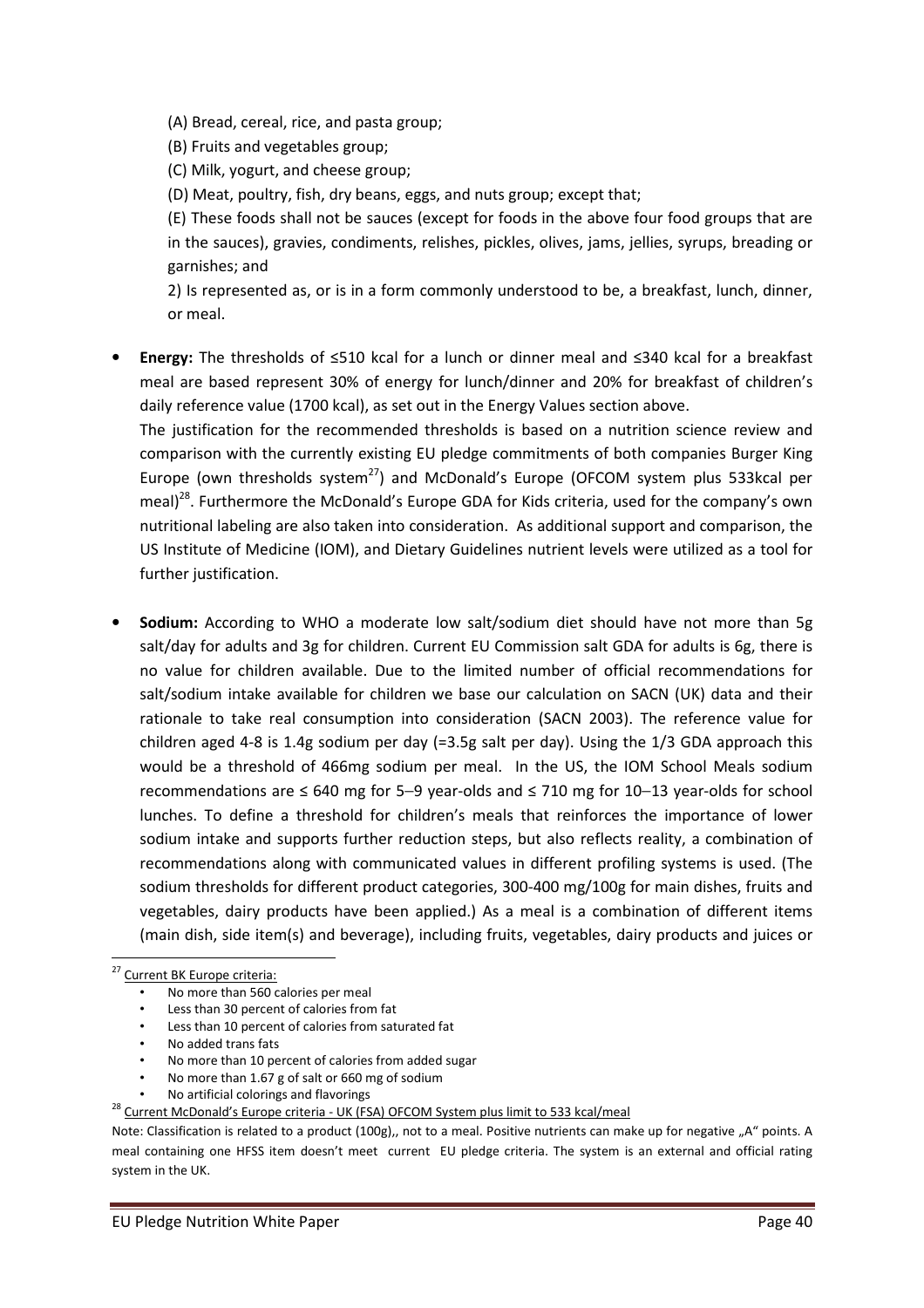low fat milk as a drink option, a combined threshold seems to have legitimacy. On this basis, the chosen threshold is ≤660mg sodium/meal.

- Saturated fats: Based on WHO recommendations for daily intake of total fat and SFA there is a common understanding and alignment in nearly all scientific publications, profiling systems and recommendations that the daily intake for SFA should be ≤10% of energy. There is no difference in recommendations for children or adults. This recommendation was taken as justification for the defined threshold ≤10% of energy (for the individual meal).
- Total sugars: In the absence of quantitative guidelines for intake of total sugar for children in Europe, we decided to align with the UK Institute of Grocery Distribution (IGD) approach to calculate the GDA value for total sugar on a typical day intake of sugar. Following WHO recommendations for a typical diet (different portions of fruits, vegetables, dairy….) this would be about 20% of Energy as a GDA for total sugar, also for kids. For a 1700 kcal diet, this would be 85g sugar per day. This is in line with the NSG recommendation. The "Meal" category will work with a threshold of ≤20g of total sugars. Excluded from this limit are sugars from food groups to encourage (if needed). This is in an effort to encourage the use of these food groups with beneficial nutrients to children. The naturally occurring sugars from ONE qualifying low-fat dairy, fruit without added sugars and fruit/vegetable juices or blends with no added sugars will not be counted toward the total sugar limit.
- Components to encourage: To be consistent with and to fully support dietary guidelines and qualitative recommendations for balanced diets for children, each meal will contain minimum: 1 portion fruit/vegetables or a mix of both and/or 1 portion 100% juice and/or 1 portion qualified (meet category requirements) low fat dairy product or low fat milk and/or 1 portion of whole grain product. The food groups to encourage will add essential vitamins, minerals and fiber, which are known to be lacking in many children's daily diets. Rationales for portion sizes for food groups to encourage:
	- o Portion of fruit/vegetable: It was agreed that 100% fruit and vegetable products are exempted from any category/threshold system and can be advertised to children under 12 without restrictions. Following the recommendations for balanced diets for children, we feel it is necessary to have portion size guidance. There is a need for a minimum portion size. As fruits add sugar a recommendation of an upper limit is also given. The UK (FSA) 5 a day recommendation for adults indicates a portion size of 80g for fruit and vegetables. For children 0-6 years a portion size of 60g is recommended, for older children the same 80g as for adults. FDA/USDA definitions of serving size for fruit and vegetables are ½ cup. The "Meal" category therefore defines a portion of fruit or vegetable 60-80g.
	- o Portion of 100% juice: It was agreed that 100% juices are exempted from any category/threshold system and can be advertised to children under 12 without restrictions. The UK (FDA) 5 a day recommendation indicates a portions size of 150ml of. FDA/USDA definitions of serving size for juice is 1 cup. The "Meal" category defines a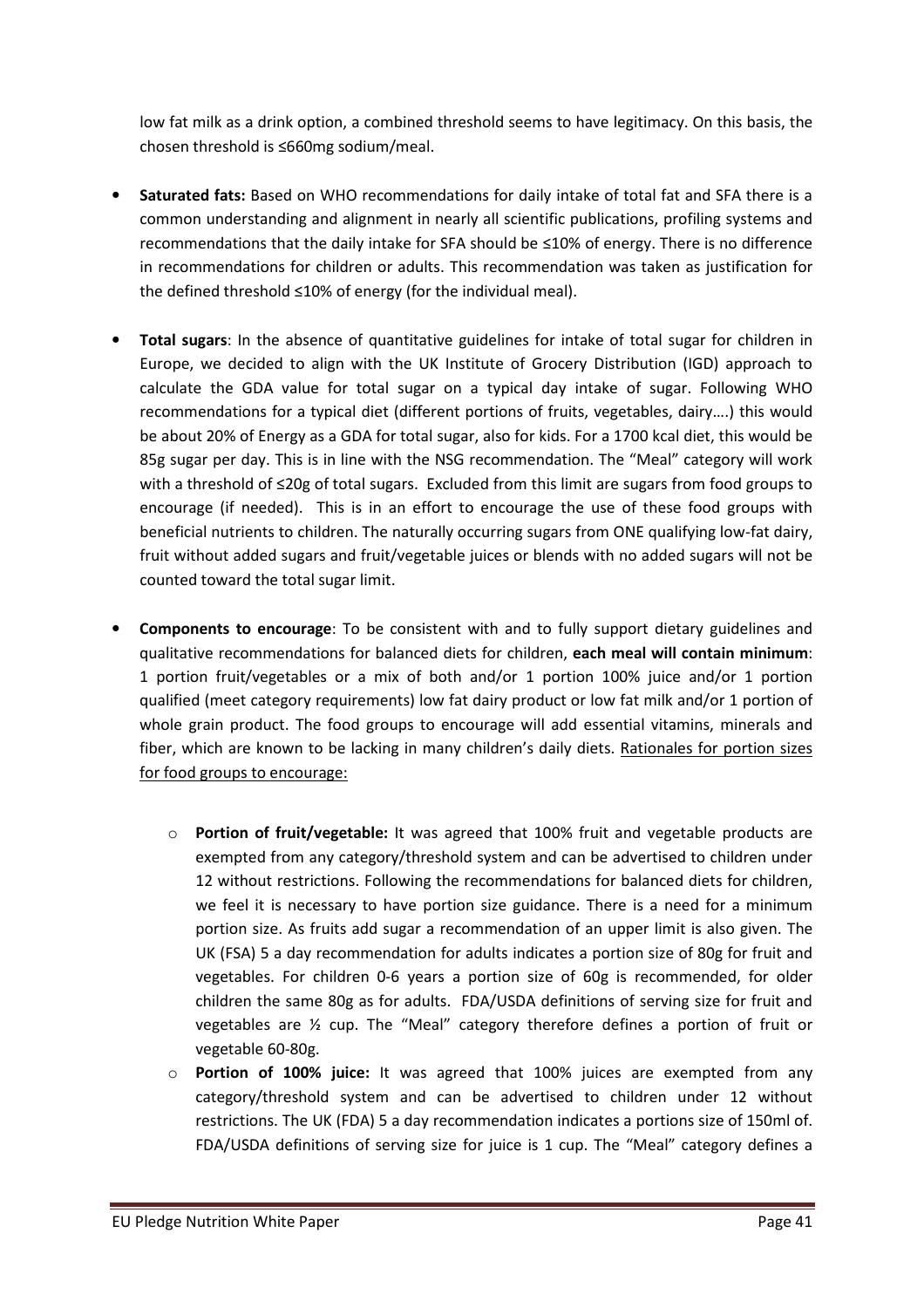portion of juice 150ml-250ml. These are also volumes offered as servings in glasses and "portion" bottles.

- $\circ$  Portion of qualified dairy product or milk: Qualified dairy products or milk products have to meet the individual category requirements. There is a need for a minimum portions size. FDA/USDA recommendation is e.g. max 1oz of cheese, max 8oz of milk and max 6oz of yoghurt. The "Meal" category defines a portion of milk 150ml-250ml. For dairy products examples are: max 30g cheese or 100-150g yoghurt. These are also volumes offered pre-packed.
- o Portion of whole grain: The work done by the US Whole Grains Council was taken as reference and provides an excellent overview on the existing definitions of whole grain and portion sizes. The "Meal" category defines a product qualified for a reasonable source of fiber which contains ≥ 8g whole grain.

- Only meals specifically designed for children will comply
- Among these, only some will qualify, e.g.: 4 Chicken Nuggets, Cherry tomatoes and orange Juice; Hamburger, Fruit bag and low-fat milk; Fish fingers, Small Fries and Mineral Water.
- Meals such as Hamburger, French Fries and Soft drink or even Mineral water; or any meal combination with Cheeseburger will not qualify.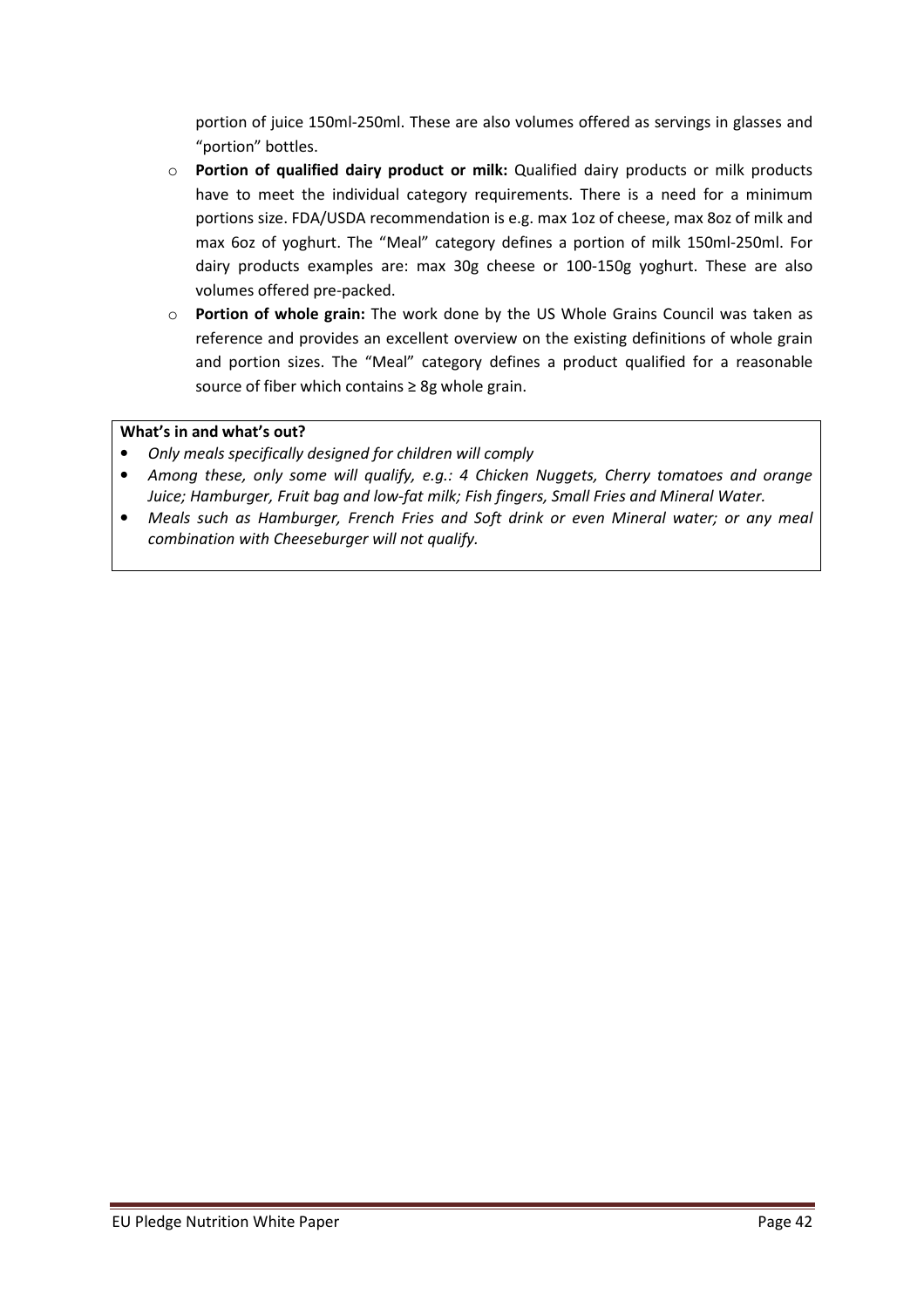## 9. Edible ices

| <b>Category 9: Edible ices:</b> all kinds of edible ices (water ices and ice cream) |                                  |                                     |                                                  |                                                |                                   |  |  |
|-------------------------------------------------------------------------------------|----------------------------------|-------------------------------------|--------------------------------------------------|------------------------------------------------|-----------------------------------|--|--|
| <b>Product</b><br>examples                                                          | <b>Energy</b><br>(kcal/portion*) | Sodium<br>$(mg/100g)$ or<br>100ml*) | <b>Saturated</b><br>fats $(g/100g$ or<br>100ml*) | <b>Total sugars</b><br>$(g/100g$ or<br>100ml*) | <b>Components</b><br>to encourage |  |  |
|                                                                                     |                                  | *except where specified otherwise   |                                                  |                                                |                                   |  |  |
| Ice cream,                                                                          | $<110$                           | < 120                               | < 5                                              | $\leq 20$                                      |                                   |  |  |
| water ice,                                                                          |                                  |                                     |                                                  |                                                |                                   |  |  |
| ice lollies,                                                                        |                                  |                                     |                                                  |                                                |                                   |  |  |
| sherbet ice                                                                         |                                  |                                     |                                                  |                                                |                                   |  |  |

- Product group: The product group includes all kinds of edible ices (water ices and ice cream). An edible ice category was created on the grounds that compliant products are responsible treats with a controlled and suitable energy content. Portion sizes are limited through the energy criterion. These products are no alternatives for dairy or fruit, and therefore should not be classified as such.
- Energy: The threshold (110kcal/portion) is the same value as applied for snacks in the International Choices Programme (Roodenburg et al. 2011). This value represents 6.5% of the reference daily intake for children (1700kcal). These are occasional products, with a low contribution to the daily energy intake. This 110kcal threshold is lower than the 10% (170kcal) energy cap used elsewhere, as for this product group no nutrients to encourage are defined. Portion size is limited by the energy threshold.
- Sodium: For this product group, sodium is not considered to be relevant. The EU value for "low sodium" is applied, to allow a margin for inclusions.
- **Saturated fats:** Both SAFA and sugar are important for technological properties: creaminess, taste, physical stability, softness. Through innovation industry tries to maintain these properties while using less SAFA and sugar. Saturated fat is important for the creamy texture and the creation of the whipped structural network and plays a major role for structure stability: the setting point of the used fats dictates the crystallization process of the fat to obtain a stable ice cream.
- Total sugars: The sugar threshold (20g) is in line with the Choices International criterion for snacks (Roodenburg et al. 2011). Such a sugar criterion prevents high sugar-content ices from qualifying and ensures that daily intake of added sugar could not exceed maximum daily recommendations (<25% energy) as set by the US Institute of Medicine (IOM 2005). Sugar has technical properties that are essential for the structural characteristics of both water ices and ice creams. It is essential for the control of ice crystal formation and the lowering of freezing point.
- Components to encourage: Positive contribution is very challenging for the category as the presence of a main food group is low and serving sizes are small. These products have controlled levels of energy, SAFA and sugar.

- Internal data from member companies show that only 10% of the total ice portfolios comply with the 110kcal threshold.
- For children's products around 50% of the portfolio complies with the 110kcal threshold, as many products are currently being reformulated.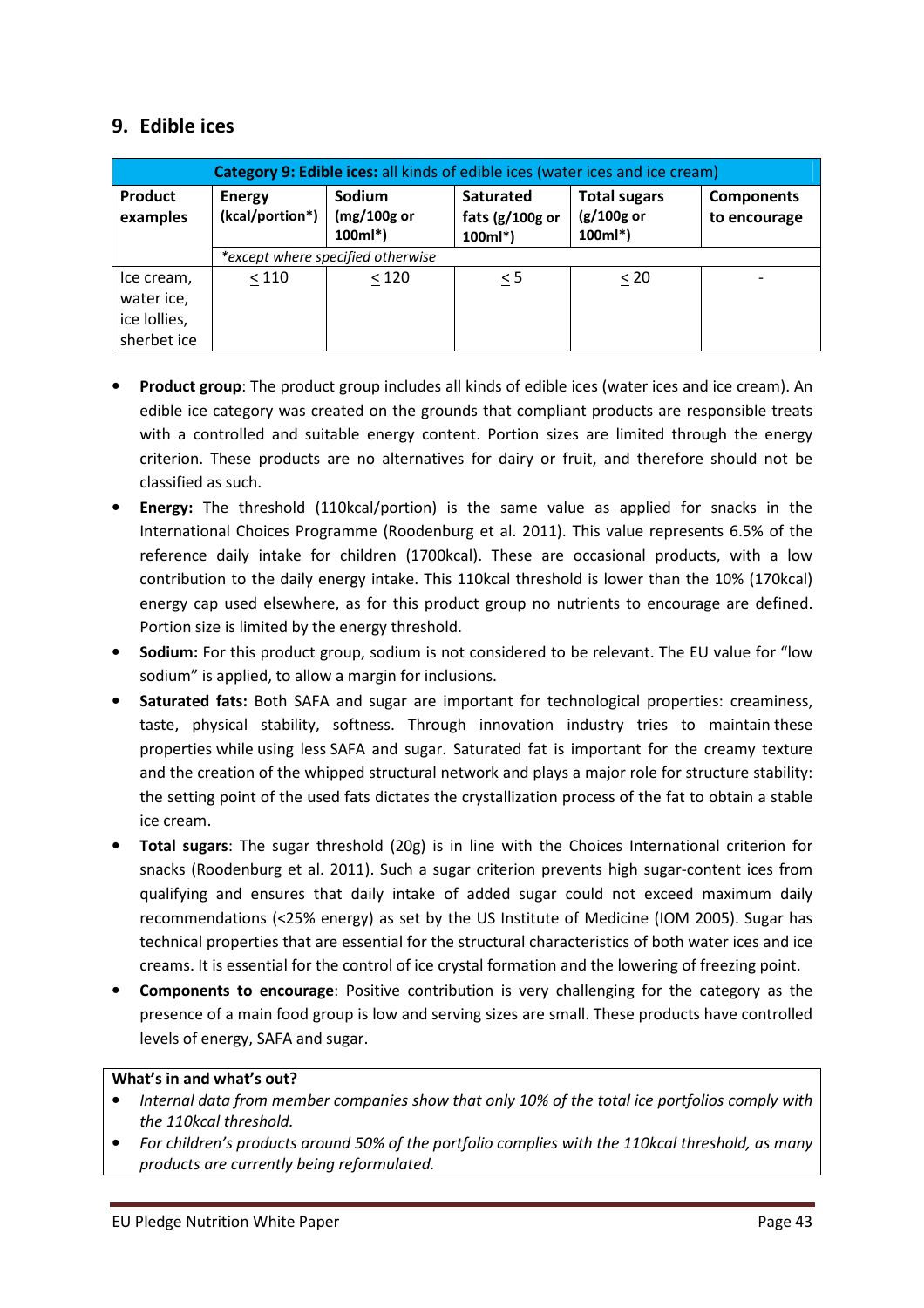## References

AFSSA 2009. Les Agences françaises de sécurité sanitaire: le Bateau Alimentaire. http://www.lexpress.fr/informations/le-bateau-alimentaire\_641424.html

Conseil Supérieur d'Hygiène 2009. Conseil Supérieur d'Hygiène. Recommandations nutritionnelles pour la Belgique https://portal.health.fgov.be

DGE 2000. Deutsche Gesellschaft für Ernährung, Österreichisch Gesellschaft für Ernährung, Schweizerische Vereinigung für Ernährung. (2000). Referenzwerte für die Nährstoffzufuhr. 1. Auflage. Umschau/Braus. Frankfurt.

DGE 2005. Deutsche Gesellschaft fur Ernahrung, Die Dreidimensionale Lebensmittelpyramide. http://www.dge.de/ last accessed October 2009 (Germany)

DHHS 2010. US Department of Health and Human Services, Dietary Guidelines for Americans 2010.

DoH 1991. Department of Health. (1991). Dietary Reference Values for Food Energy and Nutrients for the United Kingdom. Report of the panel on dietary reference values of the committee on medical aspects of food policy. London: HSMO.

EFSA 2008. Scientific Opinion of the Panel on Dietetic Products, Nutrition and Allergies, on The setting of nutrient profiles for foods bearing nutrition and health claims pursuant to Article 4 of the Regulation (EC) No 1924/2006.

Eurodiet 2001. Nutrition and diet for healthy lifestyles in Europe: the Eurodiet evidence. Public Health Nutrition, vol. 4, 2(A) and 2 (B).

European Commission 2010. Strategy for Europe on nutrition, overweight and obesity related health issues. http://ec.europa.eu/health/nutrition\_physical\_activity/docs/implementation\_report\_en.pdf

European Commission 2012. First Report from the Commission to the European Parliament, the Council, the European Economic and Social Committee and the Committee of the Regions on the application of Directive 2010/13/EU "Audiovisual Media Service Directive. COM(2012) 203 final http://ec.europa.eu/avpolicy/reg/tvwf/implementation/reports/index\_en.htm

EUFIC 2012. Review 01/2012: Fruit and vegetable consumption in Europe – do Europeans get enough? (http://www.eufic.org/article/en/expid/Fruit-vegetable-consumption-Europe/ accessed June 2012)

Food Standards Agency 2007. Nutrient and food based guidelines for UK institutions. http://www.food.gov.uk/multimedia/pdfs/nutrientinstitution.pdf

FSAI 1999. Food Safety Authority of Ireland. (1999). Recommended dietary allowances for Ireland. http://www.fsai.ie/publications/reports/recommended\_dietary\_allowances\_ireland\_1999.pdf (http://extranet.who.int/iris/bitstream/10665/43144/1/9241592826\_eng.pdf, accessed June 2012)

Gezondheidsraad 2006. Guidelines for a healthy diet 2006. http://www.gr.nl/samenvatting.php?ID=1481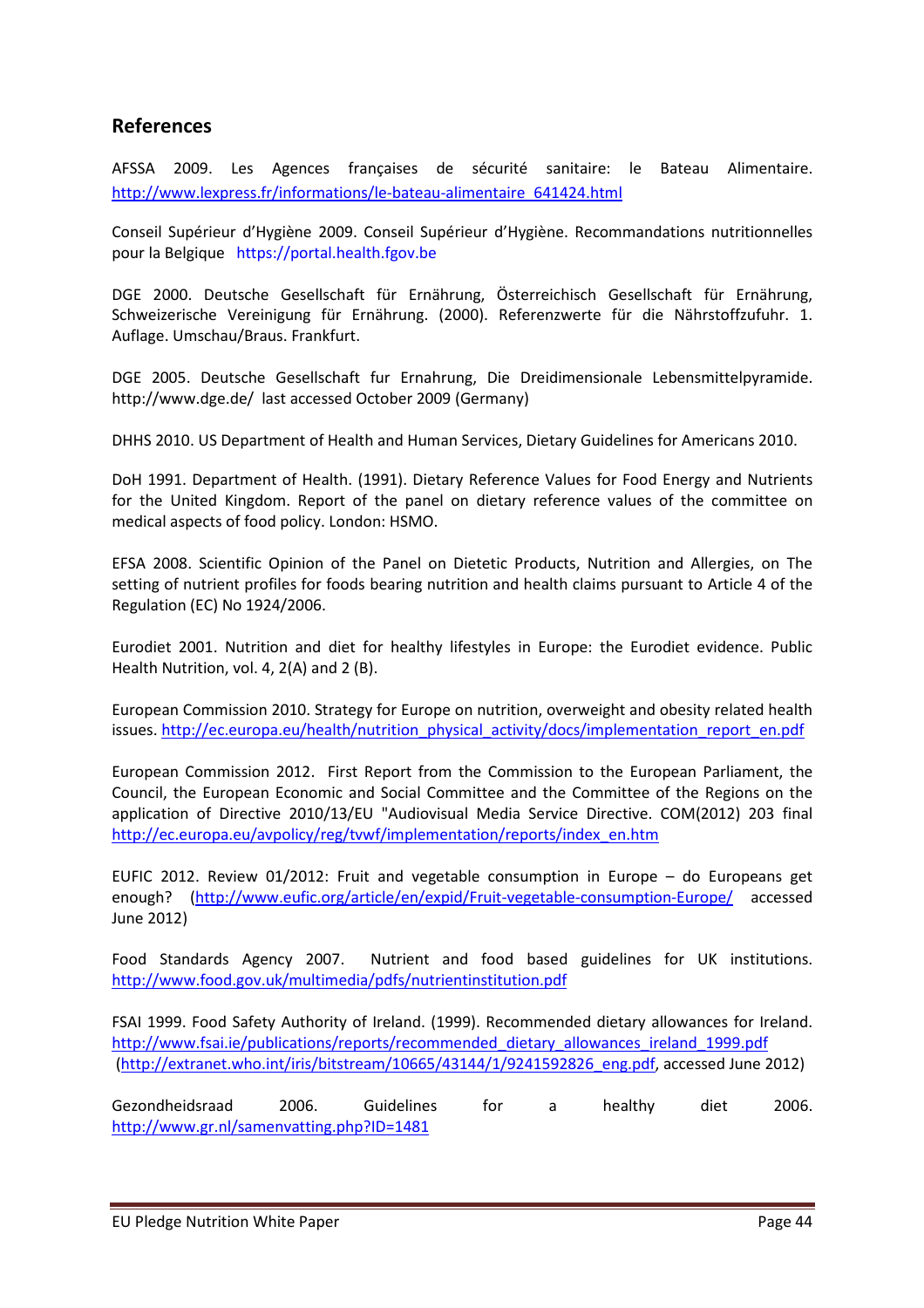Harika et al. 2011. Harika RK, Cosgrove MC, Osendarp SJ, Verhoef P, Zock PL. Fatty acid intakes of children and adolescents are not in line with the dietary intake recommendations for future cardiovascular health: a systematic review of dietary intake data from thirty countries. Br J Nutr 2011 Aug;106(3):307-16

HMH 2009. Supreme Scientific Health Council. Hellenic Ministry of Health. Dietary guidelines for adults in Greece.

IGD 2005. Industry Grocery Distribution (2005). Report of the IGD/PIC industry nutrition strategy group-technical working group on guideline daily amounts (GDAs). Review of existing and development of new GDAs: decisions and rationale.

IOM 2005. Institute of Medicine of the National Academies. Food and Nutrition Board (2005). Dietary references intakes for energy, carbohydrate, fibre, fat, fatty acids, cholesterol, protein, and amino acids (Macronutrients). The national academies press, Washington DC. http://www.nap.edu/catalog/10490.html

Martin 2001. Martin A. 2001. Apports nutritionnels conseillés pour la population française. 3ème édition. CNERNA-CNRS-AFSSA. Editions TEC & DOC, Paris. 605 p.

MFF 2009. Ministeriet for familieog for forbrugeranliggender; Kostråd og Kostkompasset (Denmark)

MHH 2001. Ministry of Health of Hungary Dietary Guidelines to the Adult population of Hungary. ftp://ftp.fao.org/es/esn/nutrition/dietary\_guidelines/hun.pdf

Mozaffarian 2010. Mozaffarian D, Micha R, Wallace S (2010) Effects on Coronary Heart Disease of Increasing Polyunsaturated Fat in Place of Saturated Fat: A Systematic Review and Meta-Analysis of Randomized Controlled Trials. PLoS Med 7(3): e1000252. doi:10.1371/journal.pmed.1000252

NNC 2005 National Nutrition Council; Finnish Nutrition Recommendations 2005.

Roodenburg et al 2011: AJC Roodenburg, BM Popkin and JC Seidell. Development of international criteria for a front of package food labelling system: the International Choices Programme. EUR J Clin Nutr. 22 June 2011; 65: 1190-1200

Roodenburg et al 2011 bis: Choices EU database: Appendix 3, supplementary material to AJC Roodenburg, BM Popkin and JC Seidell. Development of international criteria for a front of package food labelling system: the International Choices Programme. EUR J Clin Nutr. 22 June 2011; 65: 1190-1200.

SACN 2003. Scientific Advisory Committee on Nutrition. Salt and Health. London (2003). www.sacn.gov.uk/pdfs.sacn\_salt\_final.pdf

SACN 2011. Scientific Advisory Committee on Nutrition. Dietary Reference Values for Energy. London, TSO. 2012.

Standing Nordic Committee on Foods. (2004). Nordic Nutrition Recommendations 2004, 4th Edition. http://www.norden.org/pub/velfaerd/livsmedel/sk/N2004013.pdf

Torun 1997. Torun B. (1997). Energy requirements of children and adolescents. Public Health Nutrition, 8 (7A), 968-993.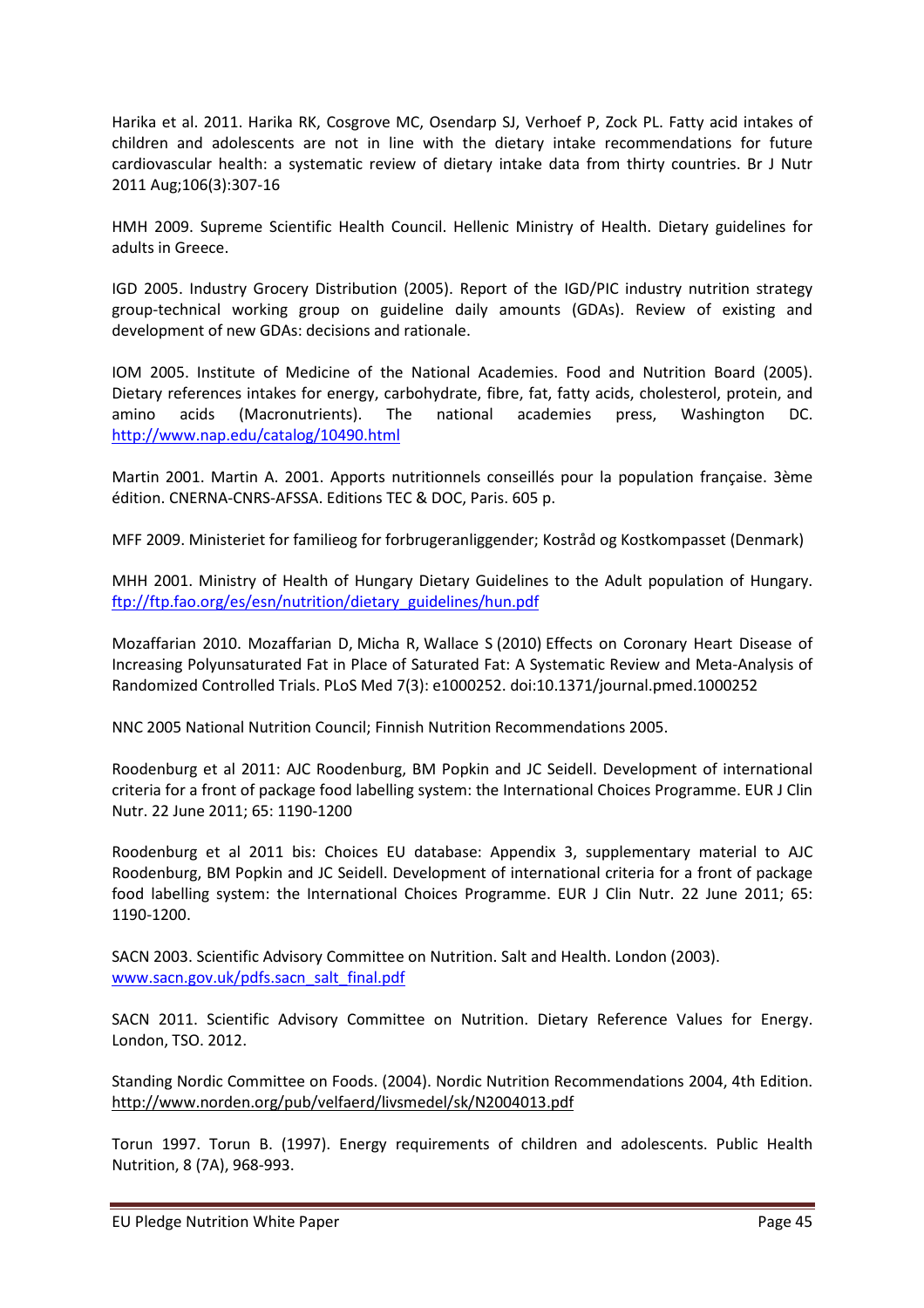VIG 2009. Vlaams Instituut voor Gezondheidspromotie; De actieve voedingsdriehoek.

WHO 2003. Diet, nutrition and the prevention of chronic diseases. Report of a joint WHO/FAO expert consultation, Geneva, 28 January-1 February 2002. WHO technical report series 916.

WHO, 2003 bis. Food based dietary guidelines in the WHO European region: http://www.euro.who.int/\_\_data/assets/pdf\_file/0017/150083/E79832.pdf

WHO 2004. Global Strategy on Diet, Physical Activity and Health. http://www.who.int/dietphysicalactivity/strategy/eb11344/strategy\_english\_web.pdf

WHO 2005: Agudo, A (2004) Measuring intake of fruit and vegetables. Background paper for the joint FAO/WHO workshop on fruit and vegetables for health.

WHO Unpublished. Guiding Principles and Framework Manual for the development or adaptation of nutrient profile models, First Edition. Unedited Final Draft, 22 February 2011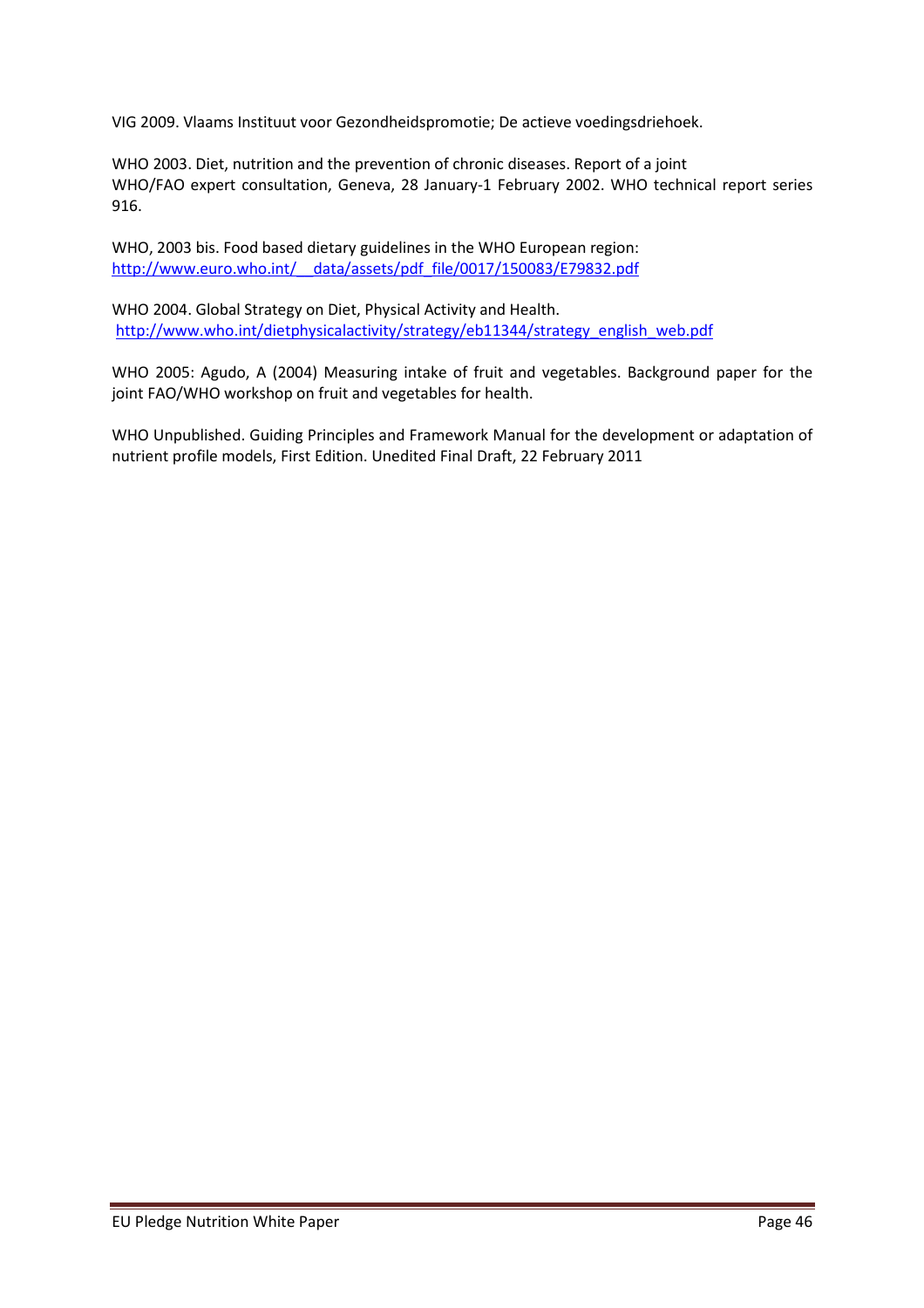## Annex I: Energy values

Energy values used in the EU Pledge Nutrition Criteria are calculated as a percentage of reference intake values. It is important to note that quantitative guidelines for children are not numerous. Nutritional needs for children aged 1-12 are not comprehensively researched, especially not if they are not clearly linked to a risk of obesity and chronic diseases. Currently there are no officially approved or EU-endorsed daily reference values for children available in Europe. We therefore based our approach on existing reference intake values in the US and some European countries.

US Dietary Reference Intakes (DRI) (IOM 2005) has recommended daily energy needs of moderately active boys and girls of the age groups 1-2 years, 3-8 years and 9-13 years. As many countries that have not developed dietary reference intakes use the US DRI, we based our estimation of energy needs of children on the US DRI. For that, we calculated the medians of the values for boys aged 3 years to 8 years (included) as well as for girls of the same age. We excluded the values for children aged 9-13 in order to obtain a conservative estimate, with a view to the overall public health concern in hand, namely childhood obesity. Then we calculated the mean of these two values. Medians for energy intake in boys and girls 3-8 years old are respectively 1742 and 1642 kcal/day, which results in an average value of 1692 kcal/d, rounded to 1700 kcal/d for moderately active children.

To check the legitimacy of this average value, we performed the same calculation on recommendations for energy intake published by European countries (DoH 1991, FSAI 1999, DGE 2000, Eurodiet 2001, Martin 2001, Standing Nordic Committee on Foods 2004, Conseil Supérieur de l'Hygiène 2009, Gezondheidsraad 2006), and we compared the new values to the first one. In Europe, average child energy requirement is considered around 1360 kcal for 4 years of age, 1640 kcal for 6 years of age, 1860 kcal for 8 years of age, and more than 2000 kcal above 9 years of age (Table 1). The average energy requirement for children of 4-8 years of age inclusive was thus calculated to be 1770 kcal/d, close to the 1700 kcal/d value calculated for children aged 3-8 using US DRI.

| Denmark, Finland, Iceland, Norway, | $1 - 3$ | $4 - 6$ | $7 - 10$ | $11 -$ |      |      |      |          |
|------------------------------------|---------|---------|----------|--------|------|------|------|----------|
| Sweden                             | y       | y       | y        | 14y    |      |      |      |          |
|                                    |         |         |          |        |      |      |      |          |
|                                    | 1411    | 1663    | 1914     | 2177   |      |      |      |          |
|                                    |         |         |          |        |      |      |      |          |
| <b>Italy</b>                       | 2y      | 3y      | 4y       | 5y     | 6 y  | 7y   | 8 y  | $9 - 11$ |
|                                    |         |         |          |        |      |      |      | У        |
|                                    |         |         |          |        |      |      |      |          |
|                                    | 1160    | 1412    | 1471     | 1579   | 1723 | 1710 | 1866 | 1986     |
|                                    |         |         |          |        |      |      |      |          |
| <b>Spain</b>                       | $1 - 3$ | $4 - 6$ | 7-9      | $10 -$ |      |      |      |          |
|                                    | У       | y       | y        | 12y    |      |      |      |          |
|                                    |         |         |          |        |      |      |      |          |
|                                    | 1244    | 1699    | 2058     | 2249   |      |      |      |          |
|                                    |         |         |          |        |      |      |      |          |
| Austria, Germany, Switzerland      |         |         |          |        |      |      |      |          |
|                                    | $1 - 3$ | $4 - 6$ | $7 - 9$  | $10-$  |      |      |      |          |

| Table 2: Energy requirements of children in some European country (data adapted from Prentice |  |  |
|-----------------------------------------------------------------------------------------------|--|--|
| et al., 2004)                                                                                 |  |  |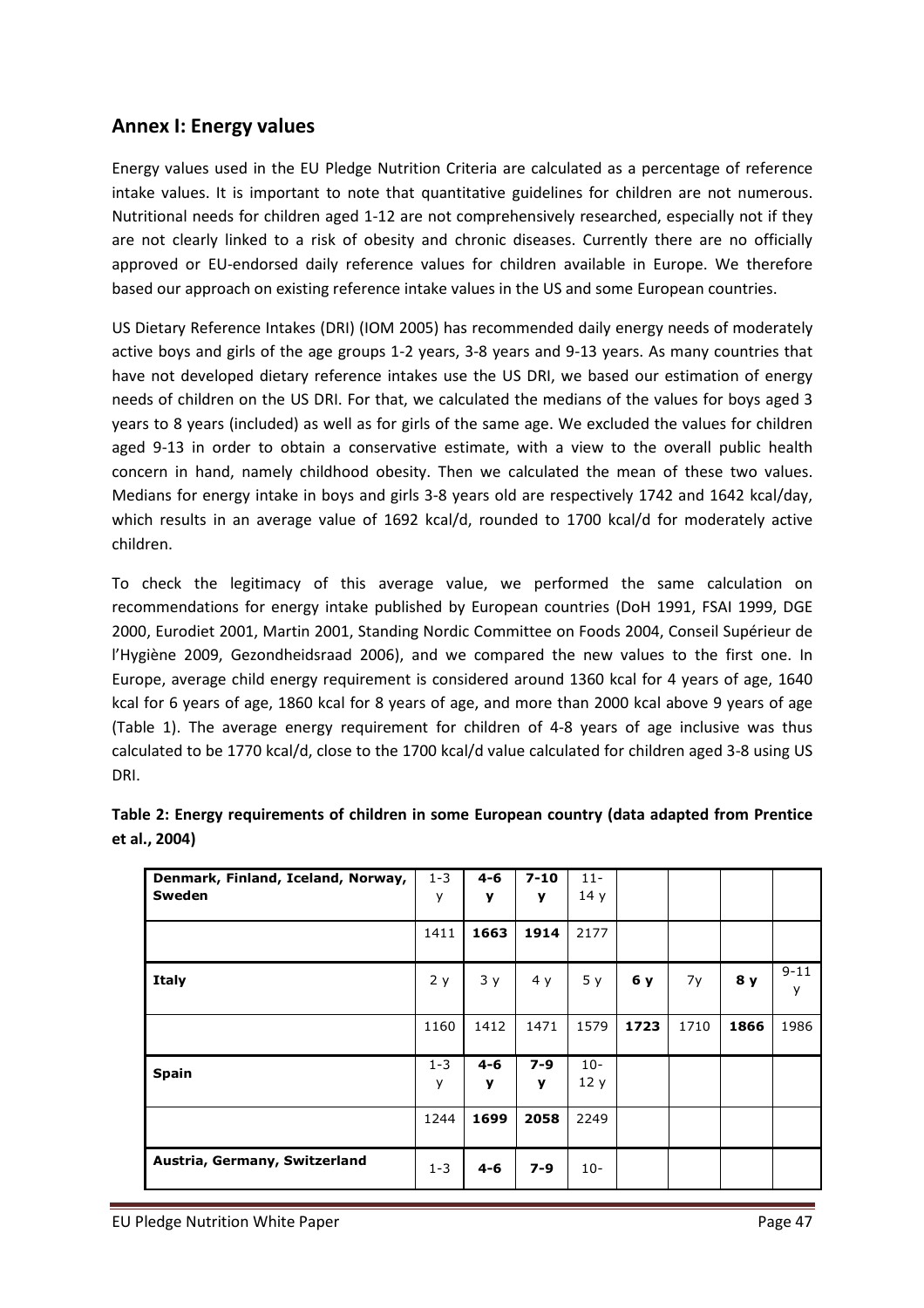|                       | у            | у            | y             | 12y           |      |                |                |      |
|-----------------------|--------------|--------------|---------------|---------------|------|----------------|----------------|------|
|                       | 1089         | 1460         | 1795          | 2141          |      |                |                |      |
| <b>France</b>         | 2y           | 3y           | 4 y           | 5y            | 6 y  | 7 <sub>y</sub> | 8 <sub>y</sub> | 9 y  |
|                       | 1050         | 1150         | 1250          | 1400          | 1650 | 1800           | 1900           | 2050 |
| <b>United Kingdom</b> | $1 - 3$<br>у | $4 - 6$<br>у | $7 - 10$<br>v | $11 -$<br>14y |      |                |                |      |
|                       | 1208         | 1639         | 1854          | 2034          |      |                |                |      |

In addition, the 1700 kcal/day value is consistent with the results reported in a meta-analysis (Torun 1997) of 42 studies, involving 1982 boys and 1969 girls in developed industrialised countries, and 1236 boys and 1116 girls in developing countries, which calculated energy requirements from energy expenditure of children of different ages with light, moderate, or heavy physical activity. Average value for boys and girls of 4-8 years of age was around 1600 kcal/d.

Overall, the energy requirement of children ranges from around 1400 kcal at 4yr old to around 1800 kcal at 8yr old, thus the average value of 1700 kcal/d for children aged 4-8 years, based on the DRI published by the US Institute of Medicine (IOM 2005) appears legitimate.

Given that the EU Pledge commitment concerns all children up to the age of 12, the chosen value of 1700 kcal/day is conservative but justifiably so in light of the overall public policy objective of tackling childhood obesity.